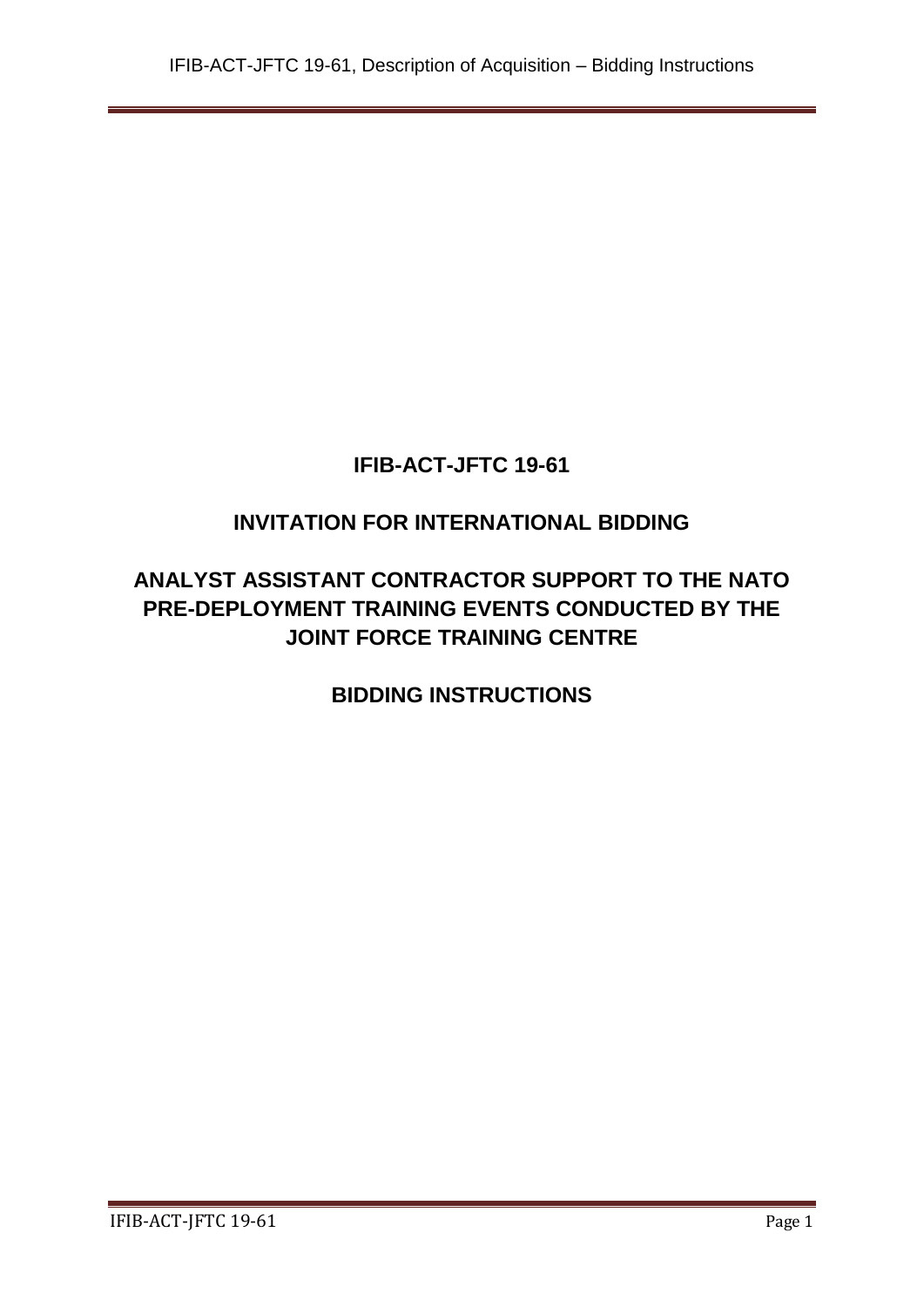# **PART I – BIDDING INSTRUCTIONS**

# **TABLE OF CONTENTS**

- 1. General
- 2. Classification
- 3. Definitions
- 4. Eligibility
- 5. Exemption of Taxes
- 6. Terms and Conditions of the Bid
- 7. Amendments or Cancellation
- 8. Clarifications to the Solicitation
- 9. Bid Closing Date
- 10. Bid Validity
- 11. Contents of Proposal
- 12. Proposal Submission
- 13. Late Proposals
- 14. Bid Withdrawal
- 15. Bid Evaluation
- 16. Clarifications of Proposals
- 17. Award
- 18. Communication
- 19. Points of Contact

#### **ENCLOSURES:**

- 1. Proposal Checklist
- 2. Address Label
- 3. Compliance Statement
- 4. Technical Evaluation Matrix
- 5. Mandatory Price Proposal Format
- 6. Certification of Security Clearance
- 7. Certificate of Bid Validity
- 8. Certificate of Independent Determination
- 9. Certificate of Exclusion of Taxes and Charges
- 10. Statement of Absence of Conflict of Interest
- 11. Certificate of Legal Name of Bidder

# **PART II – GENERAL CONTRACT TERMS AND PROVISIONS**

JFTC General Contract Terms and Conditions

#### **PART III – SPECIAL PROVISIONS AND TECHNICAL INFORMATION**

Section A - JFTC Special Terms and Conditions for Commercial Personnel Services **Contracts** 

Section B – Statement of Work

IFIB-ACT-JFTC 19-61 Page 2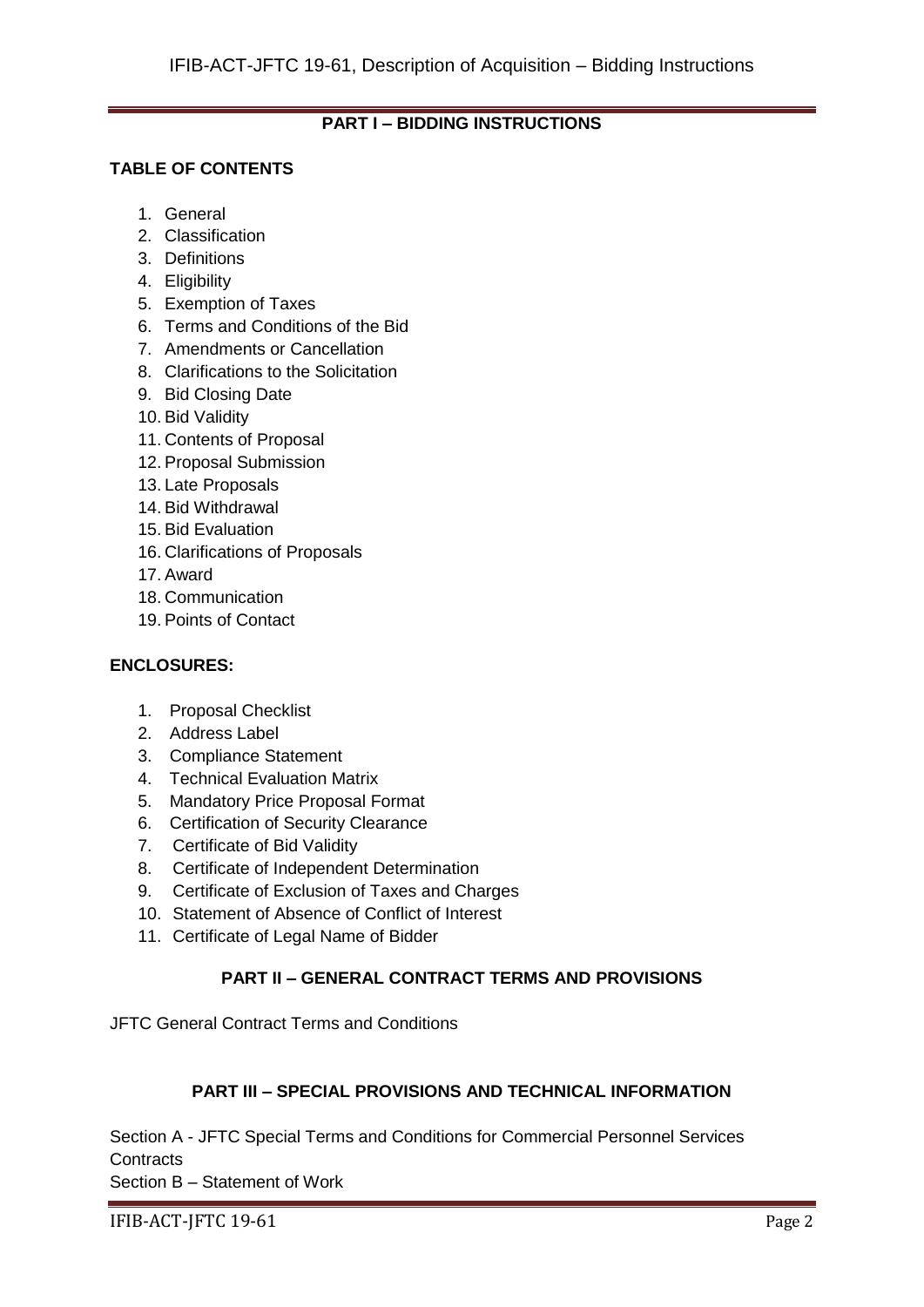# **PART I - BIDDING INSTRUCTIONS**

# **1. General**

The purpose of this Invitation for International Bidding (IFIB) is the competitive selection of the lowest compliant bidder offering services for Analyst Assistant Contractor Support to the NATO Pre-Deployment Training Events conducted by the Joint Force Training Centre. The result of this IFIB will be the Short Term Operational Commercial Personnel Services Contract in Support of Training Events in accordance with the JFTC Special Contract Terms and Conditions. As such, it will be Firm Fixed Price (FFP), Level of Effort contract.

# **2. Classification**

This IFIB is an UNCLASSIFIED document.

# **3. Definitions**

- a) The term "Potential Bidder", shall refer to the entity that intents, without commitment, to participate in this IFIB.
- b) The term "Bidder", shall refer to the bidding entity that has completed a bid in response to this IFIB.
- c) The term "Compliance" as used herein means strict conformity to the requirements and standards specified in this IFIB.
- d) The term "Contractor" shall refer to the bidding entity to which the contract is awarded.
- e) The term "Contracting Officer" or "CO" designates the official who is executing this IFIB and awarding the contract on behalf of the JFTC.
- f) "Contracting Officer Technical Representative" or "COTR" is the official who is appointed for the purpose of determining compliance of the successful bid, per the technical specifications.
- g) The term "Key Personnel" shall refer to certain experienced, professional and/or technical personnel essential for successful accomplishment of the work to be performed under the contract that are listed in Technical Evaluation Matrix and whose resumes were submitted by the bidding entity for evaluation of the proposal/ bid.
- h) The term "Statement of Work" (hereinafter referred to as SOW) refers to the technical requirements defined by JFTC
- i) The term "JFTC" shall refer to the Joint Force Training Centre.
- j) The term "ACT" shall refer to the Allied Command Transformation.
- k) The term "NATO", shall refer to the North Atlantic Treaty Organisation.
- l) The term "days" as used in this IFIB shall, unless otherwise stated, be interpreted as meaning calendar days.

# **4. Eligibility**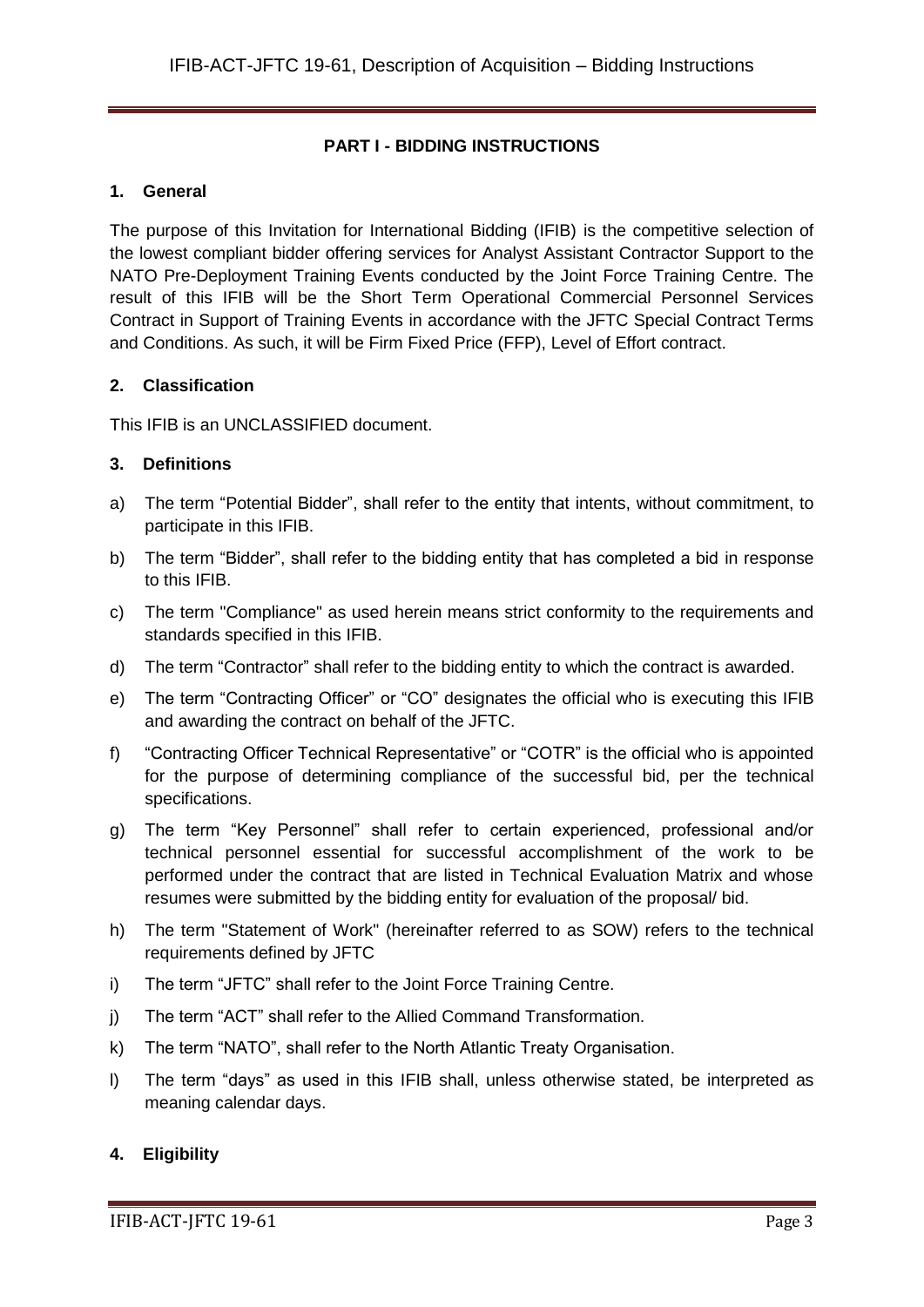This IFIB is opened to governmental or commercial entities that:

- a) Originate and are chartered/incorporated within NATO member nations,
- b) Contractor personnel performing services under the contract must be citizens of a NATO nation, having appropriate professional training and experience in related field(s), and meet applicable criteria for personal security clearance.

# **5. Exemption of taxes**

In accordance with Article VIII of the Paris Protocol dated 28 August 1952 and Art. 17 of the Supplementary Agreement between the Government of the Republic of Poland and Headquarters, Supreme Allied Commander Transformation and the Supreme Headquarters Allied Powers Europe to the Protocol on the status of International Military Headquarters set up pursuant to the North Atlantic Treaty, dated 9 July 2016, goods and services under this Contract are exempt from taxes, duties and similar charges.

# **6. Terms and Conditions of the Bid**

All the terms and conditions of a bid are deemed to be accepted by the Bidder and incorporated into the Bidder's proposal submission. It is the JFTC's intention that the General and Special Terms and Conditions stated in this bid and the successful Bidder's response to this bid will form the contract between the JFTC and the successful Bidder.

#### **7. Amendment or Cancellation**

- a) The JFTC reserves the right to amend or delete any one or more of the requirements, terms, conditions or provisions of the IFIB prior bid opening. A solicitation amendment or amendments shall announce such action.
- b) Amendments issued before the established time and date for receipt of offers shall be issued to all parties receiving the solicitation.
- c) Amendments issued after the established time and date for receipt of offers shall be issued to all bidders that have not been eliminated from the competition, provided that the reasons for the elimination are not material in the changes.
- d) The JFTC reserves the right to cancel, suspend or withdraw for re-issue at a later date, at any time, this IFIB either partially of in its entirety. No legal liability on the part of the JFTC shall be considered for recovery of costs in connection to bid preparation. All efforts undertaken by any bidder shall be done considering and accepting, that no costs shall be recovered from the JFTC. If this IFIB is cancelled prior to the bid opening, the bids already received shall be returned, unopened to the senders upon their request.

# **8. Clarifications to the Solicitation**

a) Potential Bidders should seek clarification at their earliest convenience. Any explanation regarding the meaning or interpretation of terms, clause, provision or specifications of this IFIB, shall be requested in writing, from the Contracting Officer. The Contracting Officer must receive such requests for clarification no later than 28 calendar days before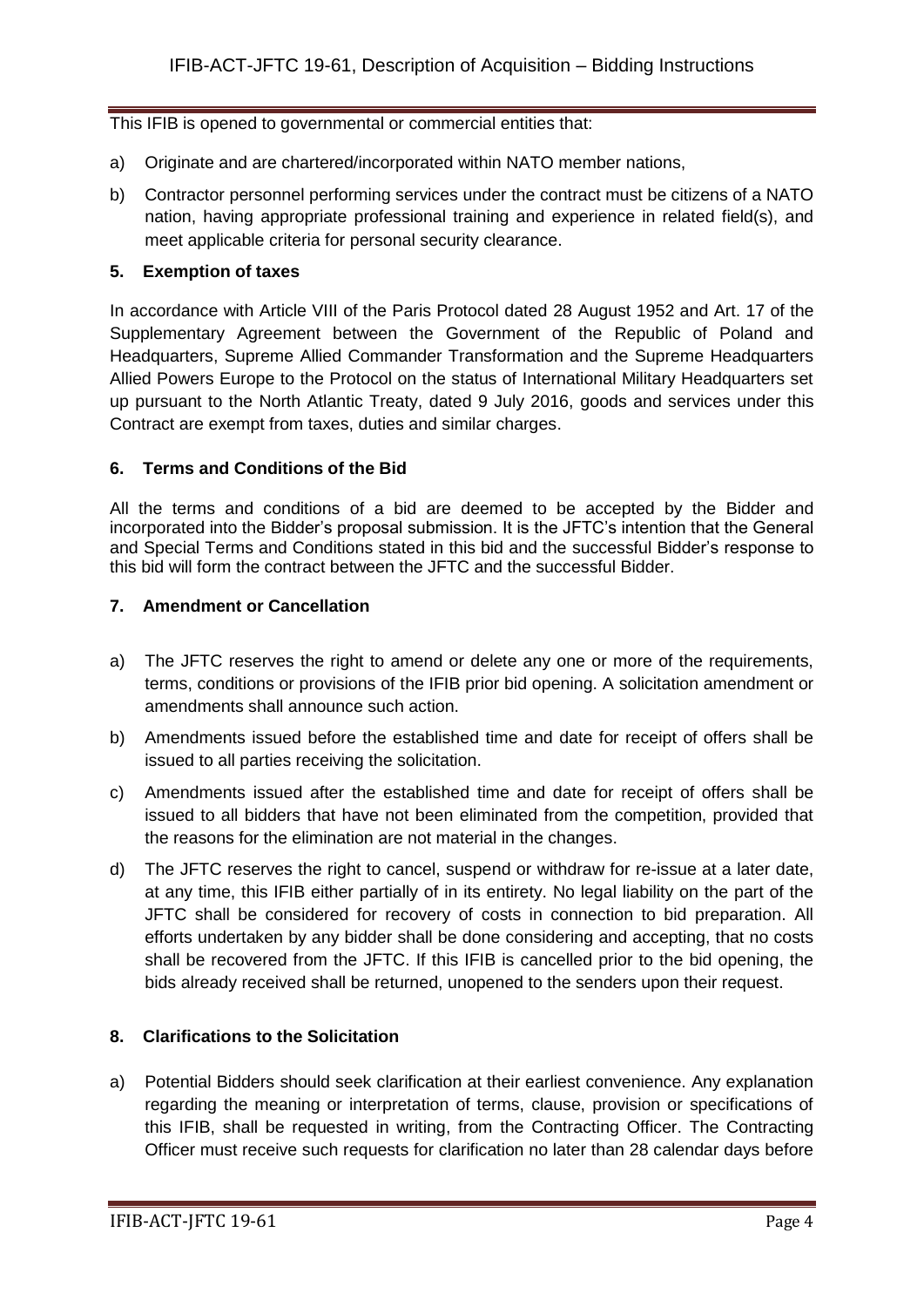bid closing date. The Contracting Officer is under no obligation to answer questions submitted after this time.

- b) Information in response to a request for clarification to a potential bidder shall be furnished to all potential Bidders as a Question and Answer (Q&A) amendment (except for the identity of the questioner) not later than 28 calendar days before the closing date for bids. All such amendments shall be incorporated into this IFIB and published on the JFTC website as part of this solicitation. The published answers issued by the Contracting Officer shall be regarded as the authoritative interpretation of the IFIB. Oral interpretations shall not be binding unless confirmed in writing by the Contracting Officer.
- c) The [Frequently Asked Questions](http://www.jftc.nato.int/organization/contracting) (FAQ) published on the JFTC official website contain answers to some of the commonly asked questions. The aim of FAQ is to help the potential bidders to understand bidding process. Please peruse them first.

# **9. Bid Closing Date**

- a) Bids shall be received at the JFTC Contracting Office, no later than 22 November 2019, 13:00 hours, Central European Time. No bids shall be accepted after this time and date.
- b) Written and duly justified requests for extensions of the bid closing date shall be submitted directly to the Contracting Officer, and may be granted at his discretion. Such requests must reach the Contracting Officer not later than 14 calendar days prior bid closing date. When extensions of the bid closing date are granted, the Contracting Officer will immediately advise all the potential offerors by publishing it on the JFTC website, and when possible, by sending the notification via email.

# **10. Bid Validity**

- a) Bids shall be irrevocable for a period of ninety days (90) from the applicable closing date set forth within this IFIB.
- b) In order to comply with this requirement, the bidder shall complete the Certificate of Bid Validity set forth in Enclosure 7. Bids offering less than the period of time referred to above for acceptance by the Contract Award Committee (CAC) may be determined to be non-compliant.
- c) The CAC will endeavor to complete the evaluation and make an award within the period referred to above. However, should that period of time prove insufficient to render an award, the CAC reserves the right to request an extension of the period of validity.
- d) Upon notification by the Contracting Officer of such a request for a time extension, the bidders shall have the right to:
	- a. accept this extension of time in which case bidders shall be bound by the terms of their offer for the extended period of time and Certificate of Bid Validity extended accordingly; or
	- b. refuse this extension of time and withdraw the Bid.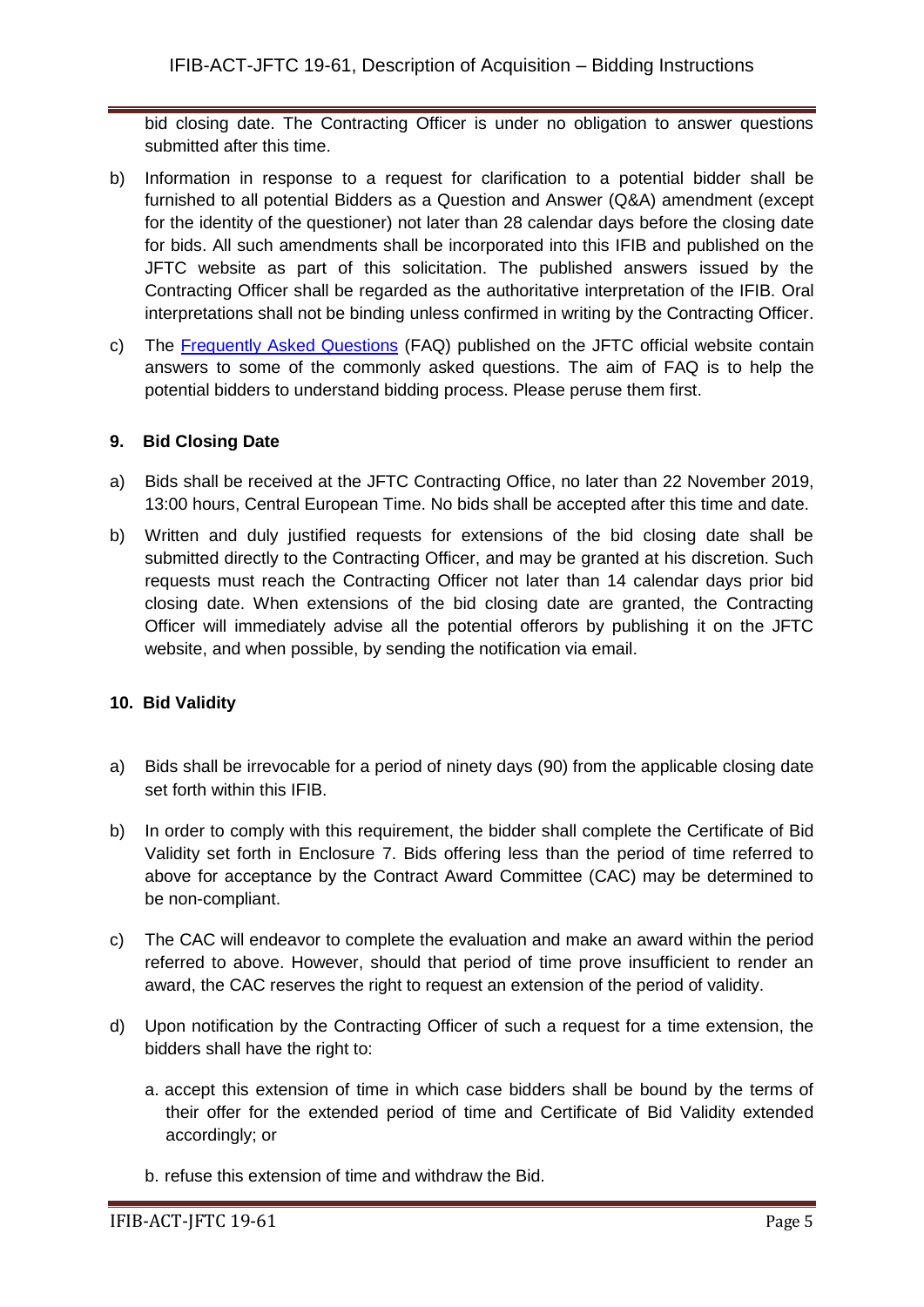e) Bidders shall not have the right to modify their Bids due to Contracting Officer request for extension of the Bid validity unless expressly stated in such request.

#### **11. Contents of Proposal**

The proposal **shall consist of 4 (four) copies** of the following minimum paper documents (clipped – neither binding nor prong folders please):

- a) A table of contents for the entire proposal (Enclosure #1);
- b) The Bidder's full name, address, Points of Contact (POC), telephone number and e-mail address;
- c) Compliance Statement (Enclosure #3);
- d) Appropriate technical documentation to determine whether proposed services, terms and conditions unequivocally comply with all the requirements of this IFIB, including Technical Evaluation Matrix (TEM) for the Key Personnel (Enclosure #4). The TEM **must** be supported with Curriculum Vitae **and** copies of certificates, diplomas, letters of reference, letters of appreciation, etc. that would support to ascertain whether the individual have adequately demonstrated that he/she possess the required education, qualifications, experience, skills and knowledge.
- e) The Bidder must provide the index of supporting technical documentation (including document title, page number and reference to TEM criteria #);
- f) Company Price Proposal in sealed format (Enclosure #5);
- g) Certification of Security Clearance (Enclosure #6).
- h) Certificate of Bid Validity (Enclosure #7).
- i) Certificate of Independent Determination (Enclosure #8).
- j) Certificate of Exclusion of Taxes and Charges (Enclosure #9).
- k) Statement of Absence of Conflict of Interest (Enclosure #10).
- l) Certificate of Legal Name of Bidder (Enclosure #11).

#### **12. Proposal Submission**

- a) The proposal shall be made in English language.
- b) Bids must be submitted in accordance with the **DOUBLE ENVELOPE SYSTEM**. The **Outer Envelope** or parcel should be duly sealed and carry the following information as presented in the Enclosure #2. The outer envelope must contain **two (2) inner envelopes**, namely:
	- **- Inner Envelope A –** containing **Technical and Administrative Proposal**
	- **Inner Envelope B –** containing **Price Proposal**

#### **each of them separately sealed and identified (including bidder name).**

c) It is strictly required that bids are presented in the correct format and include all documents necessary to enable the Contract Award Committee to assess them. Failure to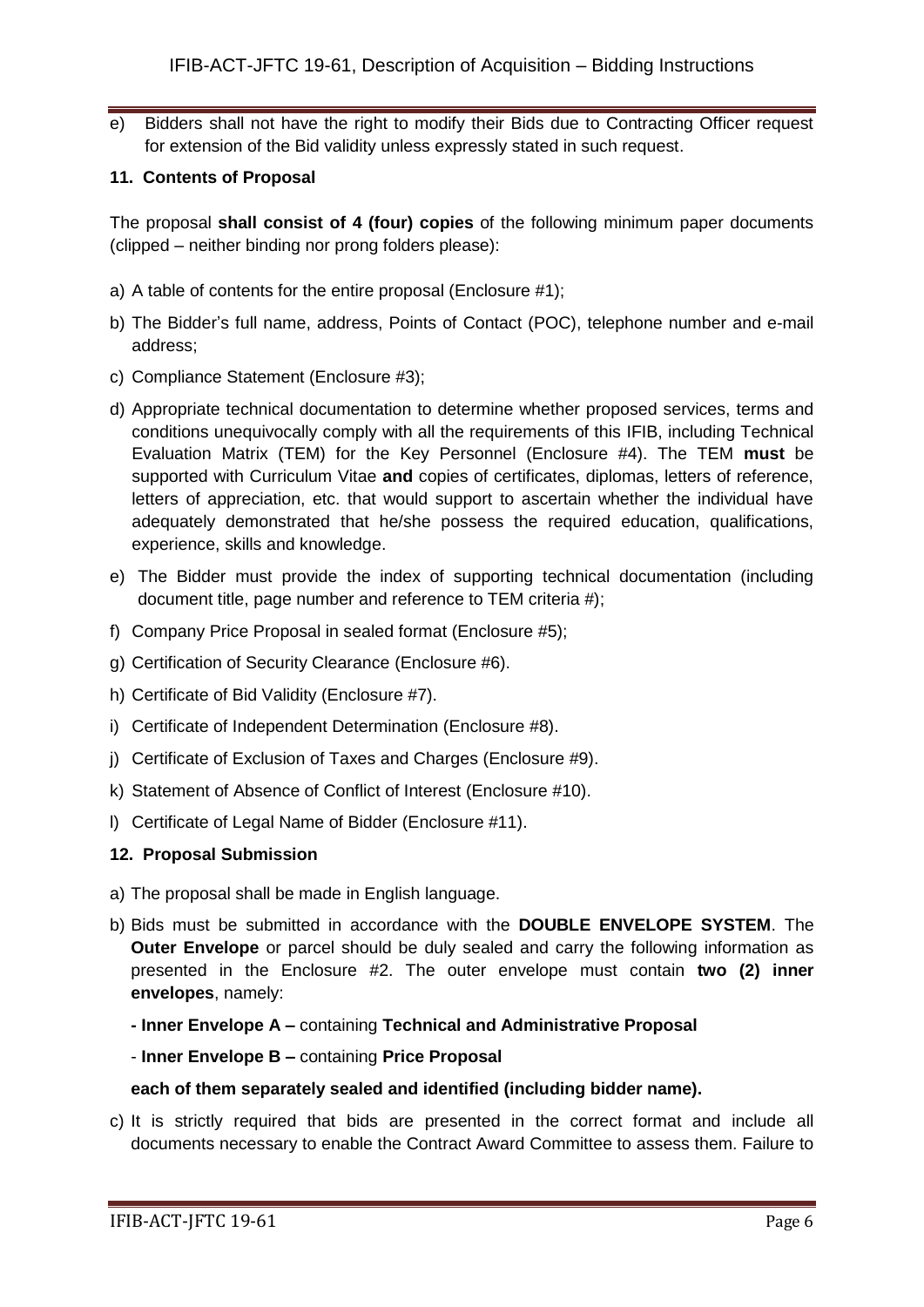respect these requirements will constitute a formal error and may result in the rejection of the tender.

- d) An electronic copy (via e-mail) of the Technical and Administrative proposal of maximum 2 PDF files (not exceeding 8MB) is required to the Contracting Officer, prior to the established Bid Closing Date. The Bidders shall not include the Price Proposal.
- e) Partial bidding is not permitted.
- f) Proposal packages may be made by mail, courier or hand carried.
- g) Proposal packages are to be handed to a member of Contracting Office or other member of the Budget and Finance Branch, who shall endorse the package with a time date and delivery official shall counter sign, as to the accuracy of the recording. The delivery shall be scheduled between 08:00 and 15:00 CET (between Monday and Friday only).
- h) Quotations shall be made as net price in the National Currency of the Bidder.
- i) For the purpose of the price comparison all quoted prices will be converted by the Contract Award Committee into PLN on the basis of the Bank Pekao S.A. selling exchange rates at close of business of the last working day preceding the Bid Closing Day.
- j) It is the sole responsibility of the interested company to review any  $Q$  & A that may be issued in support of this solicitation, prior to bid submission.
- k) No oral bids or oral modifications or telephonic bids shall be considered.
- l) It is the ultimate responsibility prior to submission that all proposal submissions are reviewed to ensure they meet the technical and administrative specifications and that offers meet the limitations and expressed conditions.

# **13. Late Proposals**

- a) It is solely the bidder`s responsibility that every effort is made to ensure that the proposal reaches the JFTC prior to the established closing date and time. All late bids shall be returned to the offering company unopened. Only if it can be unequivocally demonstrated that the late arrival of the bid package was the result of the NATO staff negligence (mishandling) shall the bid be considered.
- b) A delay in a commercial courier service does not constitute a delay by the NATO or government channels.

#### **14. Bid Withdrawal**

A bidder may withdraw their bid up to the date and time specified for bid closing. Such withdrawal must be completed in writing, with attention to the JFTC Contracting Officer. The proposal shall be returned to the bidder, at the expense of the Company.

# **15. Bid Evaluation**

a) The evaluation of bids and determination as to the responsiveness and technical adequacy or technical compliance, of the products or services requested, shall be the responsibility of the JFTC. The contract shall be awarded to the bidder submitting the admissible bid offering the lowest priced technically compliant offer. Such determinations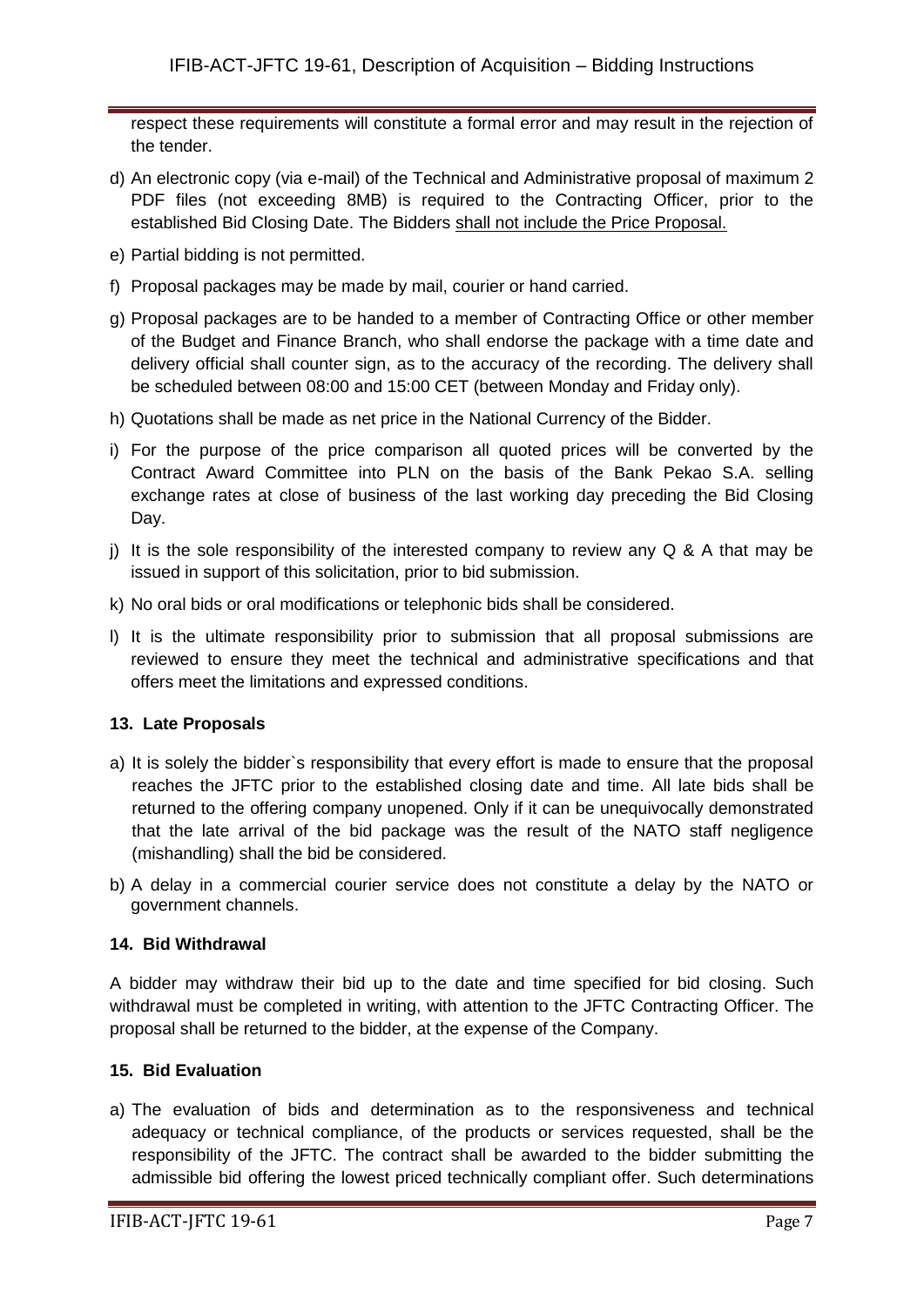shall be consistent with the evaluation criteria specified in the IFIB. The JFTC is not responsible for any content that is not clearly identified in any proposal package.

- b) Prior to the commencement of the Technical and Price Evaluation, Bids will be reviewed for administrative compliance with the Bid Submission Requirements of this IFIB. These are as follows:
	- (1) The Bid was received by the Bid Closing Date and Time.
	- (2) The Bid is complete, i.e. contains a separate price and separate technical Bid, and it comes in two separate and closed envelopes as described in point 12.b).
	- (3) The bidder has submitted originally signed copies of the required Certificates and Statements and provided all other required Enclosures.
	- (4) The Bid is made in English language. Any documents supporting the bid that are not translated into English language (self-translation will be accepted) shall not be considered eligible.
	- (5) The Technical Proposal is complete and meets the purpose of this IFIB (for details please see point 11. d).

A Bid that fails to conform to one or more of the above requirements will be declared noncompliant and shall not be evaluated further by JFTC (selection criteria: pass or fail).

- c) Determination of Technical Compliance (selection criteria: pass or fail), to include appropriate technical documentation (as specified in point 11. d)).
- d) Upon determination that the technical volume is responsive and technically compliant, such offers shall be approved to the next phase (price) of the two-step bidding process.
- e) Successful cost price criteria (Lowest Price Technical Compliant Offer). The CAC shall open and record the price proposals of the Technically Compliant Offers only. No deviation from proposed pricing is authorised.

# **16. Clarifications of Proposals**

During the entire evaluation process the JFTC reserves the right to discuss any bid with the order to clarify what is offered and interpretation of language within the bid, to resolve in potential areas of noncompliance. Clarifications should not cause prices to change or technical offering to materially change. Following receipt of bids/proposals, clarification requests should be limited to resolving likely administrative errors (e.g., clerical mistakes, as in the obvious misplacement of a decimal point).

# **17. Award**

- a) The JFTC contemplates to award a contract to a single source.
- b) The JFTC Contract Award Committee shall award the contract to the Bidder whose conforming proposal represents the lowest compliant offer.
- c) The JFTC reserves the right to negotiate minor deviations to the listed Special and General Terms and Conditions to this IFIB.
- d) Contract Award date is anticipated in November/December 2019.
- e) The JFTC reserves the right to withdraw the award of the contract to a successful Bidder within 30 days of the award if in the opinion of the JFTC the successful Bidder is unable or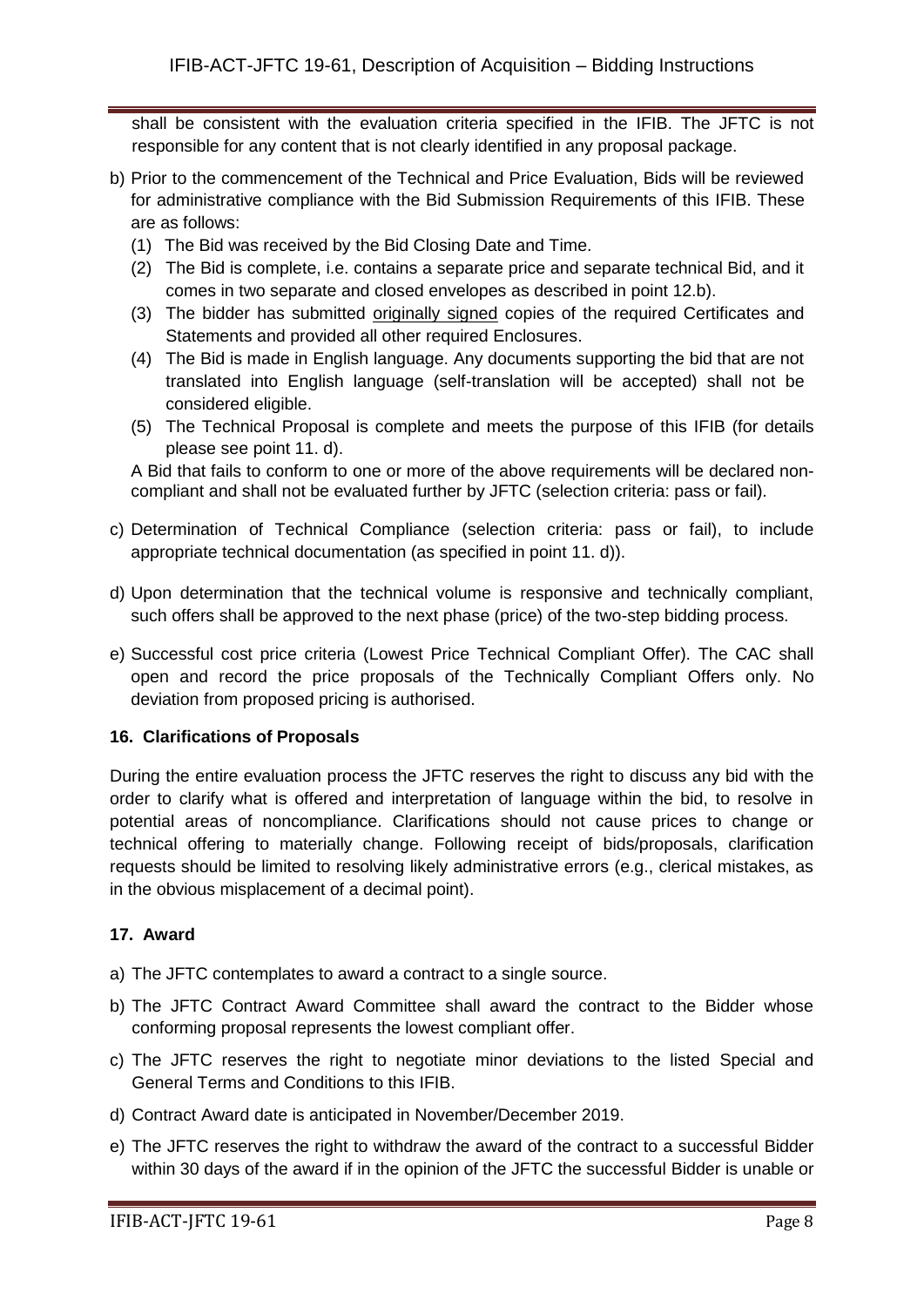unwilling to enter into a form of contract satisfactory to the JFTC. The JFTC shall be entitled to do so without any liability being incurred by the JFTC to the Bidder

# **18. Communications**

- a) All communication related to this IFIB, between a potential bidder and the JFTC shall be only through the JFTC Contracting Officer. Designated contracting staff shall assist the JFTC Contracting Officer in the administrative process. There shall be no contact with other JFTC personnel in regard to this IFIB. Such adherence shall ensure Fair and Open Competition with equal consideration and competitive footing leverage to all interested parties.
- b) Any attempt by a bidder to obtain confidential information, enter into unlawful agreements with competitors or influence the Contract Award Committee or JFTC during the process of examining, clarifying, evaluating and comparing bids will lead to the rejection of its bid.

# **19. Point of Contact**

Ryszard PIASECKI, JFTC Contracting Officer [ryszard.piasecki@jftc.nato.int](mailto:ryszard.piasecki@jftc.nato.int)

All correspondence shall be forwarded to:

Joint Force Training Centre BUDFIN – Contracting Office IFIB-ACT-JFTC 19-61 ul. Szubinska 2 85-915 Bydgoszcz (Poland)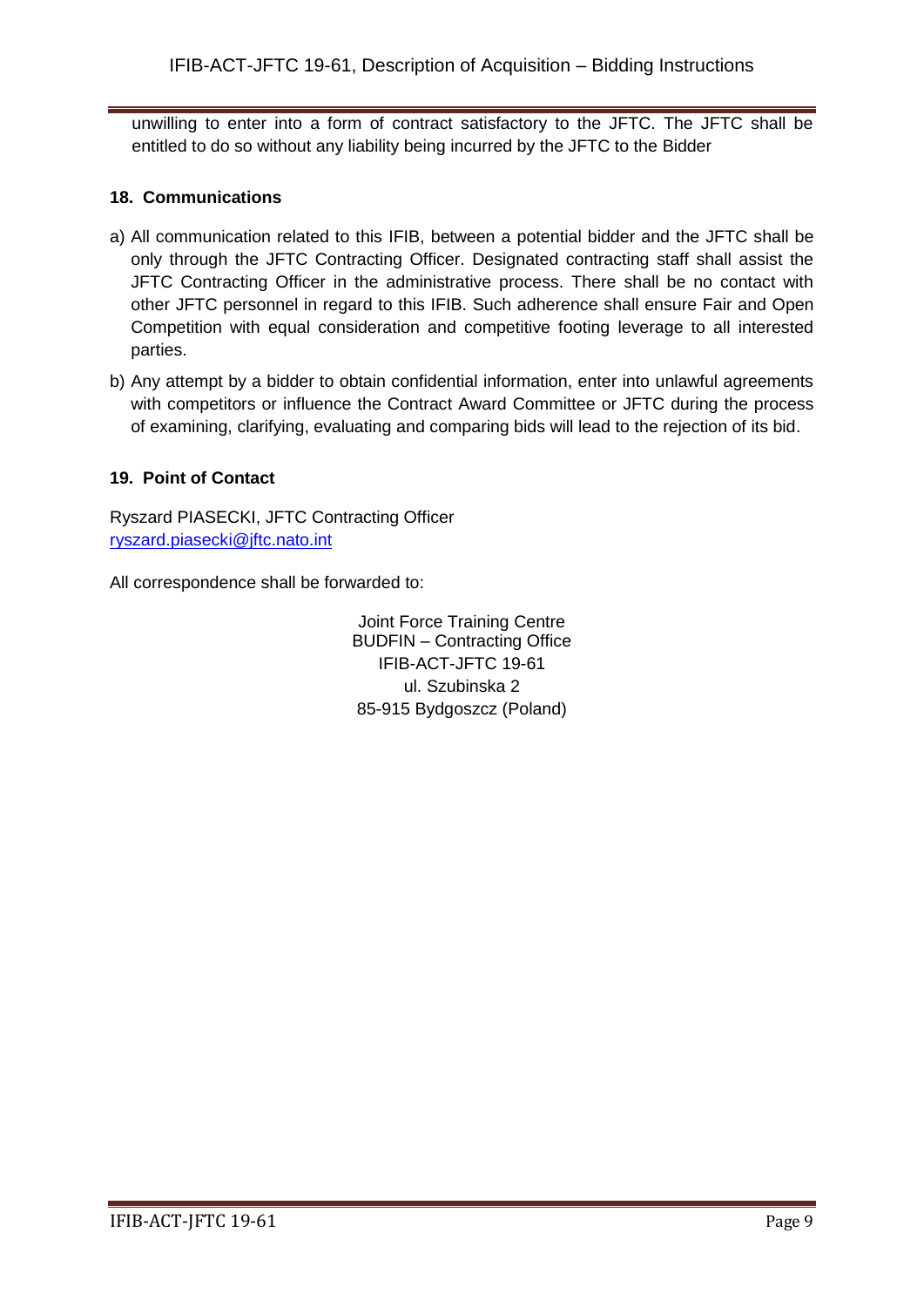**PROPOSAL CHECKLIST**

# **Enclosure 1**

| <b>ADMINISTRATIVE</b>                                                              |
|------------------------------------------------------------------------------------|
| Bidder's full name, address, POC, telephone number, fax number, e-mail<br>address. |
| Compliance Statement (Enclosure #3).                                               |
| Certification of Security Clearance (Enclosure #6)                                 |
| Certificate of Bid Validity (Enclosure #7)                                         |
| Certificate of Independent Determination (Enclosure #8)                            |
| Certificate of Exclusion of Taxes and Charges (Enclosure #9)                       |
| Statement of Absence of Conflict of Interest (Enclosure #10)                       |
| Certificate of Legal Name of Bidder (Enclosure #11)                                |
|                                                                                    |

# **TECHNICAL**

Table of Contents



Technical proposal, including:



Technical Evaluation Matrix (TEM) - (Enclosure #4)



Index of supporting technical documentation (including document title, page number and reference to TEM criteria #)



Curriculum Vitae (resume)



Copies of certificates, diplomas, letters of reference, letters of appreciation, etc.

# **PRICE**

Price Proposal (Enclosure #5).

IFIB-ACT-JFTC 19-61 Page 10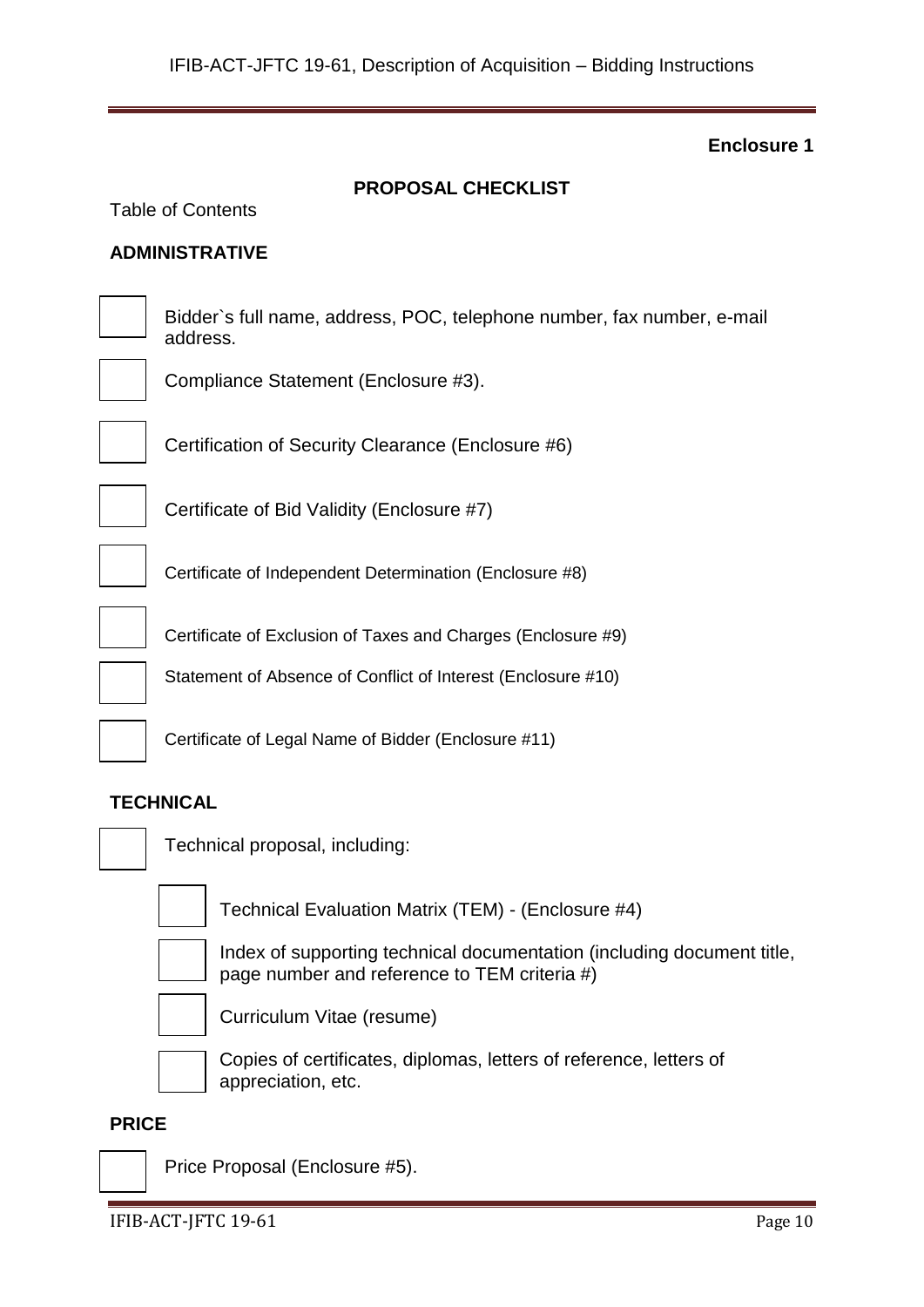# **ADDRESS LABEL**

(The label below is to be completed by the bidder and affixed to the exterior envelope; parcel or package mailed or delivered to JFTC)

# **SEALED BID TO IFIB-ACT-JFTC 19-61**

**(to be opened by Contract Award Committee only)**

**Sender: \_\_\_\_\_\_\_\_\_\_\_\_\_\_\_\_\_\_\_\_\_\_\_\_\_\_\_**

**\_\_\_\_\_\_\_\_\_\_\_\_\_\_\_\_\_\_\_\_\_\_\_\_\_\_\_ \_\_\_\_\_\_\_\_\_\_\_\_\_\_\_\_\_\_\_\_\_\_\_\_\_\_\_**

> **Joint Force Training Centre (JFTC) BUDFIN Attn: Ryszard PIASECKI IFIB-ACT-JFTC 19-61 ul. Szubinska 2 85-915 Bydgoszcz POLAND**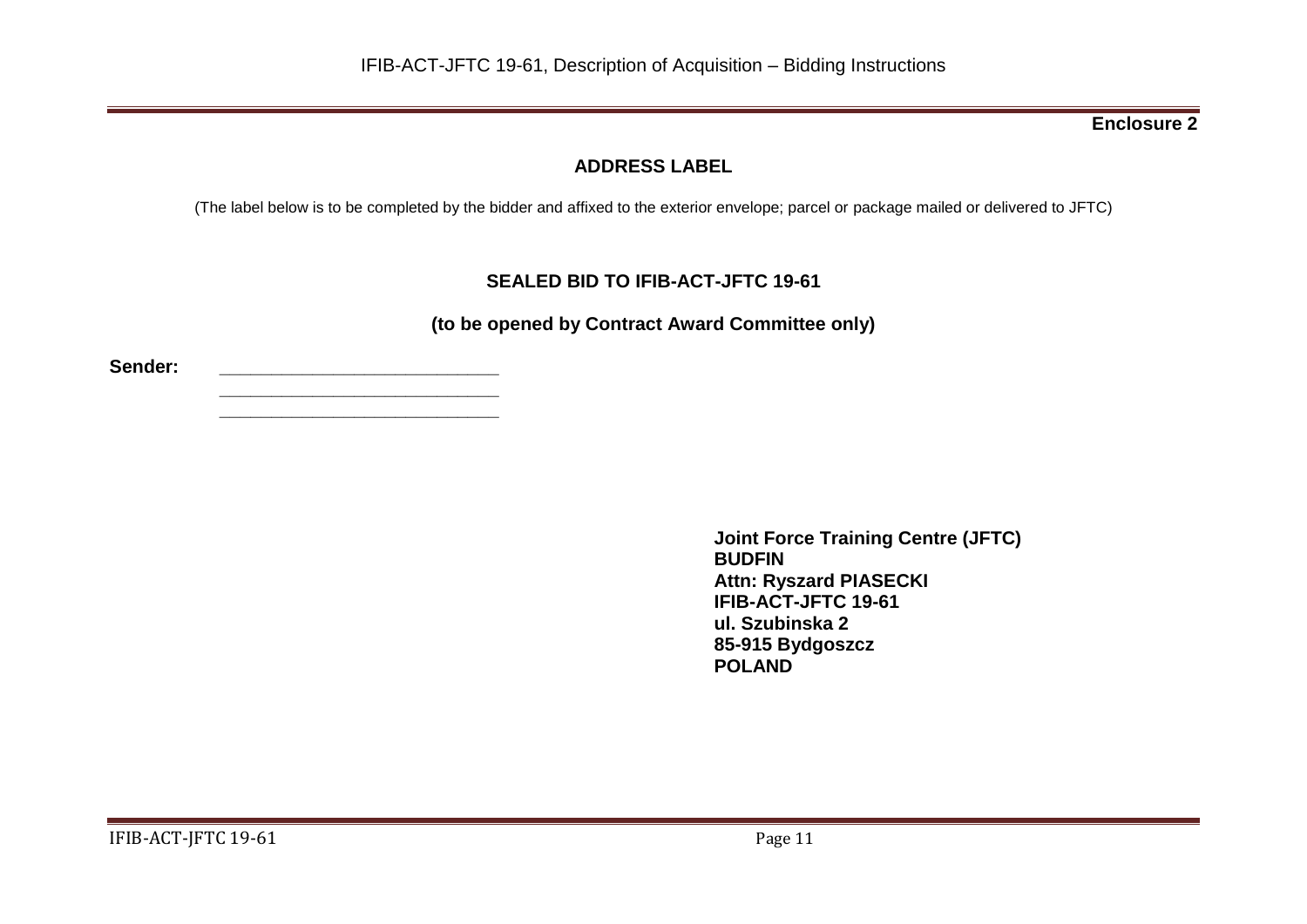# **COMPLIANCE STATEMENT**

It is hereby stated that our Company has read and understood all documentation issued as a part of the IFIB-ACT-JFTC 19-61. There are no further questions or requests for clarifications regarding this IFIB.

| Company:      | Signature: |
|---------------|------------|
| Name & Title: | Date:      |

The proposal of our Company submitted in response to the referenced solicitation is fully compliant with the provisions of IFIB-ACT-JFTC 19-61, and the intended contract with the following exception(s); such exemptions are considered non substantial to the JFTC solicitation provisions issued.\*

\_\_\_\_\_\_\_\_\_\_\_\_\_\_\_\_\_\_\_\_\_\_\_\_\_\_\_\_\_\_\_\_\_\_\_\_\_\_\_\_\_\_\_\_\_\_\_\_\_\_\_\_\_\_\_\_\_\_\_\_\_\_\_\_\_\_\_\_\_\_\_\_\_\_

| Clause                                 | Description of Minor Deviation    |
|----------------------------------------|-----------------------------------|
| -------------------------------        |                                   |
| -------------------------------        |                                   |
| -------------------------------        |                                   |
| -------------------------------        |                                   |
| -------------------------------        |                                   |
| -------------------------------        |                                   |
| -------------------------------        |                                   |
| -------------------------------        | (If applicable, add another page) |
|                                        |                                   |
| Company: ________________________      |                                   |
| Name & Title: ________________________ |                                   |
|                                        |                                   |

\* Bidder's proposal must be based on full compliance with the terms, conditions and requirements of the IFIB and all future clarifications and/or amendments. The Bidder may offer variations in specific implementation and operational details provided that the functional and performance requirements are fully satisfied. In case of conflict between the compliance statement and the detailed evidence or explanation furnished, the detailed evidence/comments shall take precedence/priority for the actual determination of compliance. Minor or non-substantial deviations may be accepted. Substantial changes shall be considered non responsive.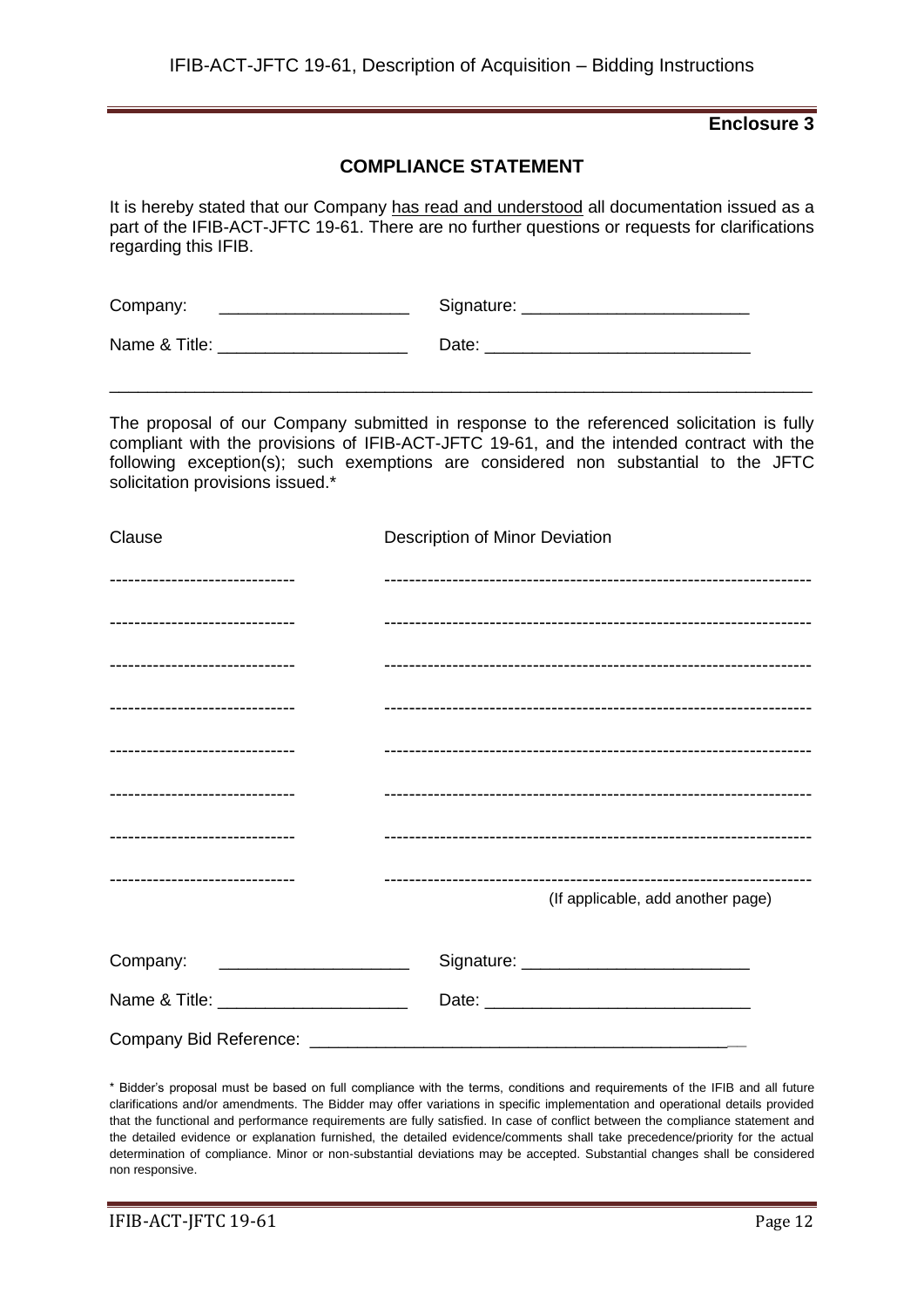## **ENCLOSURE 4**

# **TECHNICAL EVALUATION MATRIX**

Bidder's technical proposals will be assessed on the qualifications of the individuals proposed to perform the service. Individuals' résumés will be measured against each of the criteria specified below in order to ascertain whether the individuals have adequately demonstrated that they possess the required qualifications. The JFTC reserves the right to conduct interview of nominated candidates. Examples of how detailed knowledge levels were attained are expected. Ultimately Bidders shall clearly demonstrate by providing unequivocal reference to where candidates meet the criteria set forth in this solicitation.

The bids will be evaluated as follows:

- Compliant  $(C)$  = Meets the criterion
- Not compliant  $(N)$  = Proposal will be deemed non-compliant

# **POSITION: ANALYST ASSISTANT CONTRACTOR**

### **KEY PERSONNEL NAME: ………………………………………….**

| #              | Criteria                                                                                                                   | <b>JFTC</b><br>Evaluation<br>(C/N) | <b>Comments</b><br>(Bidder shall complete each section below outlining how compliance is<br>achieved and specifically reference the information within the proposal<br>[index/page/para] that demonstrates compliance with the criteria) |
|----------------|----------------------------------------------------------------------------------------------------------------------------|------------------------------------|------------------------------------------------------------------------------------------------------------------------------------------------------------------------------------------------------------------------------------------|
|                | Demonstrated previous experience within<br>NATO training & Lessons Learned<br>environment                                  |                                    | Sample:<br>Compliance narrative:<br>Unequivocal reference evidenced by:<br>Index item #, Proposal page #<br>Index item #, Proposal page #                                                                                                |
| $\overline{2}$ | Demonstrated experience of database<br>management, data input and interrogation                                            |                                    |                                                                                                                                                                                                                                          |
| 3              | Demonstrated a minimum of 3 years of work<br>experience in military training and/or training<br>environment                |                                    |                                                                                                                                                                                                                                          |
| 4              | Experience in NATO Communication and<br>Information (CIS)/Automated Information<br>Systems (AIS) processes and maintenance |                                    |                                                                                                                                                                                                                                          |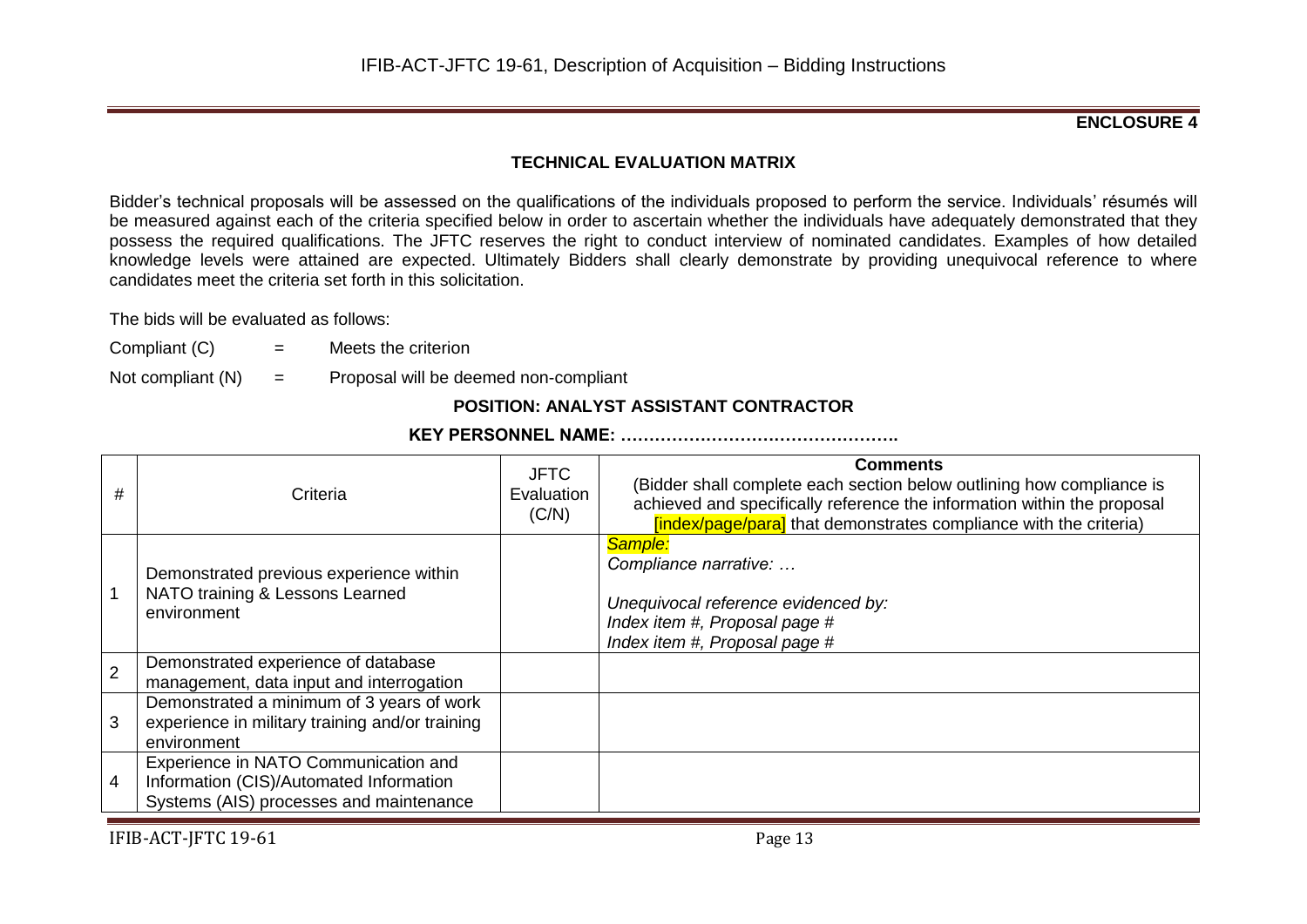| 5  | Demonstrated experience using Joint<br>Exercise Management Module OPCAR Tool                                                                                                                                                                                                                                                                                                  |  |
|----|-------------------------------------------------------------------------------------------------------------------------------------------------------------------------------------------------------------------------------------------------------------------------------------------------------------------------------------------------------------------------------|--|
| 6  | Knowledge about the Resolute Support<br><b>Mission</b>                                                                                                                                                                                                                                                                                                                        |  |
| 7  | Knowledge about NATO Mission Iraq                                                                                                                                                                                                                                                                                                                                             |  |
| 8  | Minimum of two years of experience in<br>Training Scenario Development for RS<br>Operations                                                                                                                                                                                                                                                                                   |  |
| 9  | Demonstrated knowledge and experience of<br>the Advisor Network Tool 2.0 (ANET) in<br>support of Crisis Establishments (CE)<br>manning allocation on trainings                                                                                                                                                                                                                |  |
| 10 | Familiarity with NATO Functional Area<br>Systems (FAS)                                                                                                                                                                                                                                                                                                                        |  |
| 11 | Certified Basic or Super User Advisor<br>Network Tool (ANET)                                                                                                                                                                                                                                                                                                                  |  |
| 12 | Proficiency in use of Microsoft Office<br>Software (Outlook, Word, PowerPoint, Excel)                                                                                                                                                                                                                                                                                         |  |
| 13 | Joint Exercise Management Module (JEMM)<br>trained                                                                                                                                                                                                                                                                                                                            |  |
| 14 | Minimum Bachelor degree or equivalent<br>education                                                                                                                                                                                                                                                                                                                            |  |
| 15 | Native English language speaker or individual<br>presenting very good command of spoken<br>and written English, with a proven ability to<br>communicate effectively orally and in writing<br>at the level of (SLP) NATO STANAG 6001 -<br>3333 (Listening, Speaking, Reading and<br>Writing).<br>The Bidder must provide supporting<br>document(s)/evidence per SOW point 9.3. |  |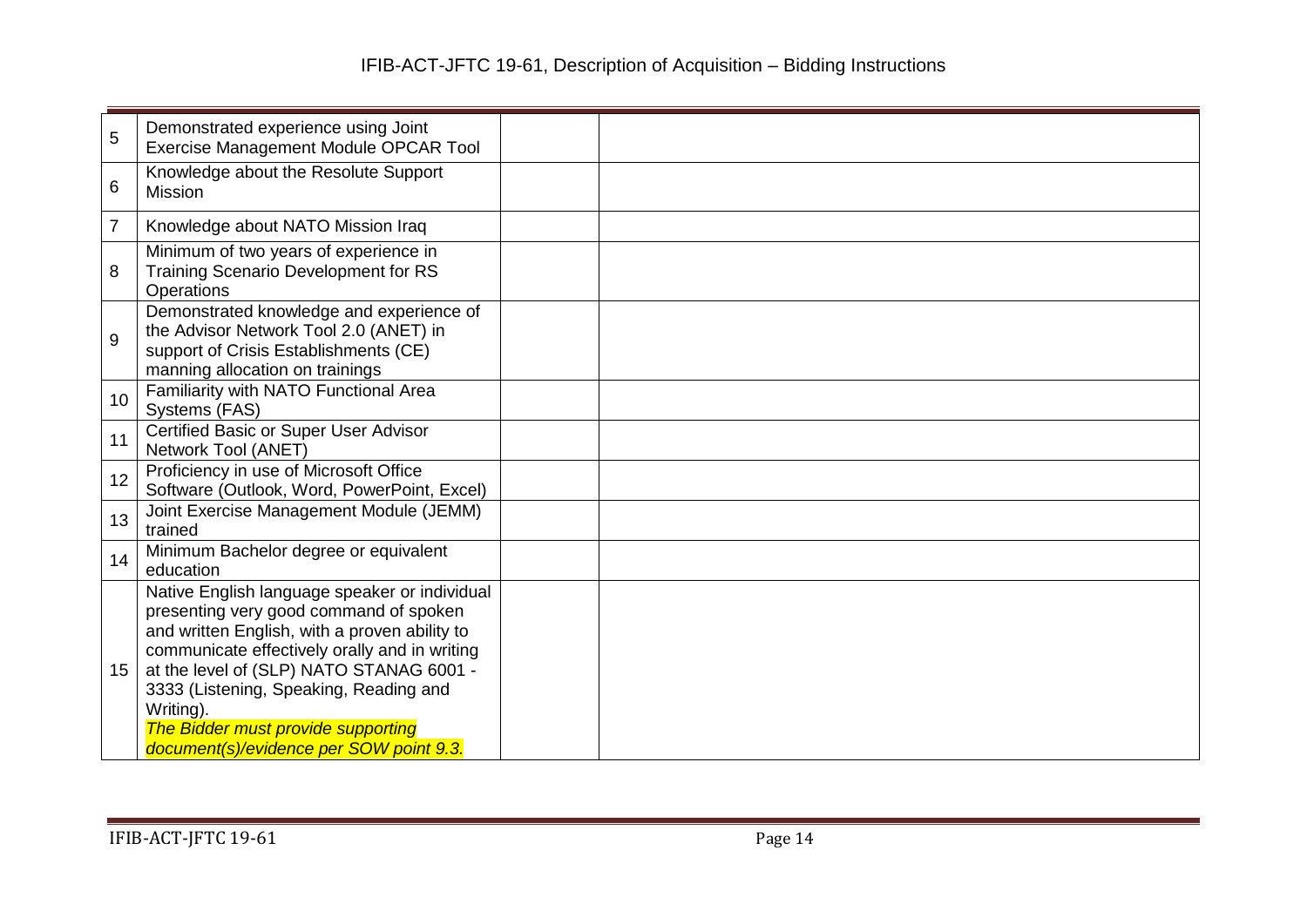# **MANDATORY PRICE PROPOSAL FORMAT**

On behalf of (**Insert: Company Name)** please find the Price Proposal submitted in accordance with the terms and conditions stated in the IFIB-ACT-JFTC 19-61 and solicitation provisions.

# **POSITION: ANALYST ASSISTANT CONTRACTOR**

**KEY PERSONNEL NAME: …………………………………………..**

| <b>Requirement Description</b>  | <b>BASE PERIOD</b>                                       | <b>OPTION PERIOD #1</b>                                  | <b>OPTION PERIOD #2</b>                                      | <b>OPTION PERIOD #3</b>                                  | <b>OPTION PERIOD#4</b>                                   |
|---------------------------------|----------------------------------------------------------|----------------------------------------------------------|--------------------------------------------------------------|----------------------------------------------------------|----------------------------------------------------------|
| ANALYST ASSISTANT<br>CONTRACTOR | Rate per man-day*:<br>Total for maximum<br>125 man-days: | Rate per man-day*:<br>Total for maximum<br>125 man-days: | Rate per man-day*:<br>Total for maximum<br>125 man-days:<br> | Rate per man-day*:<br>Total for maximum<br>125 man-days: | Rate per man-day*:<br>Total for maximum<br>125 man-days: |

Grand Total Contract Net Price **Example 20 and Total Contract Net Price Currency** 

Please verify and acknowledge propriety of above by duly completing signatures below.

| <b>SIGNATURE OF AUTHORIZED</b><br><b>REPRESENTATIVE</b> | <b>NAME AND TITLE</b> | <b>COMPANY</b> | <b>DATE</b> |
|---------------------------------------------------------|-----------------------|----------------|-------------|
|                                                         |                       |                |             |

*\*The proposed daily rates must be fully "loaded" and they must include per diem (meals, lodging and incidentals) and cost of estimated travel related expenditures (i.e. taxi, bus, train, tram, metro, etc.), excluding an airline economy return flight ticket (for more details please refer to SOW point 11.).*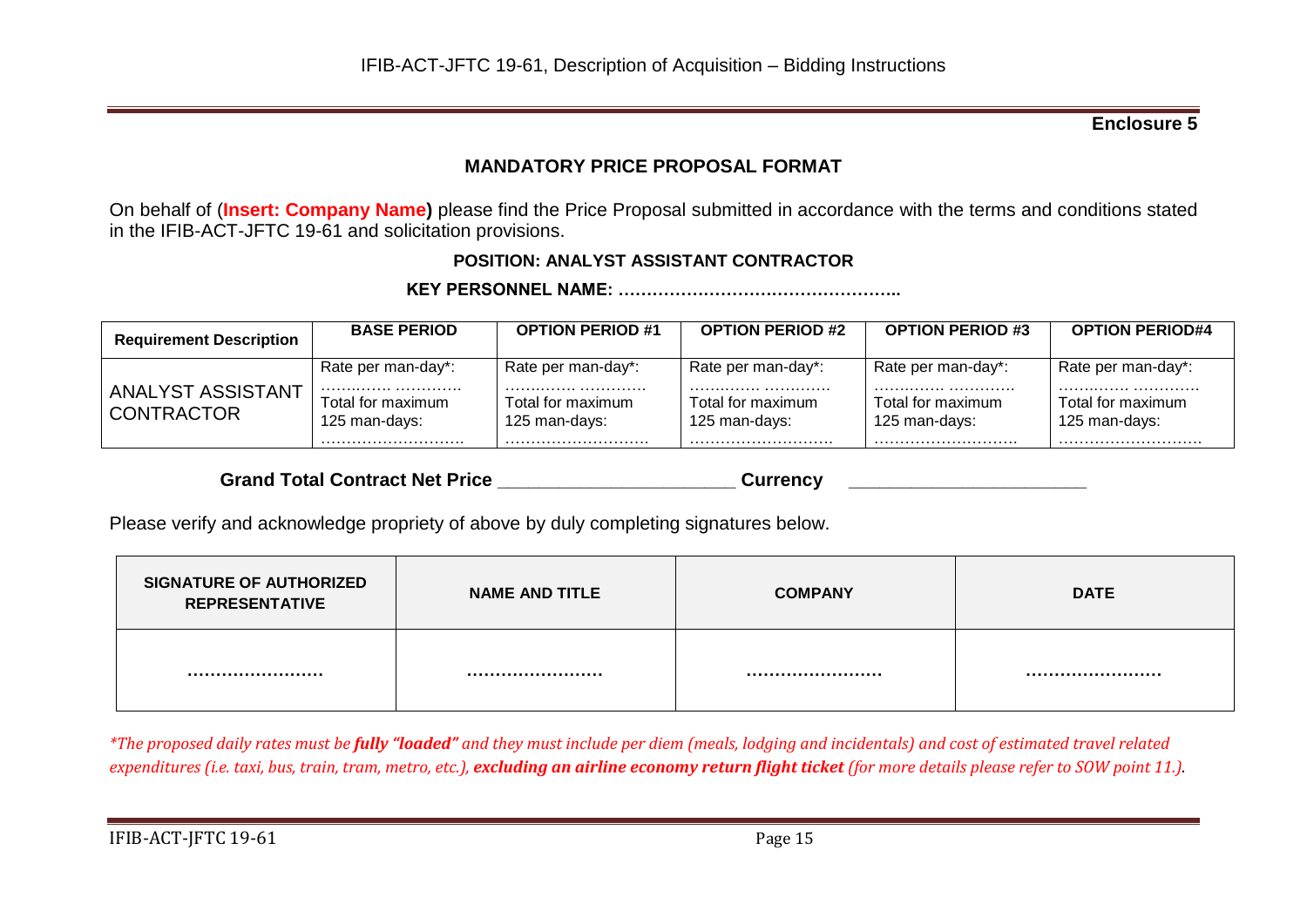# **CERTIFICATION OF SECURITY CLEARANCE**

The Bidder hereby certifies that the proposed key personnel have required Security Clearance or that all necessary actions have been undertaken to insure that the proposed personnel will be in possession of such Security Clearance at the time of Contract award<sup>1</sup>. The Bidder also acknowledges that this requirement applies also to all personnel involved in this project as a result of subcontracts issued by the Contractor for effort under the prime Contract.

The Bidder hereby certifies that he/she is fully aware that resulting Contract will require the key personnel to handle and process classified materials to the level of NATO SECRET on NATO premises. The facility of the Contractor/Sub-contractor shall also hold a NATO SECRET Facility Clearance without storage capabilities where required by applicable national regulations.

The Bidder hereby certifies that NATO classified information made accessible to key personnel on NATO premises shall be treated as if officially provided to the Contractor or Sub-Contractor.

| <b>SIGNATURE OF</b><br><b>AUTHORIZED</b><br><b>REPRESENTATIVE</b> | <b>NAME AND TITLE</b> | <b>COMPANY</b> | <b>DATE</b> |
|-------------------------------------------------------------------|-----------------------|----------------|-------------|
|                                                                   |                       |                |             |

1

 $<sup>1</sup>$  Please see the anticipated Contract Award Date defined in the Bidding Instructions.</sup>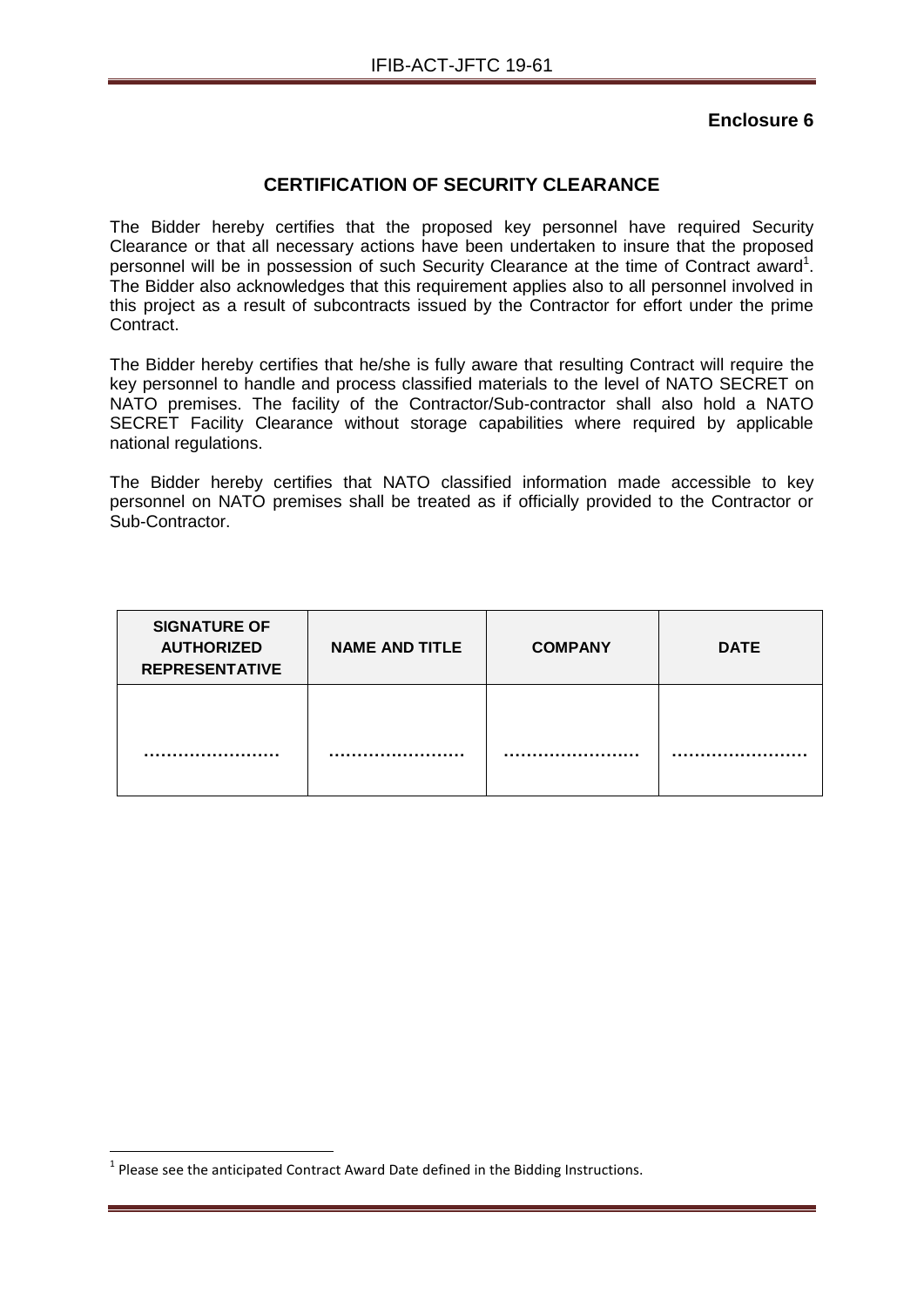**ENCLOSURE 7**

# **CERTIFICATE OF BID VALIDITY**

I, the undersigned, as an authorised representative of the firm submitting this Bid, do hereby certify that the pricing and all other aspects of our original offer as modified by our revised proposal will remain valid for a period of ninety days (90) from the applicable closing date set forth within IFIB-ACT-JFTC 19-61.

| <b>SIGNATURE OF</b><br><b>AUTHORIZED</b><br><b>REPRESENTATIVE</b> | <b>NAME AND TITLE</b> | <b>COMPANY</b> | <b>DATE</b> |
|-------------------------------------------------------------------|-----------------------|----------------|-------------|
|                                                                   |                       |                |             |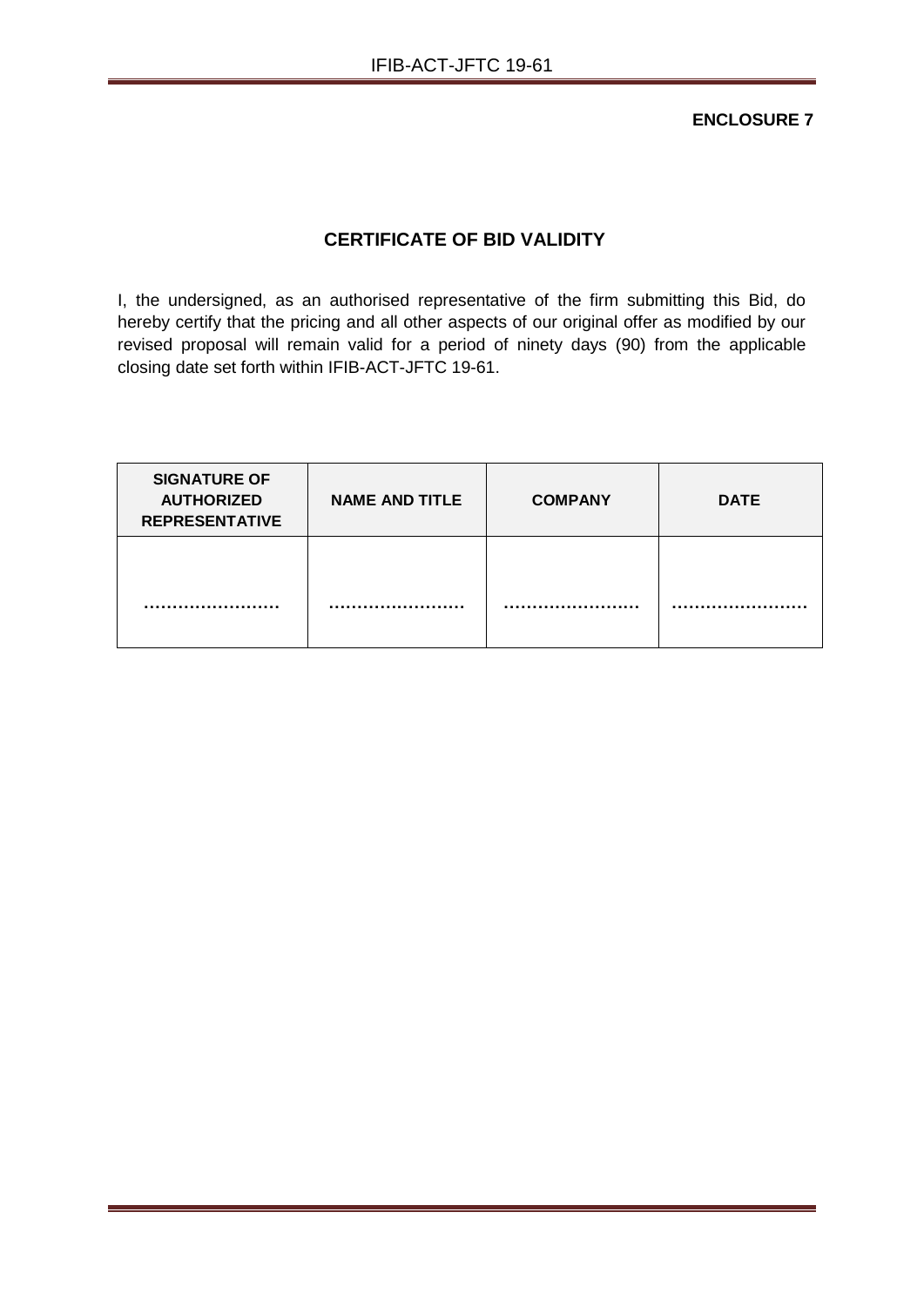# **CERTIFICATE OF INDEPENDENT DETERMINATION**

- 1. Each bidder shall certify that in connection with this procurement:
	- a. This Bid has been arrived at independently, without consultation, communication or agreement, for the purpose of restricting competition, with any other bidder or with any competitor;
	- b. The contents of this Bid have not been knowingly disclosed by the bidder and will not knowingly be disclosed by the bidder prior to award, directly or indirectly to any other bidder or to any competitor, and
	- c. No attempt has been made, or will be made by the bidder to induce any other person or firm to submit, or not to submit, a Bid for the purpose of restricting competition.
- 2. Each person signing this Bid shall also certify that he/she is the person in the bidder's organisation responsible within that organisation for the decision as to the Bid and that he has not participated and will not participate in any action contrary to 1.a. through 1.c. above, or:
	- a. They are not the person in the bidder's organisation responsible within that organisation for the Bid but that they have been authorised in writing to act as agent for the persons responsible for such a decision in certifying that such persons have not participated, and will not participate in any action contrary to 1.a. through 1.c. above, and as their agent does hereby so certify, and
	- b. They have not participated and will not participate in any action contrary to 1.a. through 1.c. above.

| <b>SIGNATURE OF</b><br><b>AUTHORIZED</b><br><b>REPRESENTATIVE</b> | <b>NAME AND TITLE</b> | <b>COMPANY</b> | <b>DATE</b> |
|-------------------------------------------------------------------|-----------------------|----------------|-------------|
|                                                                   |                       |                |             |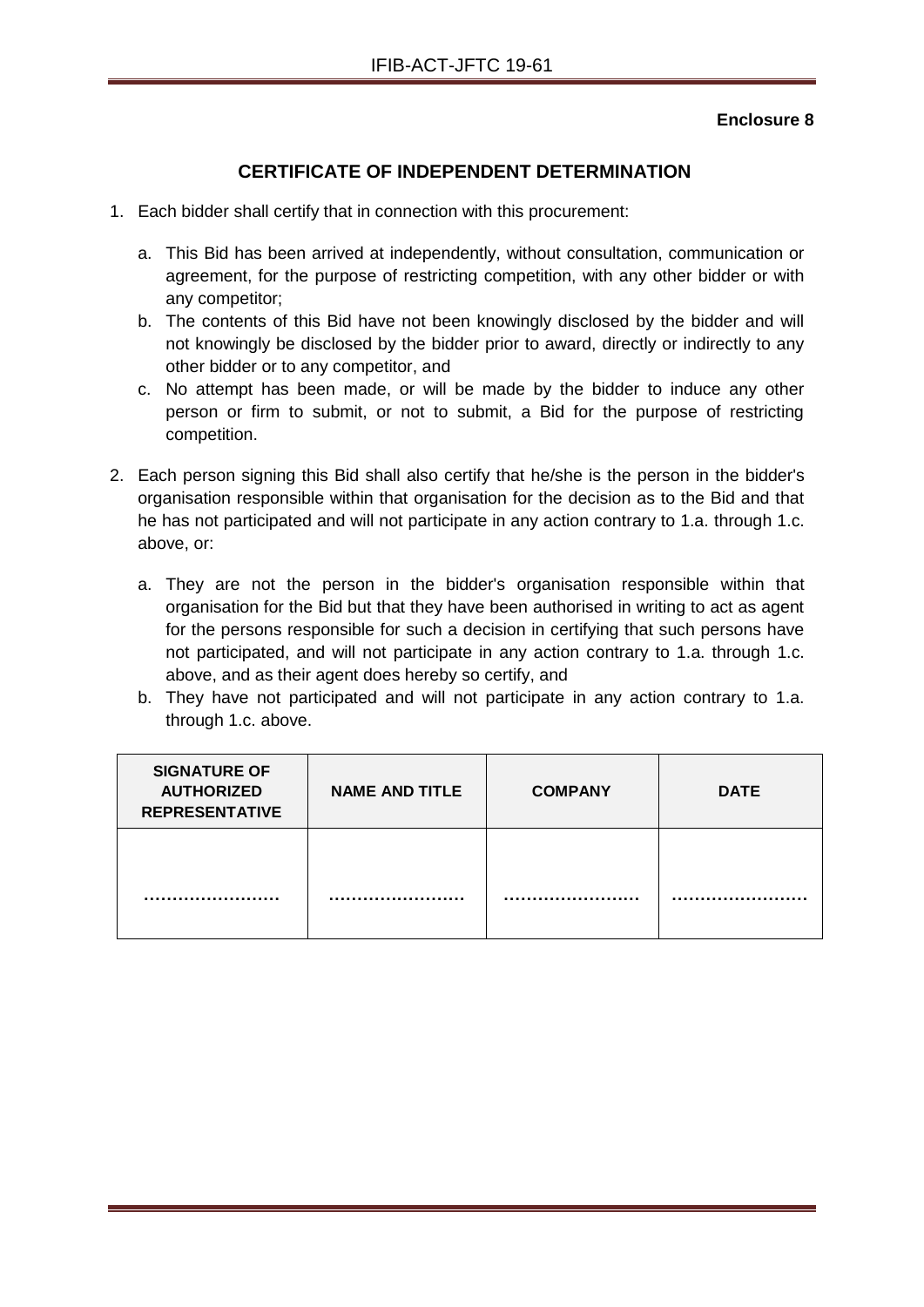# **CERTIFICATE OF EXCLUSION OF TAXES AND CHARGES**

I hereby certify that the prices offered in the price proposal of this Bid exclude all taxes, duties and customs charges from which JFTC has been exempted by international agreements.

| <b>SIGNATURE OF</b><br><b>AUTHORIZED</b><br><b>REPRESENTATIVE</b> | <b>NAME AND TITLE</b> | <b>COMPANY</b> | <b>DATE</b> |
|-------------------------------------------------------------------|-----------------------|----------------|-------------|
|                                                                   |                       |                |             |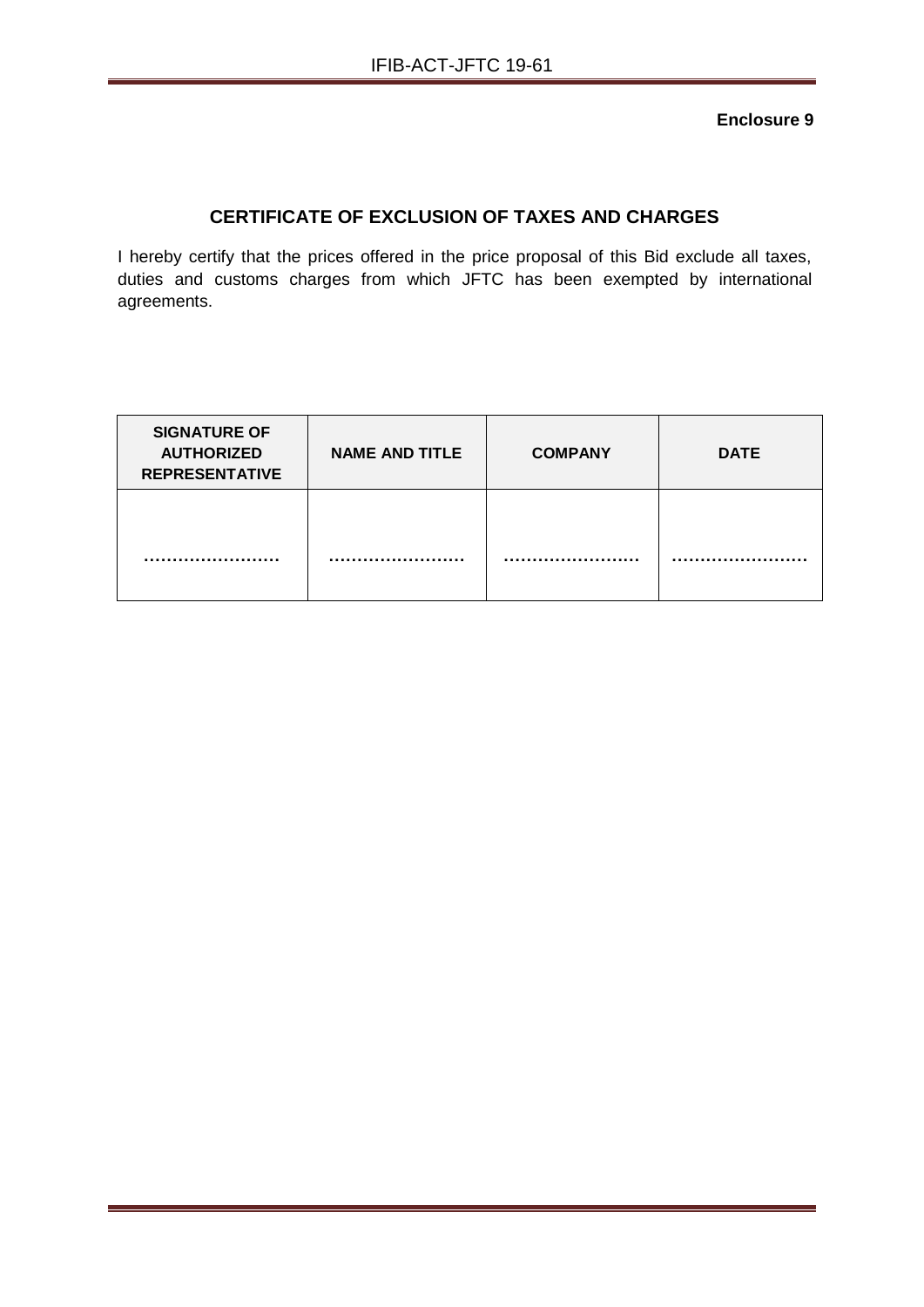# **STATEMENT OF ABSENCE OF CONFLICT OF INTEREST**

I, the undersigned ……………………………………, **being the authorised signatory** for the above-mentioned company for the IFIB-ACT-JFTC 19-61, hereby solemnly declare that we are not and shall not be in any situation which could give rise to a conflict of interest in what concerns the performance and implementation of the contract. In the event of the contract being awarded to us, we commit ourselves to act with complete impartiality and in good faith in what concerns its performance and outcome.

| <b>SIGNATURE OF</b><br><b>AUTHORIZED</b><br><b>REPRESENTATIVE</b> | <b>NAME AND TITLE</b> | <b>COMPANY</b> | <b>DATE</b> |
|-------------------------------------------------------------------|-----------------------|----------------|-------------|
|                                                                   |                       |                |             |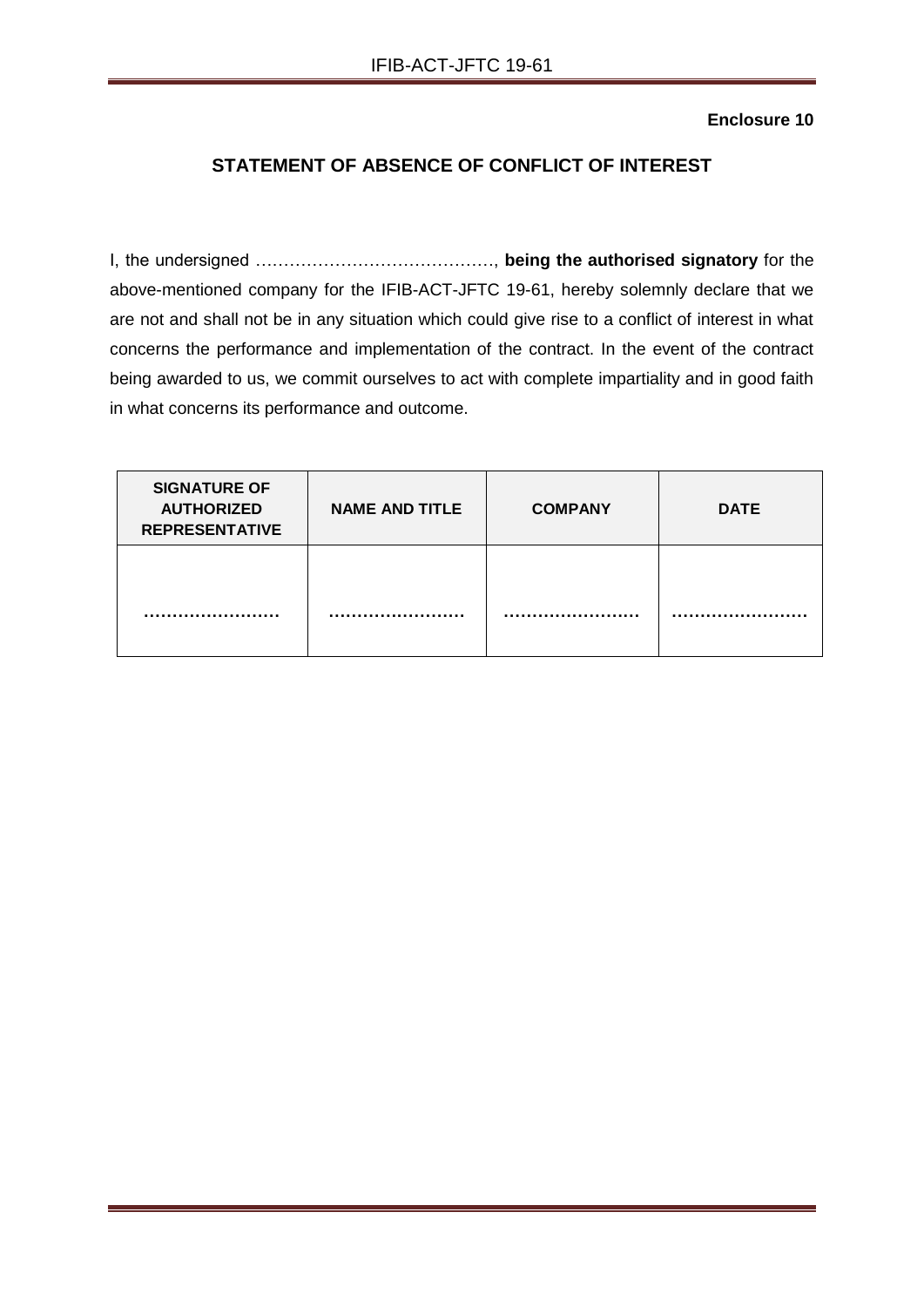# **CERTIFICATE OF LEGAL NAME OF BIDDER**

This Bid is prepared and submitted on behalf of the legal corporate entity specified below:

| <b>Full Name of Bidder</b>          |  |
|-------------------------------------|--|
| Division (if applicable)            |  |
| Sub-Division (if applicable)        |  |
| <b>Official Mailing Address</b>     |  |
| Email address                       |  |
| Point of Contact regarding this Bid |  |
| Name                                |  |
| Position                            |  |
| Phone                               |  |
| <b>Alternative Point of Contact</b> |  |
| Name                                |  |
| Position                            |  |
| Phone                               |  |

| <b>SIGNATURE OF</b><br><b>AUTHORIZED</b><br><b>REPRESENTATIVE</b> | <b>NAME AND TITLE</b> | <b>COMPANY</b> | <b>DATE</b> |
|-------------------------------------------------------------------|-----------------------|----------------|-------------|
|                                                                   |                       |                |             |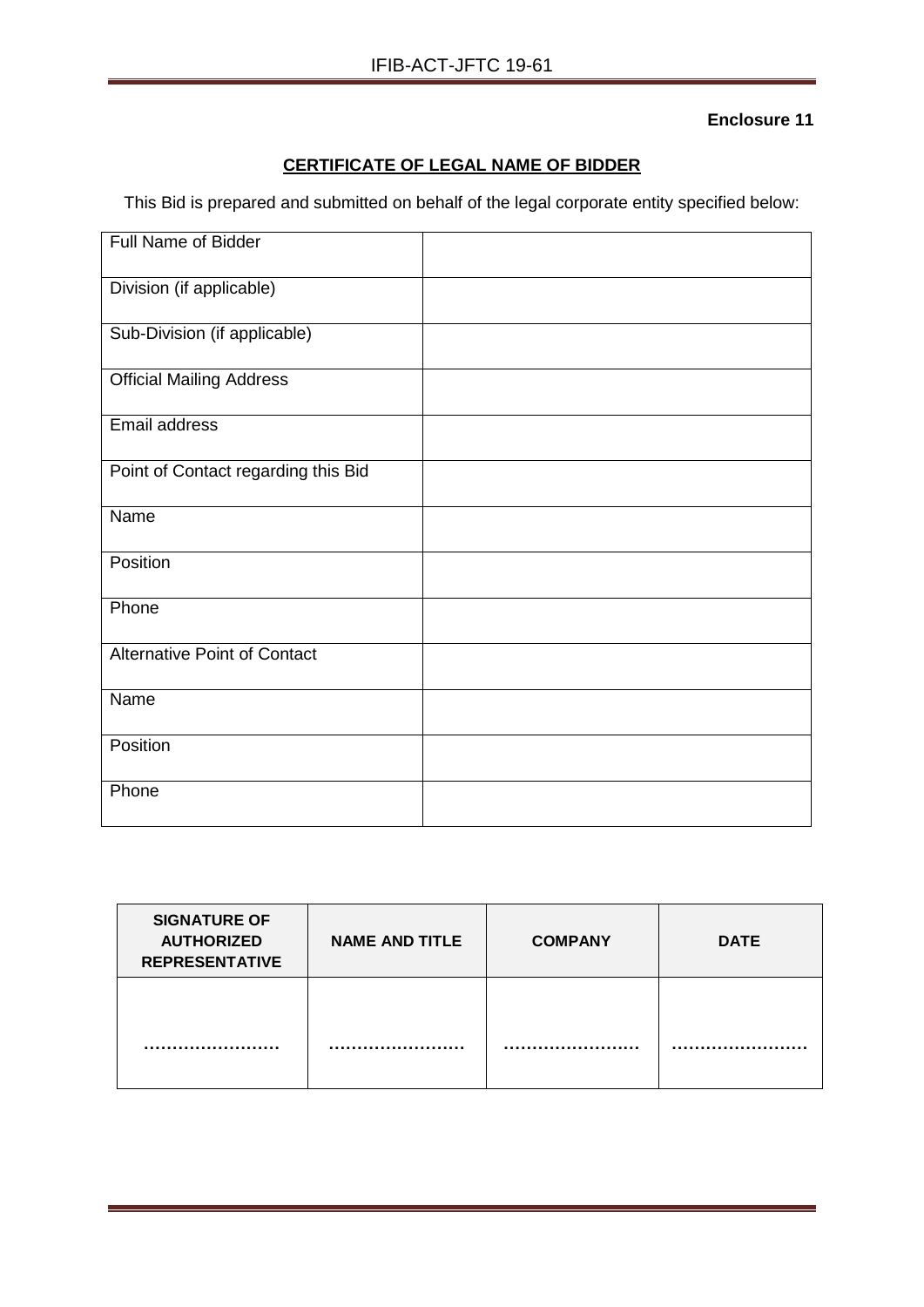# **PART II – GENERAL CONTRACT TERMS AND PROVISIONS**

**JFTC General Contract Terms and Conditions**

# **Index of Clauses**

| 1.  |                                                          | 24 |
|-----|----------------------------------------------------------|----|
| 2.  |                                                          | 24 |
| 3.  |                                                          |    |
| 4.  |                                                          |    |
| 5.  |                                                          |    |
| 6.  |                                                          |    |
| 7.  |                                                          |    |
| 8.  |                                                          |    |
| 9.  |                                                          |    |
| 10. |                                                          |    |
|     |                                                          |    |
|     |                                                          |    |
|     | 13. PAYMENT 29                                           |    |
|     |                                                          |    |
|     |                                                          |    |
|     |                                                          |    |
|     |                                                          |    |
|     |                                                          |    |
|     |                                                          |    |
|     |                                                          |    |
|     |                                                          |    |
|     |                                                          |    |
|     |                                                          |    |
|     |                                                          | 33 |
|     |                                                          | 34 |
|     |                                                          | 35 |
|     | 27. NOTICE AND ASSISTANCE REGARDING PATENT AND COPYRIGHT | 35 |
|     |                                                          | 35 |
|     |                                                          |    |
|     |                                                          |    |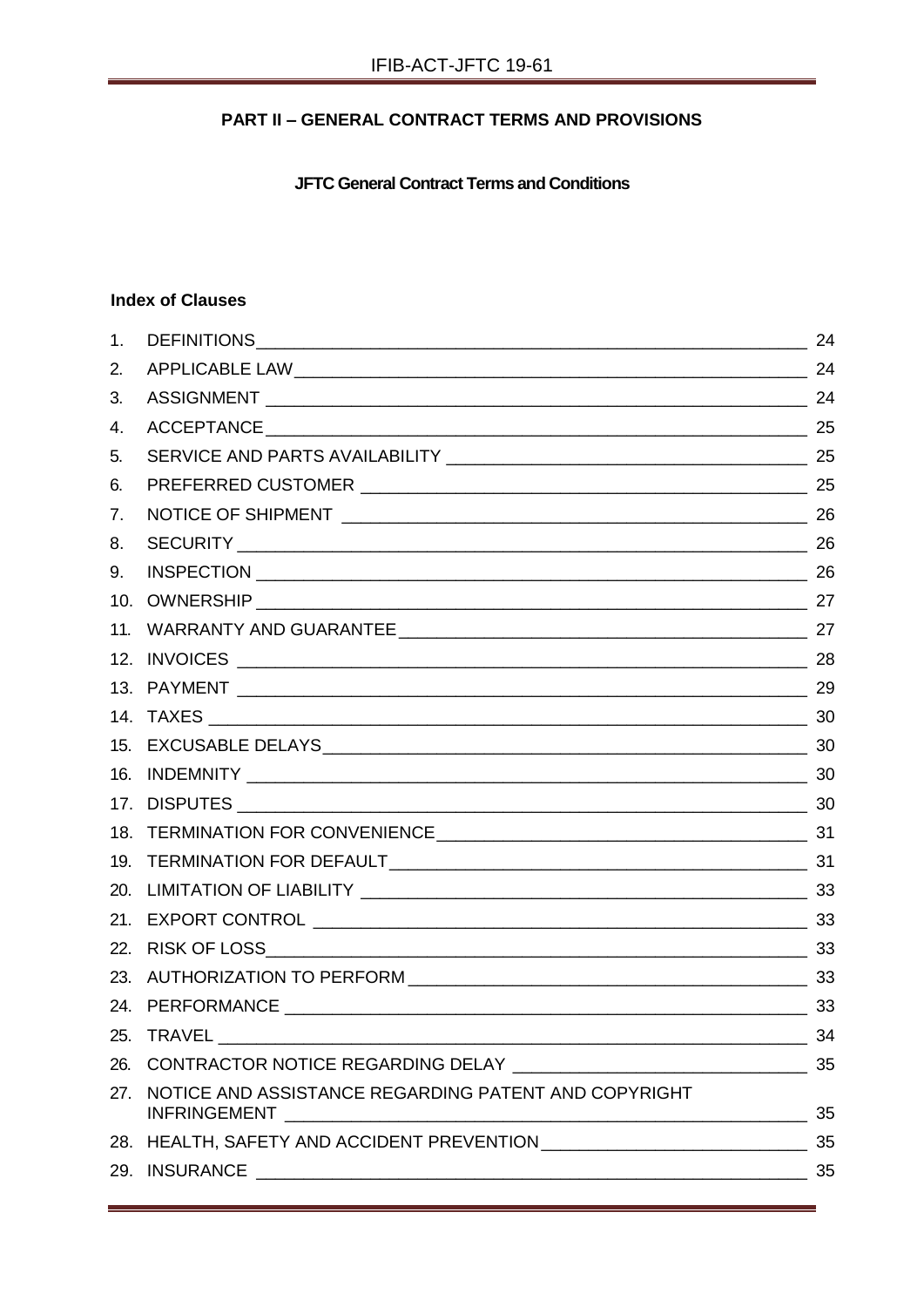<span id="page-22-0"></span>

|                                                                                  | 36                                            |
|----------------------------------------------------------------------------------|-----------------------------------------------|
|                                                                                  |                                               |
| 36 32. RIGHTS IN TECHNICAL DATA AND COMPUTER SOFTWARE __________________________ |                                               |
|                                                                                  |                                               |
|                                                                                  |                                               |
|                                                                                  |                                               |
|                                                                                  |                                               |
| 37. INCONSISTENCY BETWEEN ENGLISH VERSION AND TRANSLATION OF                     |                                               |
|                                                                                  | $\overline{38}$                               |
|                                                                                  |                                               |
|                                                                                  | $\frac{1}{\sqrt{1-\frac{1}{2}}}\frac{39}{25}$ |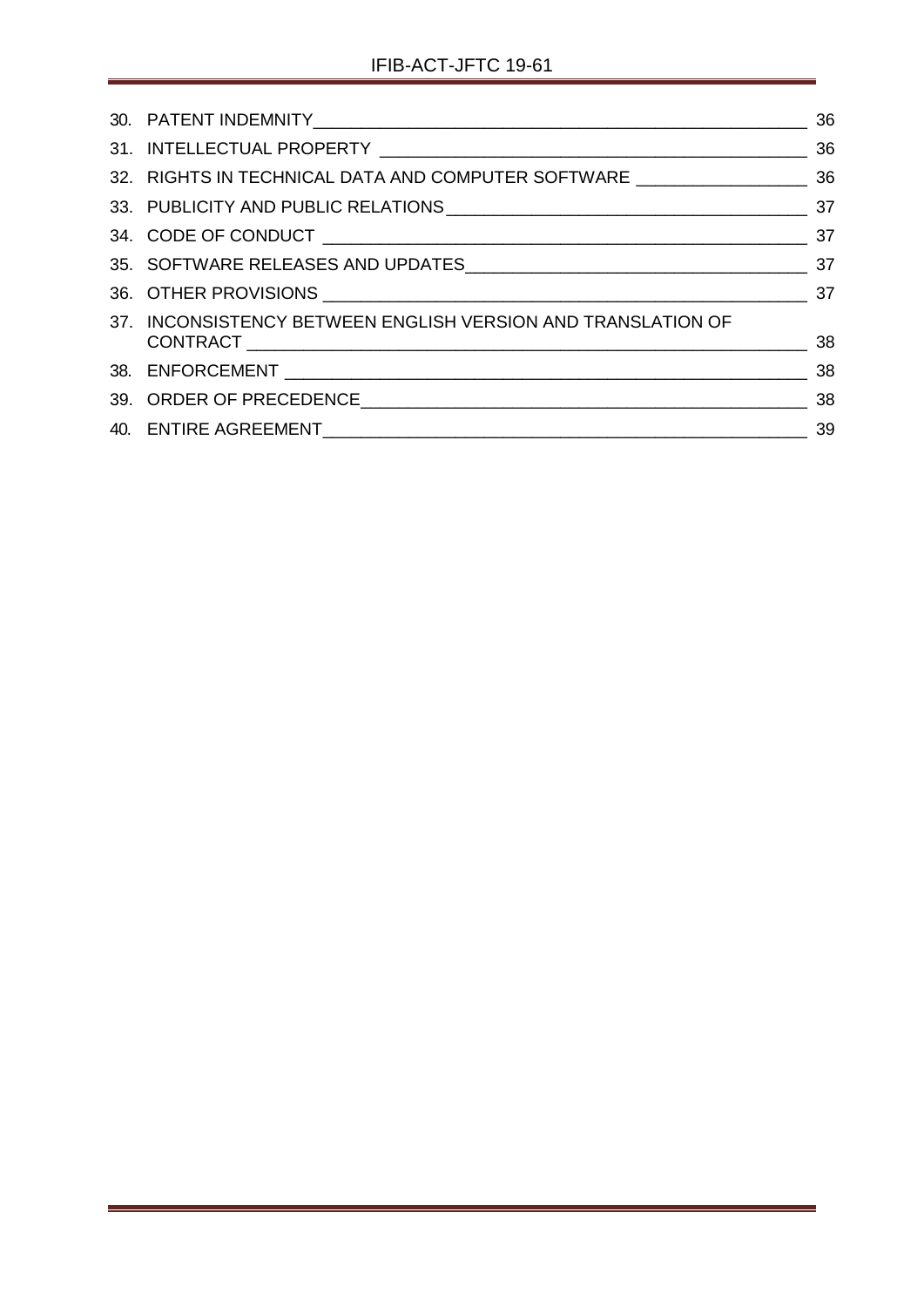## **1. DEFINITIONS**

As used throughout this Contract, the following terms shall have meanings as set forth below:

- a. "JFTC" means the Joint Force Training Centre. Joint Force Training Centre (JFTC) is set up by the North Atlantic Council under Article 14 of the Protocol on the Status of International Military Headquarters (1952) and has been delegated a defined legal capacity by Headquarters, Allied Commander Transformation (HQ SACT) through its terms of Reference and the Supplementary Agreement between the Government of the Republic of Poland and Headquarters, Supreme Allied Commander Transformation and the Supreme Headquarters Allied Powers Europe to the Protocol on the Status of International Military Headquarters set up pursuant to the North Atlantic Treaty (in the following referred to as "SA"). Remaining legal personality rests with HQ SACT. JFTC is located at Szubinska Street 2, 85-915 Bydgoszcz, Poland, and holds Statistical Identification Number REGON 093191068.
- b. The Contracting Officer means the person executing and managing this Contract on behalf of JFTC.
- c. The Contracting Officer Technical Representative (COTR) means a person appointed by the Contracting Officer for the purpose of determining compliance with the technical requirements of the Contract.
- d. The North Atlantic Treaty Organization is hereafter referred to as "NATO".
- e. The term "days" shall be interpreted as meaning calendar days.
- f. Contract Effective Date (CED) is the date of last signature by the contracting parties, or a specific date set forth in the Contract.

#### <span id="page-23-0"></span>**2. APPLICABLE LAW**

Except as otherwise provided in this Contract, this Contract shall be governed, interpreted and construed with the laws of the Republic of Poland.

# <span id="page-23-1"></span>**3. ASSIGNMENT**

This Contract is not assignable by the Contractor either in whole or in part unless agreed in writing by the Contracting Officer in accordance with the following reservations:

- a. Any modifications, including changes, additions or deletions and instructions under this Contract shall not be binding unless issued in writing by the Contracting **Officer**
- b. Sub-Contractors shall be limited to citizens or legal entities of member nations of NATO, unless specifically authorized by the Contracting Officer.
- c. The Contractor shall determine that any sub-Contractor proposed by him for the furnishing of supplies or services which shall involve access to classified information in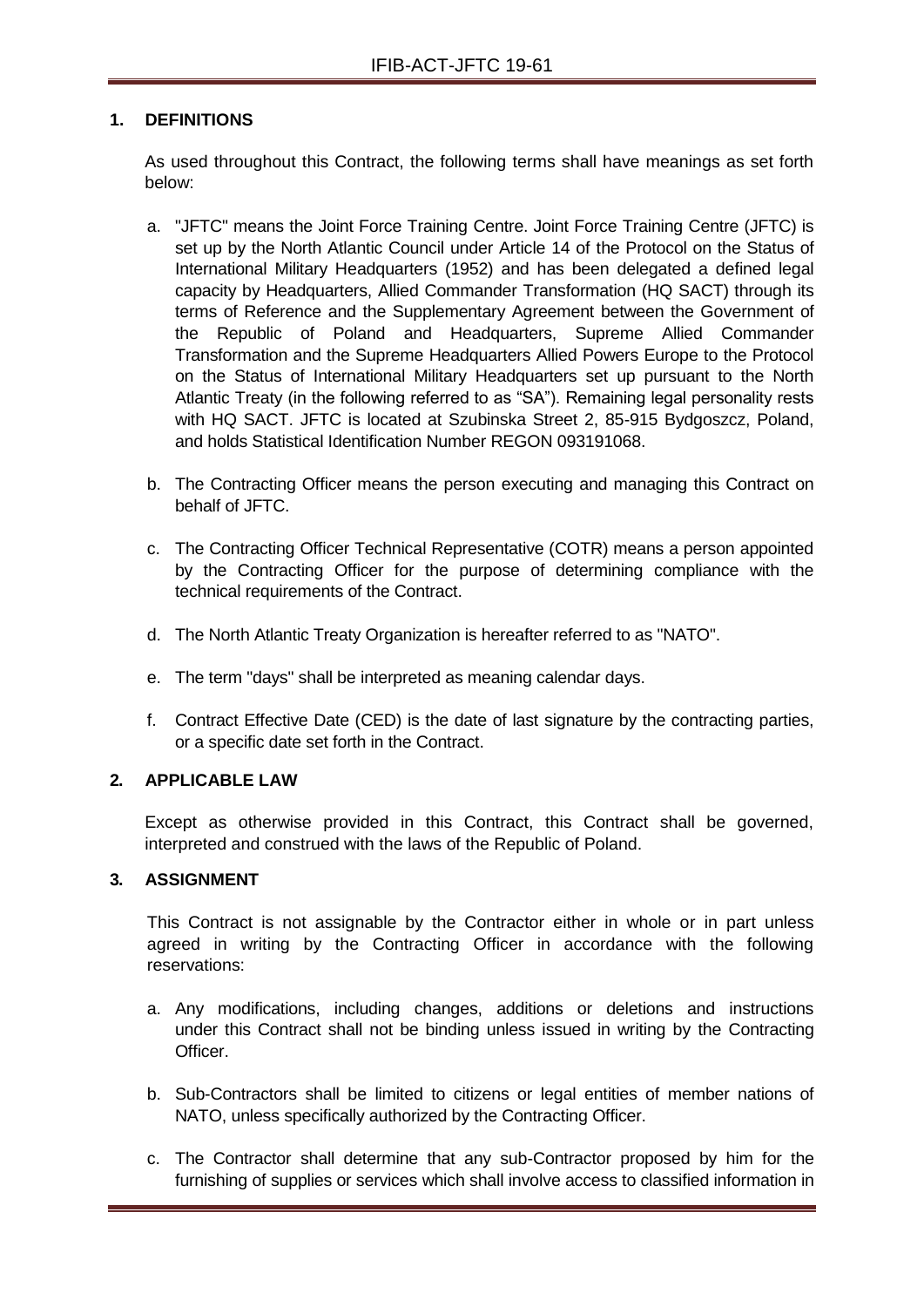the Contractor's custody has been granted an appropriate security clearance by the sub-Contractor's national authorities, which is still in effect, prior to being given access to such classified information.

# <span id="page-24-0"></span>**4. ACCEPTANCE**

- a. Acceptance or rejection of the supplies shall be made as promptly as practicable after delivery, except as otherwise provided in this Contract.
- b. Acceptance shall be conclusive, except for latent defects, fraud, gross mistakes amounting to fraud, or otherwise stated in the Contract. It is the action by which JFTC acknowledges that the Contractor has fully demonstrated that the deliveries are complete and operational. The formal acceptance will take place when the following requirements have been met:
	- Availability at final destination of all deliverables.
	- Successful completion of acceptance testing.
	- Verification of the inventory.
	- Satisfactory completion of all training or other services, if any, required by that date.
	- Agreement between the Contracting Officer and the Contractor on a discrepancy list (if necessary) and corresponding clearance dates.
- c. When discrepancies exist and if these do not prevent satisfactory use or operation of the supplies, the Contracting Officer may declare the acceptance provisional. In this case he will withhold from payment an amount commensurate with the importance of the discrepancies but in any case not less than ten (10) percent of the total contract value and this until all discrepancies have been cleared; at that time the acceptance becomes final.

# <span id="page-24-1"></span>**5. SERVICE AND PARTS AVAILABILITY**

Unless as specified otherwise in the Technical Specifications, the Contractor and his sub-Contractors will maintain and furnish a source of an adequate supply of services, components, spare parts and sub-assemblies to properly maintain the supplies for a period of minimum five (5) years from Contract Effective Date.

#### <span id="page-24-2"></span>**6. PREFERRED CUSTOMER**

- a. The Contractor warrants that the prices set forth in this Contract are as favourable as those extended to any Government, Agency, Company, Organization or individual purchasing like quantities covered by the Contract under similar conditions. In the event that prior to complete delivery under this Contract the Contractor offers any of such items in substantially similar quantities to any customer at prices lower than those set forth herein, the Contractor shall so notify JFTC and the prices of such items shall be correspondingly reduced by a supplement to this Contract.
- b. Prices in this sense means "Base Price" prior to applying any bonuses.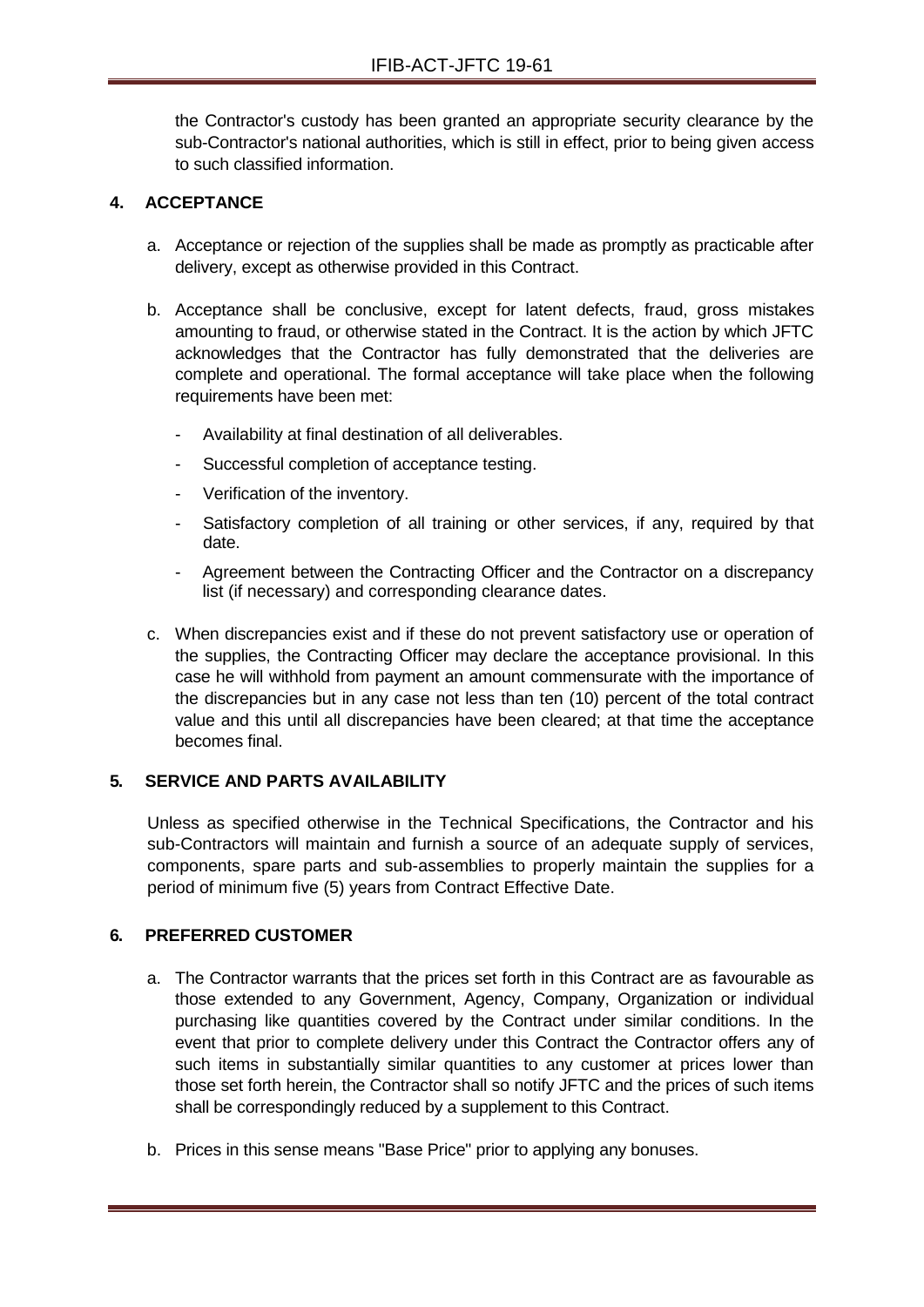## <span id="page-25-0"></span>**7. NOTICE OF SHIPMENT**

- a. At the time of delivery of any supplies to a carrier for transportation, the Contractor shall give notice of shipment to the Contracting Officer and to such other persons or installations as are designated by the Contracting Officer. If such instructions have not been received by the Contractor at least one working day prior to such delivery to a carrier, the Contractor shall request instructions from the Contracting Officer concerning notice of shipment to be given.
- b. The following information shall be included in such notification:
	- *(1)* Contract number;
	- *(2)* Shipping address;
	- *(3)* From: (Name and complete address of consignor); To: (Name and complete address of consignee);
	- *(4)* Listing of supplies by Contract Items(s);
	- *(5)* Number of and marking on packages(s);
	- *(6)* Weight and dimensions of packages(s);
	- *(7)* Name and address of Carrier, mode and date of shipment with waybill number;
	- *(8)* Customs documents required by the Contractor (if applicable).

# <span id="page-25-1"></span>**8. SECURITY**

- a. The Contractor shall comply with all security requirements prescribed by JFTC and the National Security Authority or designated security agency of each NATO country in which the Contract is performed.
- b. The Contractor shall be responsible for the safeguarding of NATO classified information, material and equipment entrusted to him or generated by him in connection with the performance of the Contract.
- c. Any known or suspected breaches of security or other matters of security significance is a violation of the professional confidentiality between the parties, and may constitute a criminal offence under Polish law. Violations are to be reported immediately to the other party by the party, who becomes aware of the violation, and to the appropriate authorities in order to institute investigations.
- d. If security violations occur, the party being exposed to the violation is entitled to immediately declare the Contract void, and to claim penalties and compensation as set out in Para 19 below.

#### <span id="page-25-2"></span>**9. INSPECTION**

a. Unless otherwise specifically provided for in the specifications, all equipment, materials and articles incorporated in the work covered by this Contract are to be new and of the most suitable grade of their respective kinds for the purposes intended. All workmanship shall be first class.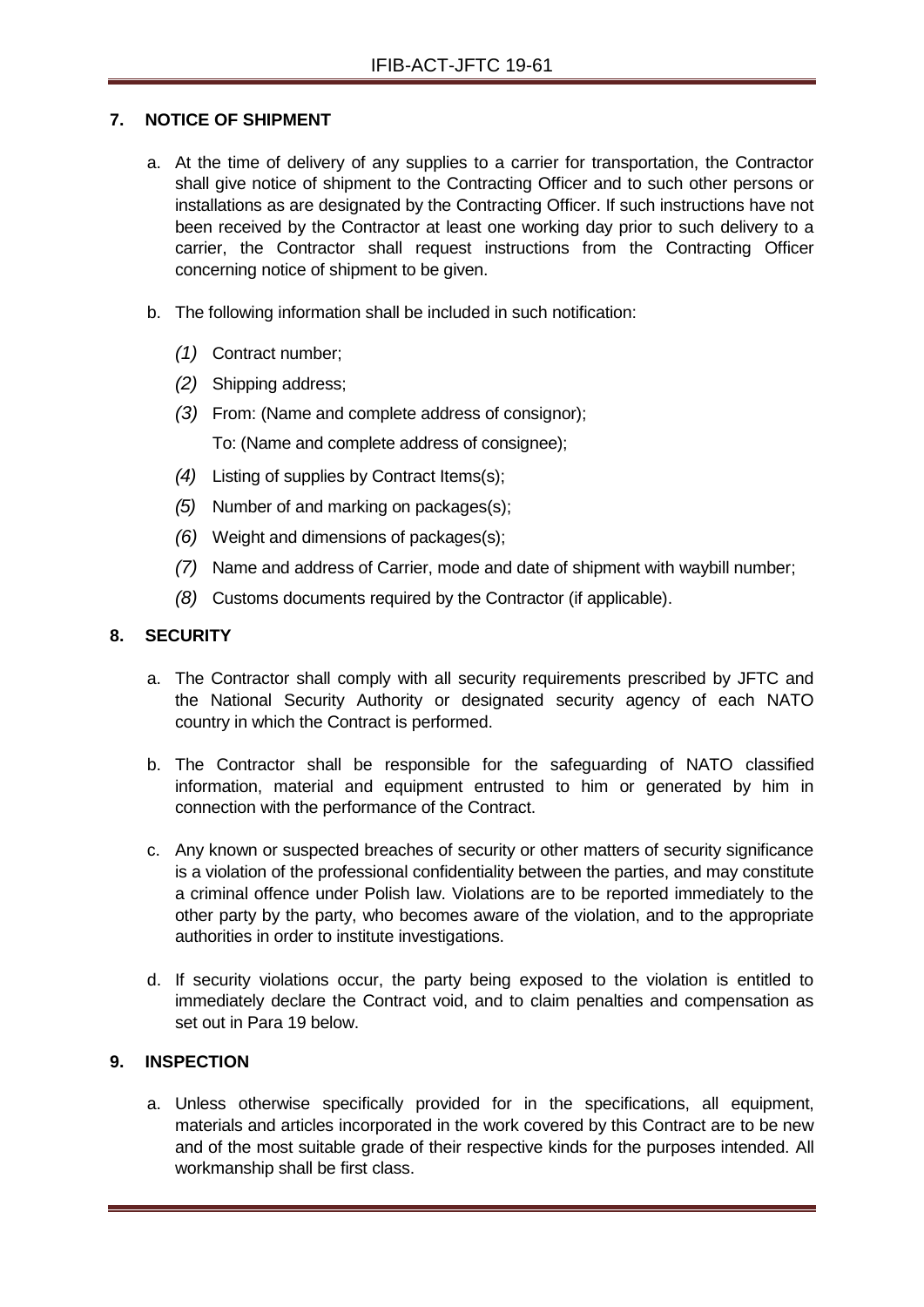- b. All supplies (which terms throughout this clause includes without limitation raw materials, components, intermediate assemblies, and end products) shall be subject to inspection and test by JFTC, to the extent practicable at all times and places including the period of manufacture, and in any event prior to acceptance.
- c. In case any supplies are defective in material or workmanship or otherwise not in conformity with the requirements of this Contract, JFTC shall have the right either to reject them (with or without instructions as to their disposition) or to require their correction or to accept them against reduction in price which is equitable under the circumstances.
- d. If any inspection or test is made by JFTC on the premises of the Contractor or sub-Contractor, the Contractor without additional charge shall provide all reasonable facilities and assistance to COTR in the performance of their duties. If JFTC inspection or test is made at a point other than the premises of the Contractor or a sub-Contractor, it shall be at the expense of JFTC except as otherwise provided in this Contract. In case of rejection JFTC shall not be liable for any reduction in value of samples used in connection with such inspection or test. JFTC reserves the right to charge to the Contractor any additional cost of JFTC inspection and test when supplies are not ready at the time of such inspection, when test is requested by the Contractor or when re-inspection or retest is necessitated by prior rejection. Failure to inspect supplies shall neither relieve the Contractor from responsibility for such supplies as are not in accordance with the Contract requirements nor impose liability on JFTC therefore.
- e. The inspection and test by JFTC of any supplies does not relieve the Contractor from any responsibility regarding defects or other failures to meet the Contract requirements which may be discovered prior to acceptance.

#### <span id="page-26-0"></span>**10. OWNERSHIP**

Unless specified elsewhere in this Contract, title to supplies furnished under this Contract shall pass to JFTC upon acceptance, regardless of when or where JFTC takes physical possession.

#### <span id="page-26-1"></span>**11. WARRANTY AND GUARANTEE**

- a. The Contractor is liable vis a vis JFTC for any and all faults or defects depreciating value or affecting the usability of the delivered product and depreciating or compromising the standards as defined in the Contract, or by Polish Law.
- b. The Contractor is obliged to, during a warranty period of 12 (twelve) months from the date of delivery and acceptance, to remove or repair physical defects in the product, no matter if the defect or fault occurs after the date of delivery and acceptance, provided that the condition, which causes the defect or fault, existed on the day of delivery and acceptance – but was not discovered and recorded in the protocol.
	- *(1)* The warranty applies to all faults or defects as described in this paragraph, and reported by JFTC in accordance as stated below, before the expiry of the warranty period;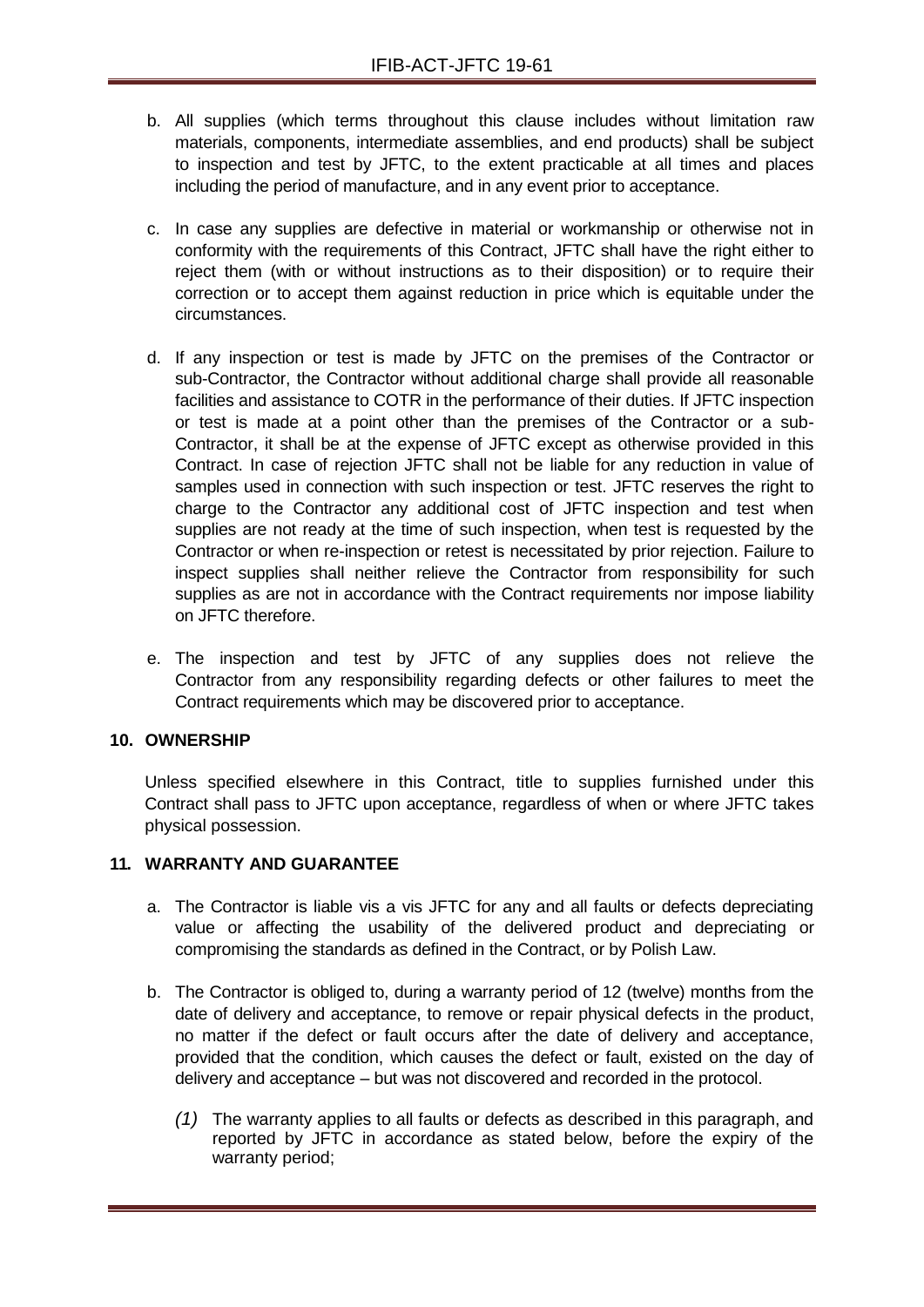- *(2)* In case the Contractor is unable to remove or repair faults or defects occurring within the warranty period, JFTC is entitled to:
	- reduce the payment corresponding to the loss of functionality and technical value, provided that the fault or defect is only partly and does not affect the general usability of the product;
	- if the fault or defect affects the general usability of the product, set aside and declare the Contract void and subject to compensation, or request another company to do the remaining and necessary works at Contractor's expense;
- *(3)* JFTC is obliged to notify the Contractor in writing, of any fault or defect no later than 7 (seven) days after JFTC has identified or discovered the fault or defect;
- *(4)* The parties will jointly inspect the fault or defect, and their findings and conclusions are to be jointly recorded. The obligation to call for joint inspection rest with JFTC. JFTC will in writing give the Contractor 7 (seven) days prior notice of the time and place for a joint inspection, along with an outline of the fault(s) or defect(s), the impact on the usability of the product, and a deadline for repairing the fault or defect;
- *(5)* Repairing of the defect should be reported in a protocol;
- *(6)* The Contractor issues a guarantee on the product for a period of 24 months, from the date of delivery and acceptance, certifying that the product fulfils the agreed standards. Under the guarantee the Contractor is obliged to repair or put into working order any fault or defect at Contractor's own expense, no matter when JFTC – within the period of the guarantee - notifies Contractor of the fault or defect. All repair work will be granted the same guarantee of 24 months, from the date of delivery and acceptance of the repair work;
- *(7)* Any supplies or parts thereof furnished in replacement pursuant to this clause shall also be subject to all the provisions of this clause to the same extent as supplies initially delivered. Corrected parts will be warranted for a period of 12 months starting at the time the part is received back at the user's location;
- *(8)* In case of a provisional acceptance the warranty period starts at the date of provisional acceptance and ends twelve (12) months after the date of provisional acceptance;
- *(9)* Failure to agree upon any determination to be made under this clause shall be a dispute concerning a question of fact within the meaning of the "Disputes" clause of this Contract;
- *(10)* The word "supplies" as used herein includes related services;
- *(11)* The rights and remedies of JFTC provided in this clause are in addition to and do not limit any rights afforded to JFTC by any other clause of the Contract.

#### <span id="page-27-0"></span>**12. INVOICES**

- a. The Contractor shall submit an original invoice and three (3) copies (or electronic invoice, if authorized) to the address designated in the Contract to received invoices. All invoices shall be submitted no later than 30 days upon completion of work or services performed. Standard Payment Terms are NET 30 days.
- b. An invoice must include: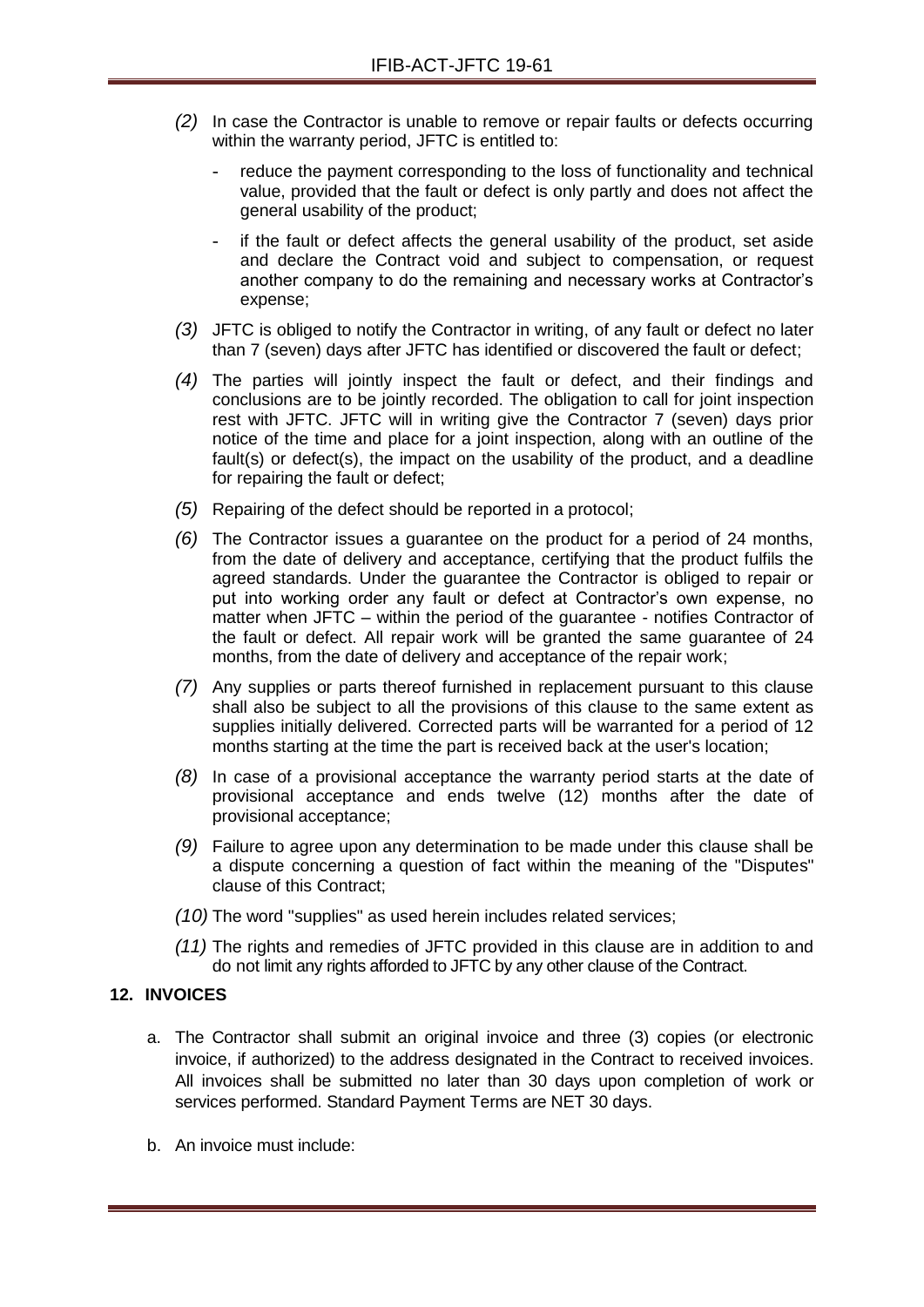- *(1)* Name and address of the Contractor;
- *(2)* Invoice date;
- *(3)* Purchase Order number and Purchase Order or Contract line item number;
- *(4)* Description, quantity, unit of measure, unit price and extended price of the items delivered;
- *(5)* Shipping number and date of shipment including the bill of lading number and weight of shipment if shipped on a bill of lading;
- *(6)* Terms of any prompt payment discount offered;
- *(7)* Name and address of official to whom payment is to be sent;
- *(8)* Name, title, and phone number of person to be notified in event of defective invoice.
- c. All invoices shall be certified by the signature of a duly authorized company representative.
- d. Invoices provided by Contractors registered in Poland must specify all applicable taxes and duties.
- e. Invoices for Contractor Travel shall include:
	- *(1)* Contractor name;
	- *(2)* Date of Travel;
	- *(3)* Number of days;
	- *(4)* Destinations.
- f. All invoices shall be submitted to:

*Joint Force Training Centre BUDFIN ul. Szubinska 2 85-915 Bydgoszcz POLAND*

g. Electronic Fund Transfer is the prescribed method of payment for JFTC. Contractors are requested to submit copies of banking information (Supplier Registration Form) available at [www.jftc.nato.int.](http://www.jftc.nato.int/) Such information shall be submitted to JFTC 14 days prior to any contract award.

## <span id="page-28-0"></span>**13. PAYMENT**

Payment shall be made for items accepted by JFTC that have been delivered to the delivery destinations set forth in this Contract. Payments under this Contract may be made by JFTC by electronic funds transfer payments. In the event the Contractor, during the performance of this Contract, elects to designate a different financial institution for receipt of any payment made using electronic funds transfer procedures, notification of such change and the required information must be obtained by JFTC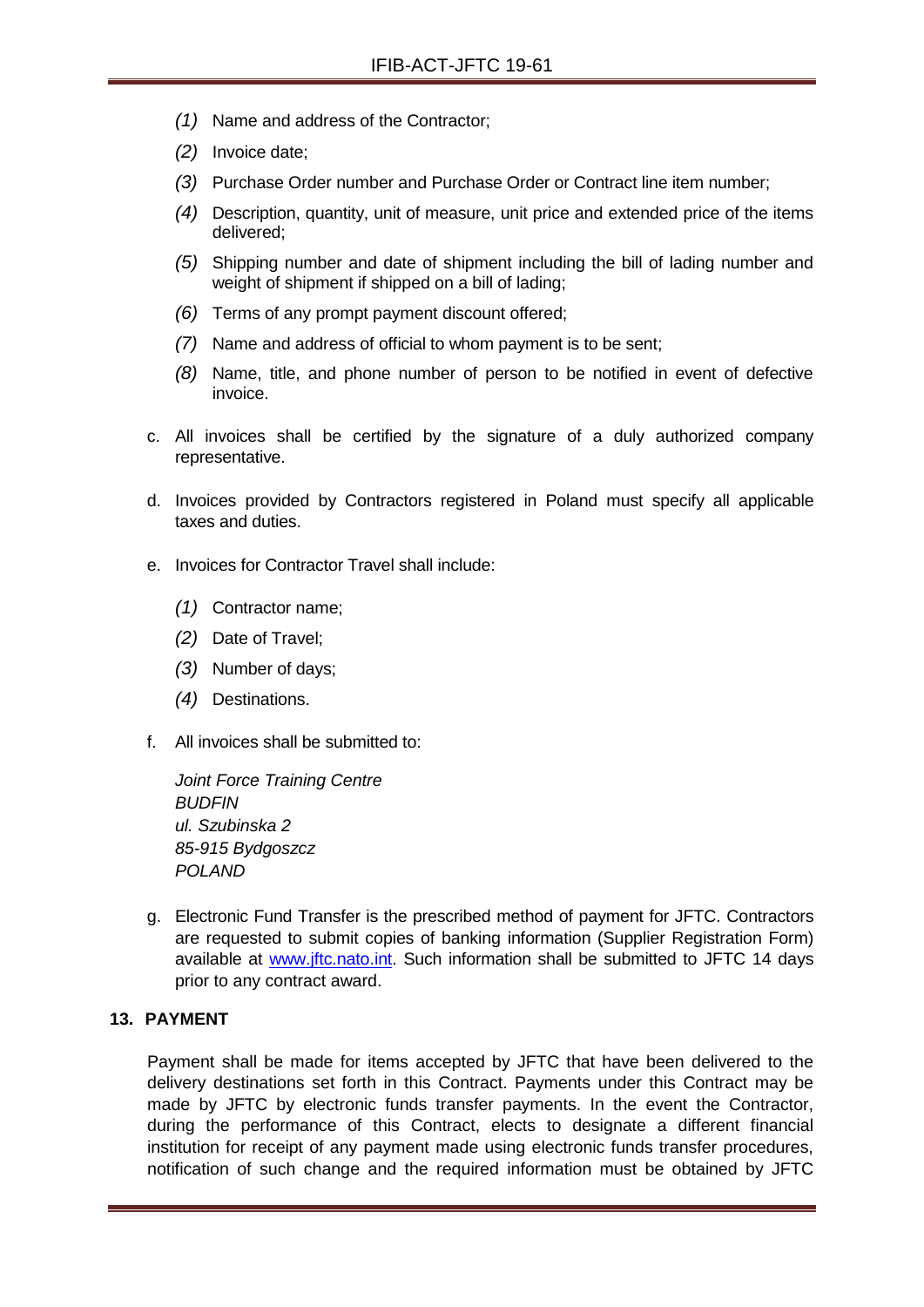thirty (30) days prior to the date such change is to become effective. The documents furnishing the information required in this clause must be dated and contain the signature, title, and telephone number of the Contractor official authorized to provide it, as well as the Contractor's name and Purchase Order number. Contractor failure to properly designate a financial institution or to provide appropriate payee bank account information may delay payments of amounts otherwise properly due. Discount time will be computed from date of delivery at place of acceptance or from receipt of correct invoice at the office specified by JFTC, whichever is later. For the purpose of computing the discount earned, payment shall be considered to have been made on the specified payment date when an electronic funds transfer payment is made.

#### <span id="page-29-0"></span>**14. TAXES**

The Contract shall exclude all taxes and customs charges. Prices quoted by the Contractors registered in Poland shall include all taxes and will be subject of the reimbursement by Polish authorities.

#### <span id="page-29-1"></span>**15. EXCUSABLE DELAYS**

The Contractor shall be liable for default unless non-performance is caused by an occurrence beyond the reasonable control of the Contractor and without its fault or negligence such as acts of JFTC in its sovereign or contractual capacity, fires, force majeure (i.e. floods, epidemics, quarantine restrictions, strikes, unusually severe weather), and delays of common carriers. The Contractor shall notify the Contracting Officer in writing as soon as is reasonably possible after the commencement of any excusable delay, setting forth the full particulars in connection therewith, shall remedy such occurrence with all reasonable dispatch, and shall promptly give written notice to the Contracting Officer of the cessation of such occurrence.

#### <span id="page-29-2"></span>**16. INDEMNITY**

The Contractor shall indemnify and hold JFTC, its officers, employees and agents harmless from any and all claims, liabilities, damages and losses, including such claims arising from:

- a. any personal injury of damage of any property arising out of or in any way connected with any act or omission by the Contractor in the provision of services under this Contract, unless it is caused by negligence on the part of JFTC and/or JFTC's employees;
- b. any claim by any third party that the work or materials provided hereunder infringes a right or a claim including copyright, patent, trade secret or other intellectual property and contractual right of such third party.

#### <span id="page-29-3"></span>**17. DISPUTES**

Except as otherwise provided, during the period of performance, any dispute between the parties arising out of the performance of this Contract which is not disposed of by agreement shall be decided by the Contracting Officer, who shall reduce his decision to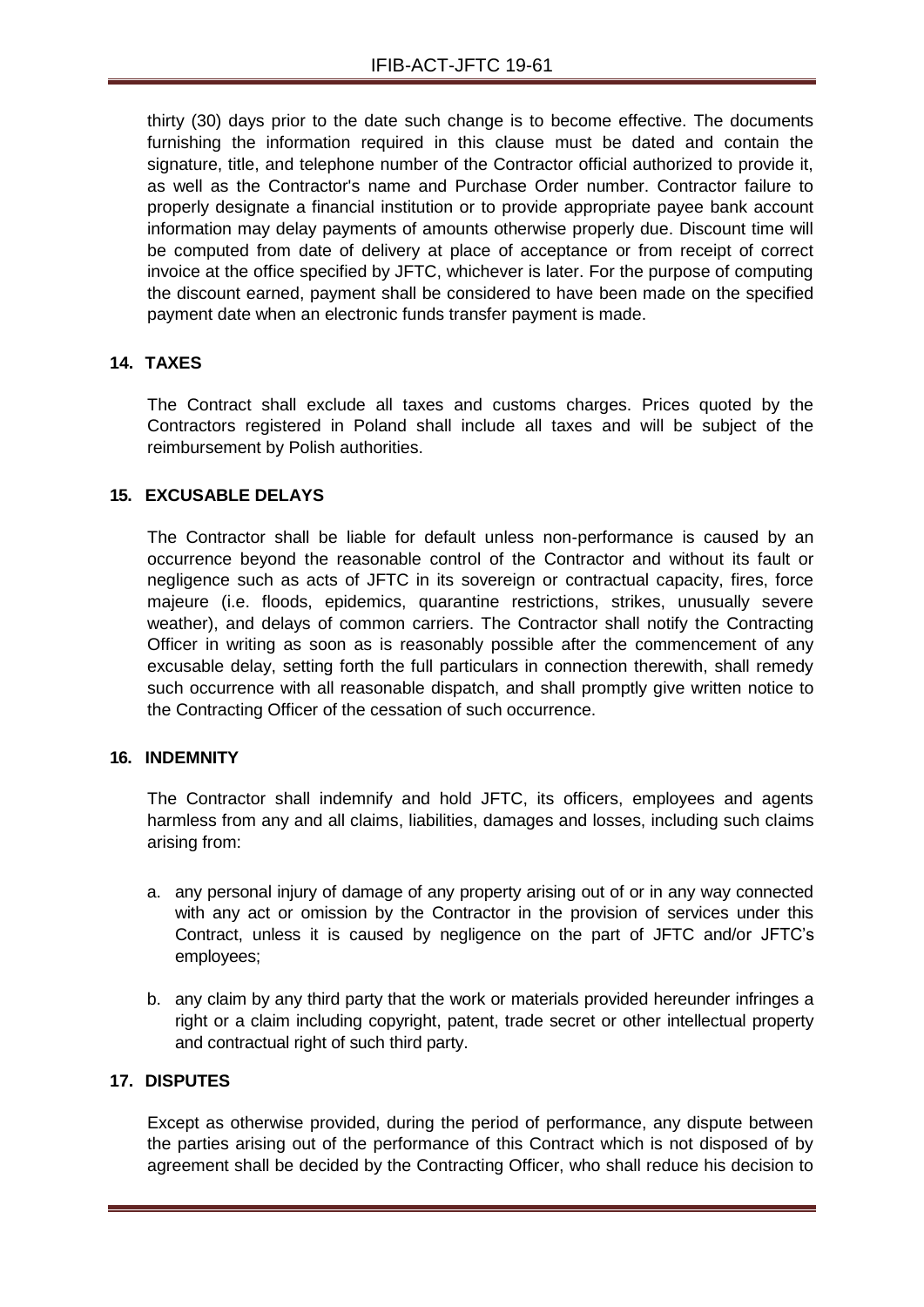writing and mail or otherwise furnish a copy thereof to the Contractor. The decision of JFTC shall be final and conclusive unless, within thirty (30) days from the date of receipt of such copy, the Contractor mails or otherwise furnishes to JFTC a written appeal, which will be decided by JFTC Head of Budget and Finance Branch. In connection with any appeal of JFTC decision under this paragraph, the Contractor shall be afforded an opportunity to be heard and to offer evidence in support of its appeal. A decision shall be rendered within thirty (30) days of receipt of appeal. JFTC Head of Budget and Finance Branch decision is final. Any further appeals may be received by the court of the JFTC domicile venue.

# <span id="page-30-0"></span>**18. TERMINATION FOR CONVENIENCE**

JFTC reserves the right to terminate this Contract, or any part hereof, for its sole convenience. In the event of such termination, the Contractor shall immediately stop all work hereunder and shall immediately cause any and all of its suppliers and subcontractors to cease work. Subject to the terms of this Contract, the Contractor shall be paid a percentage of the Contract price reflecting the percentage of the work performed prior to the notice of termination, plus reasonable charges the Contractor can demonstrate to the satisfaction of JFTC using its standard record keeping system have resulted from the termination. In the event of the failure of the Contractor and the Contracting Officer to agree as provided in paragraph 19 d. upon the whole amount to be paid to Contractor by reason of the termination of work pursuant to this clause, the Contracting Officer shall pay to the Contractor the amounts determined by the Contracting Officer. The Contractor shall not be required to comply with the cost accounting standards or contract cost principles for this purpose. This paragraph does not give JFTC any right to audit the Contractor's records. The Contractor shall not be paid for any work performed or costs incurred which reasonably could have been avoided.

#### <span id="page-30-1"></span>**19. TERMINATION FOR DEFAULT**

- a. JFTC may, subject to the provisions of paragraph c. below, by written notice of default to the Contractor, terminate the whole or any part of this Contract in any one of the following circumstances:
	- *(1)* If the Contractor fails to make delivery of the supplies or to perform the Services within the time specified herein or any extension thereof; or
	- *(2)* If the Contractor fails to perform any of the other provisions of this Contract, or does not make adequate progress such that failure endangers performance of this Contract in accordance with its terms and in either of these two circumstances does not cure such failure within a period of ten days (or such longer period as the Contracting Officer may authorize in writing) after receipt of notice from the Contracting Officer specifying such failure.
- b. In the event JFTC terminates this Contract in whole or in part as provided in paragraph a, of this clause, JFTC may procure supplies or services similar to those so terminated and the Contractor shall be liable to JFTC for any excess costs for such similar supplies or services. The Contractor shall continue the performance of this Contract to the extent not terminated under the provisions of this clause.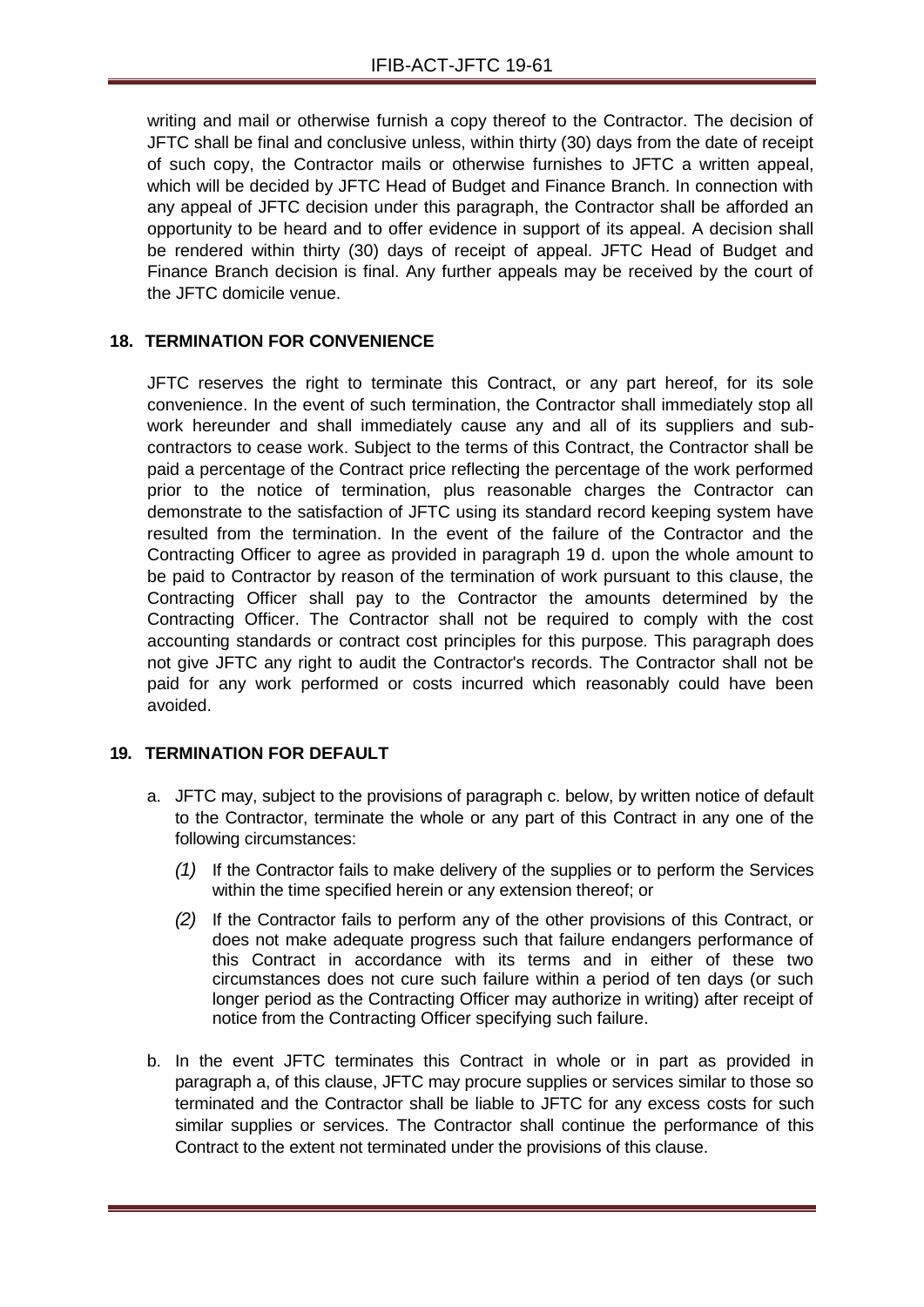- c. Except with respect to defaults of sub-Contractors, the Contractor shall not be liable for any excess costs if the failure to perform the Contract arises out of causes beyond the control and without the fault or negligence of the Contractor. If the failure to perform is caused by the default of a sub-Contractor, and if such default arises out of causes beyond the control of both the Contractor and sub-Contractor, without the fault or negligence of either of them, the Contractor shall not be liable for any excess costs for failure to perform unless the supplies or services to be furnished by the sub-Contractor were obtainable from other sources in sufficient time to permit the Contractor to meet the required delivery schedule.
- d. If this Contract is partly terminated as provided in paragraph a. of this clause, JFTC, in addition to any other rights provided in the clause, may require the Contractor to transfer the ownership and deliver to JFTC in the manner and to the extent directed by the Contracting Officer:
	- *(1)* Any completed supplies; and
	- *(2)* Such partially completed supplies and materials, parts, tools, die, jigs, fixtures, plans, drawings, information and contract rights (hereinafter called "Manufacturing materials") as the Contractor has specifically produced or Specifically acquired for the performance of such part of this Contract as has been terminated; and the Contractor shall, upon direction of the Contracting Officer, protect and preserve property in the possession of the Contractor in which JFTC has an interest. Payment for completed supplies delivered to and accepted by JFTC shall be at the contract price. Payment for manufacturing materials delivered to and accepted by JFTC and for the protection and preservation of property shall be in an amount agreed upon by the Contractor and the Contracting Officer; failure to agree such amount shall be a dispute concerning a question of fact within the meaning of the clause of this Contract entitled "Dispute". JFTC may withhold in accordance with Polish Civil law from amounts otherwise due the Contractor for such completed supplies or manufacturing materials such sum as the Officer determines to be necessary to protect JFTC against loss.
- e. If, after notice of termination of this Contract under the provisions of this clause, it is determined for any reason that the Contractor was not in default under the provisions of this clause, or that the default was excusable under the provisions of this clause, the rights and obligations of the parties shall, if the Contract contains a clause providing for termination for convenience of JFTC, be the same as if the notice of termination had been issued pursuant to such clause. If, after such notice of termination of this Contract under the provisions of this clause, it is determined for any reason that the Contractor was not in default under the provisions of this clause, and if this Contract does not contain a clause providing for termination for convenience of JFTC the Contract shall be equitably adjusted to compensate for such termination and the Contract modified accordingly; failure to agree to any such adjustment shall be a dispute concerning a question of fact within the meaning of the clause of this Contract entitled "Disputes",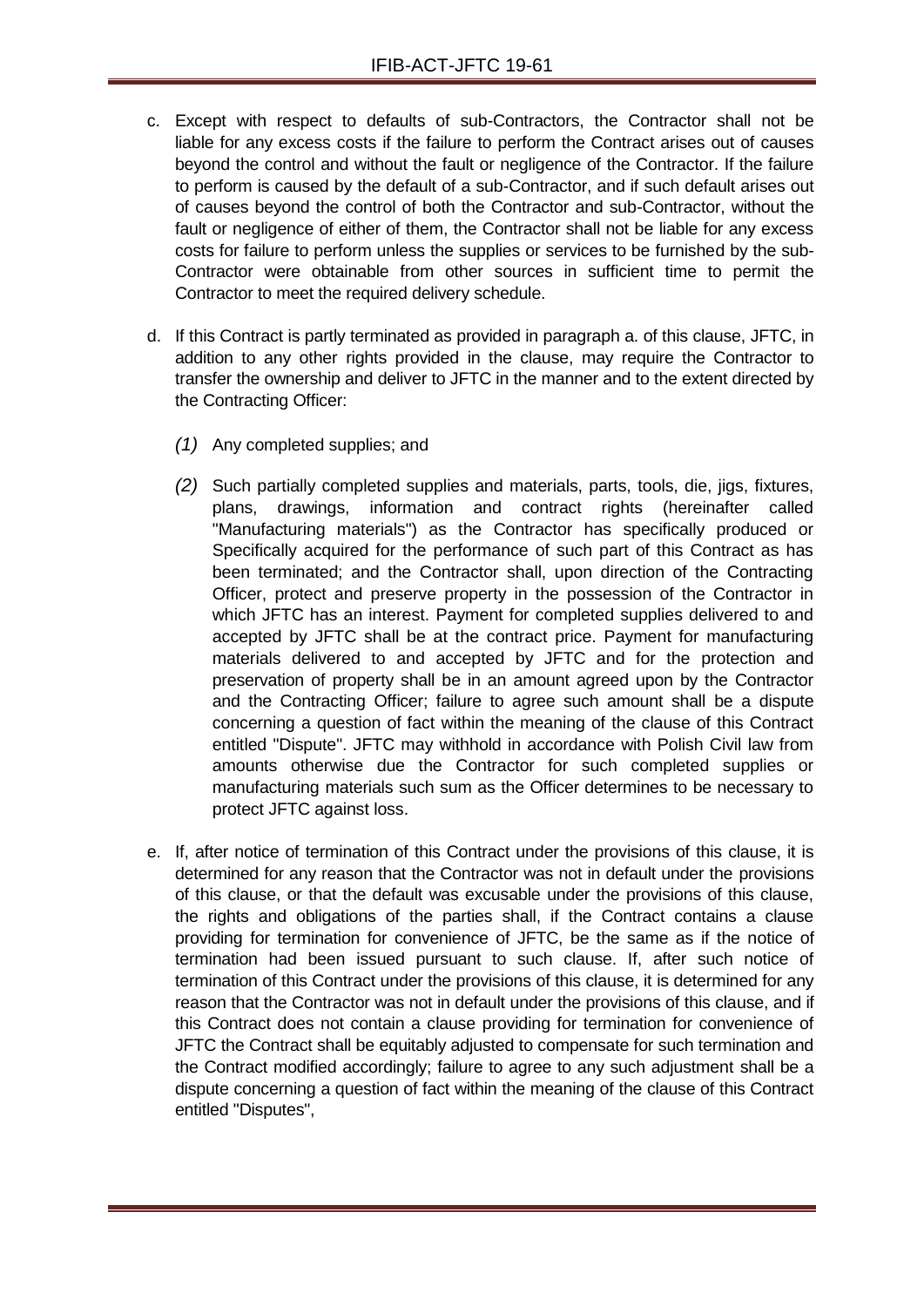f. Both parties are under duty of good faith. The Contract includes not only the specific terms, but also law and customary practice applicable in the place where the Contract is to be carried out and to the Type of Trade to which the Contract relates.

#### <span id="page-32-0"></span>**20. LIMITATION OF LIABILITY**

Except as otherwise provided by an express or implied warranty, the Contractor will not be liable to JFTC for consequential damages resulting from any defects or deficiencies in accepted items.

#### <span id="page-32-1"></span>**21. EXPORT CONTROL**

The Contractor warrants that, if applicable all necessary permits related to export control or other associated arrangements shall be valid prior to contract award. Should the Contractor require export pre-approval JFTC legal staff will be provided a preview of said companies request PRIOR to the companies submission to a Government entity. Upon validation of request by JFTC Legal staff, subject agreement or request may be submitted to appropriate authority.

#### <span id="page-32-2"></span>**22. RISK OF LOSS**

Unless the Contract specifically provides otherwise, risk of loss or damage to the supplies provided under this Contract shall remain with the Contractor until, and shall pass to JFTC upon:

- a. Delivery of the supplies to a carrier, if transportation is f.o.b. origin; or
- b. Delivery of the supplies to JFTC at the destination specified in the Contract, if transportation is f.o.b. destination.

#### <span id="page-32-3"></span>**23. AUTHORIZATION TO PERFORM**

The Contractor warrants that he and his sub-Contractors have been duly authorized to operate and do business in the country or countries in which this Contract is to be performed; that he and his sub-Contractors have obtained all necessary licenses and permits required in connection with the Contract; that he and the sub-Contractors will fully comply with all the laws, decrees, labour standards and regulations of such country or countries during the performance of this Contract; and that no claim for additional moneys with respect to any authorizations to perform will be made upon JFTC.

#### <span id="page-32-4"></span>**24. PERFORMANCE**

Candidates/Contractors who accept JFTC issued contracts, shall, at a minimum, serve in a designated capacity for no less than 180 calendar days from commencement of Contract period of performance. Contracts with performance periods having less than 180 days in totality shall require Contractors to serve a minimum of 50% of estimated performance period. Should a Candidate vacate the Contract in less time than described, JFTC reserves the right to cancel the Contract in whole or part. Replacement candidates, if acceptable to JFTC, shall be reviewed by JFTC for compliance, and/or technical acceptance per the original Statement of Work and final acceptance by the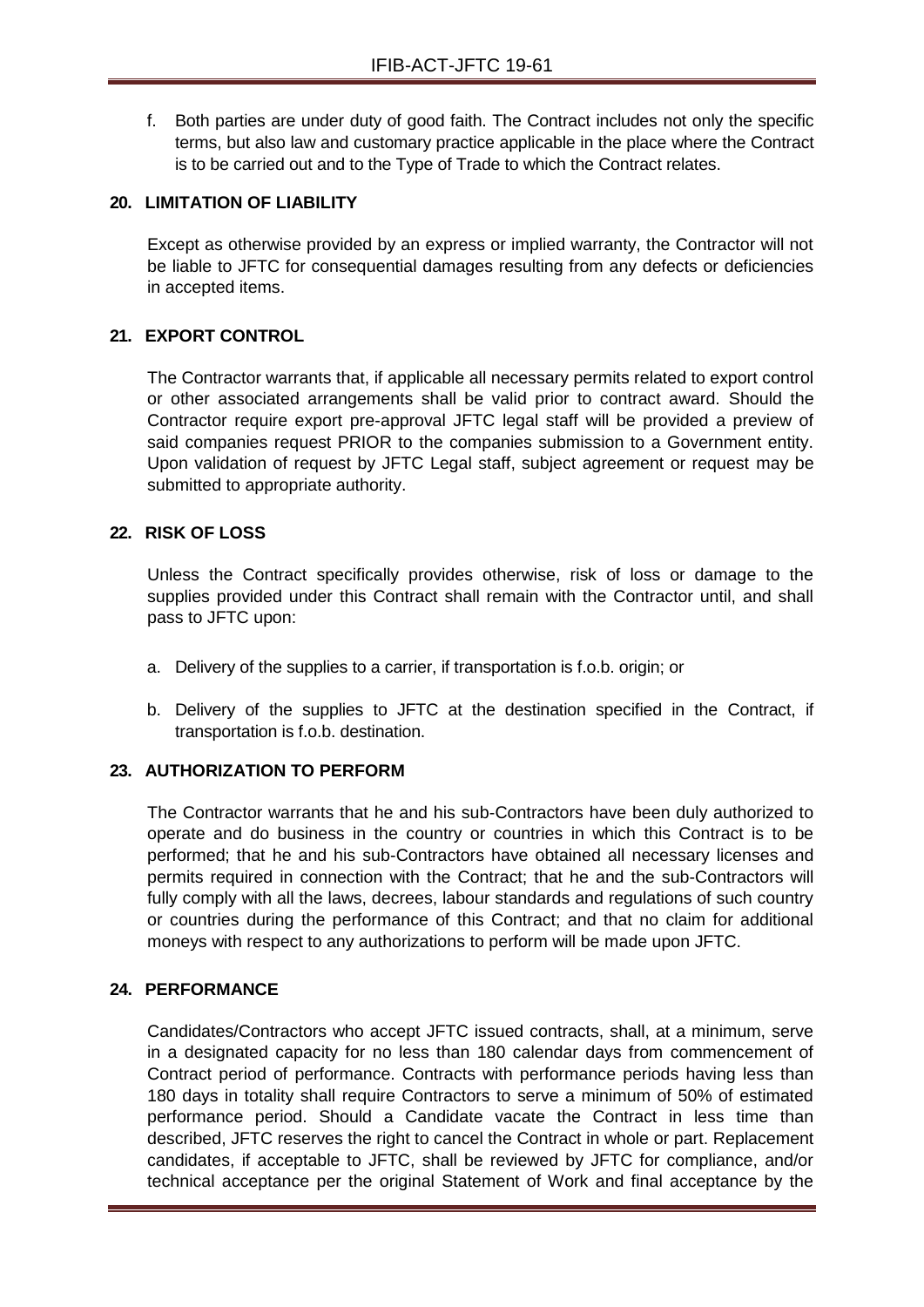Contracting Officer.

# <span id="page-33-0"></span>**25. TRAVEL – NOT APPLICABLE**

- a. Travel by Contractors in support of the JFTC mission will only be performed when a member of the approved International JFTC Peacetime Establishment is unable to perform the mission.
- b. Since travel may be required during the period of performance, it will be up to the COTR to identify requirements, as well as to obtain NATO authorized travel orders for Contractor's personnel in accordance with the ACT Financial Manual, Section 24 and JFTC Directive "Travel on International Duty", including to obtain advance approval from the Contracting Officer on travel and per diem costs.
- c. Once Contractor travel has been established under a Contract and the Contractor is tasked to travel, the JFTC Contractor Travel Request form must be filled out and approved prior to any travel being conducted.
- d. The JFTC Travel Office will set the Transport Ceiling Cost and at that time the Contractor may elect to book their transportation with the JFTC Travel Office.
- e. Transport tickets purchased through the JFTC Travel Office will be paid by JFTC, and the applicable travel line of the Contract will be charged. These costs will not be invoiced by, or paid to, the Contractor company. When transport tickets are purchased through another source only the ceiling cost allocated by the JFTC Travel Office will be reimbursed to the Contractor company.
- f. Expenses for travel and per diem will be in addition to the firm-fixed-price hourly rates for contracted services presented herein. The Contractor will be reimbursed for travel expenses based on the NATO Group III daily subsistence allowance for meals, lodging, incidental expenses and any applicable overhead and/or fees in connection with the travel. When air or train transportation is utilised as the primary mode, the ceiling price will be based on the lowest economy class non-refundable whenever such fare is available to meet the requirement. JFTC is not responsible for any costs associated with e.g. initial travel to take up duties, travels for leave or holidays, and final travel from the normal duty station to home country.
- g. Within the scope of this Contract, Contractor Personnel are not required to travel outside the NATO/PfP Area. Should travel to Areas of Operation/s (AO) be required in order to comply with the tasks stated in this Contract, a separate annex will be concluded between the Parties. If the parties fail to reach an agreement and conclude an annex within 3 weeks from a date announced by JFTC, JFTC holds the right to terminate the entire Contract.
- h. The SUPPLIER should submit an invoice for travel within ten (10) working days after completion of the travel. Such invoice must contain copies of all relevant back-up documentation in addition to JFTC signed approval of the travel.
- i. Expenses claimed more than three (3) months subsequent to the completion of the travel will not be compensated.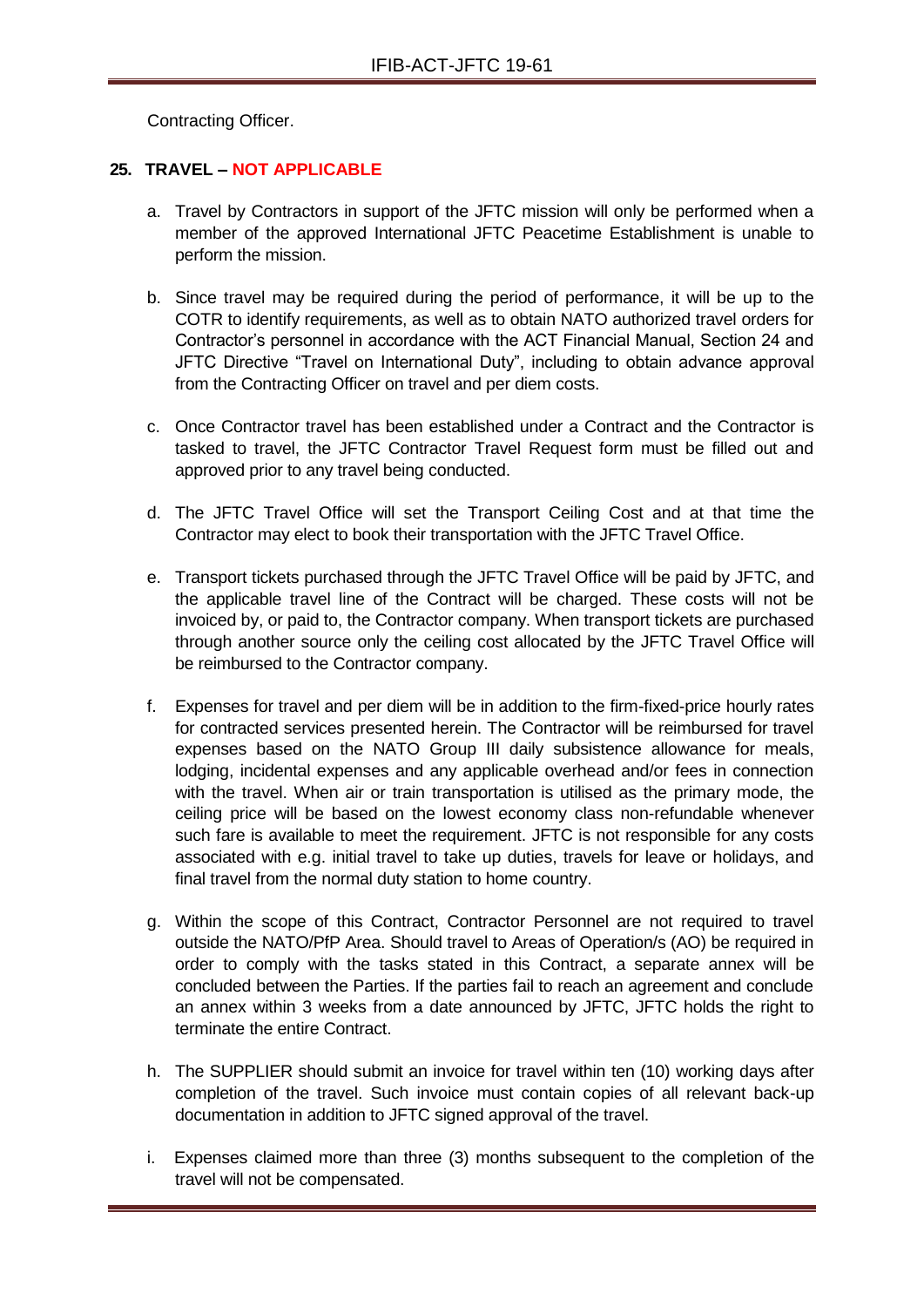j. Upon termination or expiry of this Contract the deadline for submitting travel expense claims is one (1) month from the date of Contract termination or expiry.

# <span id="page-34-0"></span>**26. CONTRACTOR NOTICE REGARDING DELAY**

In the event the Contractor encounters difficulty in meeting performance requirements, or when he anticipates difficulty in complying with the contract delivery schedule or date, he shall immediately notify the Contracting Officer in writing, giving pertinent details; provided, however, that this data shall be informational only in character and that this provision shall not be construed as a waiver by JFTC of any delivery schedule or date, or of any rights or remedies provided by law or under this Contract.

#### <span id="page-34-1"></span>**27. NOTICE AND ASSISTANCE REGARDING PATENT AND COPYRIGHT INFRINGEMENT**

- a. The Contractor shall report to the Contracting Officer, promptly and in reasonable written detail, each notice or claim of patent or copyright infringement based on the performance of this Contract of which the Contractor has knowledge.
- b. In the event of any claim or suit against JFTC on account of any alleged patent or copyright infringement arising out of the performance of this Contract or out of the use of any supplies furnished or work or services performed hereunder, the Contractor shall furnish to JFTC, when requested by the Contracting Officer, all evidence and information in possession of the Contractor pertaining to such suit or claim. Such evidence and information shall be furnished at the expense of JFTC except where the Contractor has agreed to indemnify JFTC.
- c. This clause shall be included in all sub-contracts.

#### <span id="page-34-2"></span>**28. HEALTH, SAFETY AND ACCIDENT PREVENTION**

If the Contracting Officer notifies the Contractor in writing of any non-compliance in the performance of this Contract, with safety and health rules and requirements prescribed on the date of this Contract by applicable national or local regulations, and the Contractor fails to take immediate corrective action, the Contracting Officer may order the Contractor to stop all or part of the work until satisfactory corrective action has been taken. Such an order to stop work shall not entitle the Contractor to an adjustment of his contract price or other reimbursement for resulting increased costs, or to an adjustment of the delivery or performance schedule.

#### <span id="page-34-3"></span>**29. INSURANCE**

The Contractor is responsible for holding any required insurances at own cost, covering the Contractor as well as the Contractor Personnel, as appropriate. In addition, the Contractor is responsible for any other types of insurances including travel insurance for travels required by JFTC. However, reimbursement for travel insurance cost for travels in high risk areas will be subject to case-by-case evaluation. NATO/PfP countries are generally not considered high-risk areas.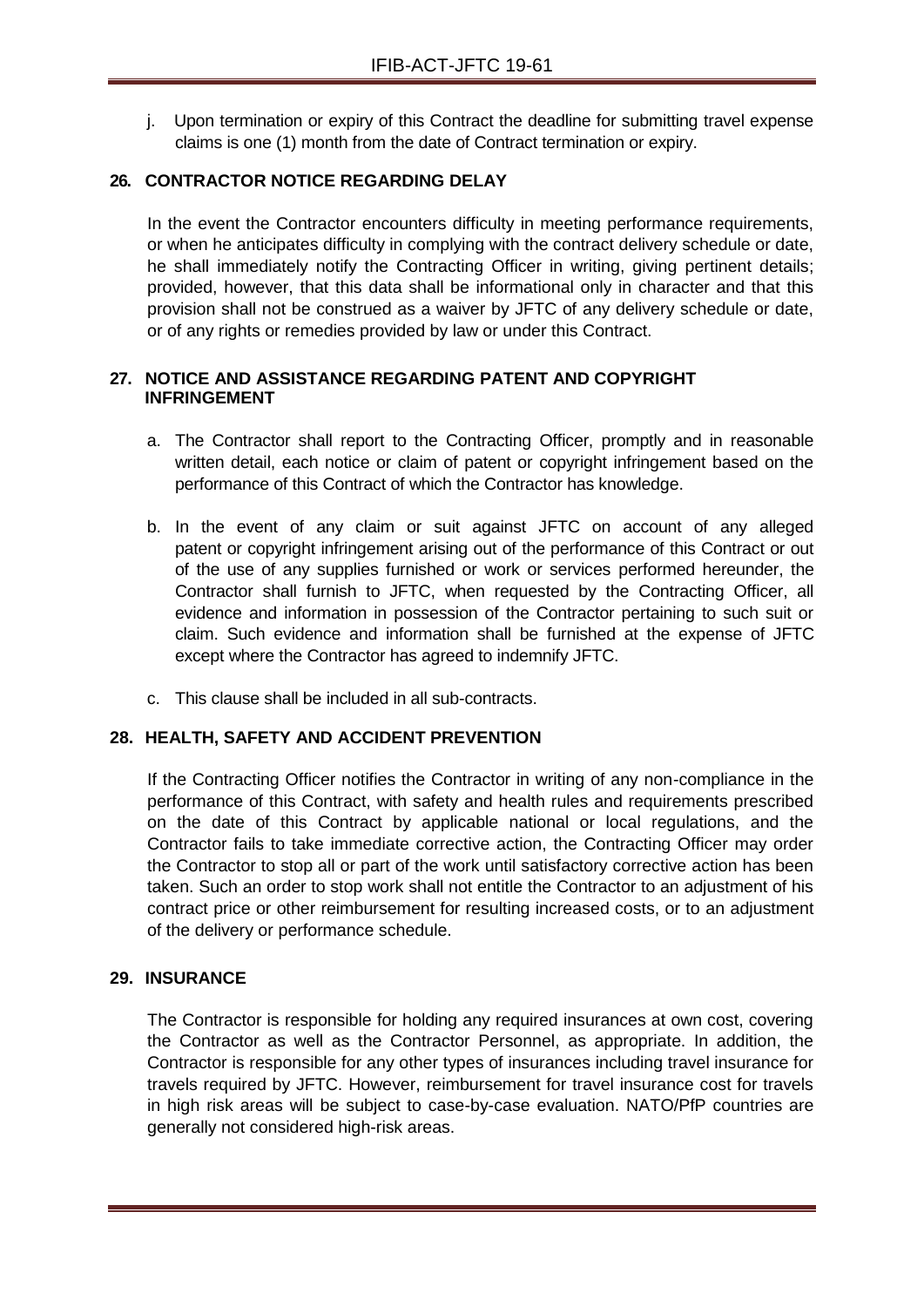#### <span id="page-35-0"></span>**30. PATENT INDEMNITY**

The Contractor shall indemnify JFTC and its officers, agents and employees against liability, including costs, for infringement of any letters patent (except letters patent issued upon an application which is now or may hereafter be kept secret or otherwise withheld from issue by order of the government which issued the letters patent) arising out of the manufacture or delivery of supplies under this Contract, or out of the use or disposal by or for the account of JFTC of such supplies. The foregoing indemnity shall not apply unless the Contractor shall have been informed as soon as practicable by JFTC of the suit or action alleging such infringement and shall have been given such opportunity as is afforded by applicable laws, rules, or regulations to participate in the defense thereof; and further, such indemnity shall not apply to:

- a. An infringement resulting from compliance with specific written instructions of the Contracting Officer directing a change in the supplies to be delivered or in the materials or equipment to be used or directing a manner of performance of the Contract not normally used by the Contractor;
- b. An infringement resulting from an addition to, or change in, such supplies or components furnished which addition or change was made subsequent to delivery or performance by the Contractor; or
- c. A claimed infringement which is settled without the consent of the Contractor, unless required by a court of competent jurisdiction.

#### <span id="page-35-1"></span>**31. INTELLECTUAL PROPERTY**

The Contractor's support to JFTC is principally in the form of provision of services. Materials developed by the Contractor as part of this Contract to JFTC shall however become the intellectual property of JFTC without prejudice to the residual rights of the Contractor to use the same or similar materials on future occasions in connection with work carried out for JFTC.

#### <span id="page-35-2"></span>**32. RIGHTS IN TECHNICAL DATA AND COMPUTER SOFTWARE**

- a. JFTC shall have unlimited rights in:
	- *(1)* All technical data and computer software, to include source code, resulting from performance of experimental, developmental, integration, testing, or research work which was specified as an element of performance in this Contract;
	- *(2)* Plans, drawings, manuals or instructional materials prepared or required to be delivered under this Contract for implementation management, installation, operation, maintenance and training purposes.
- b. Technical data and software delivered under this Contract shall be marked with the number of this Contract, name of the Contractor and the rights transferred to JFTC.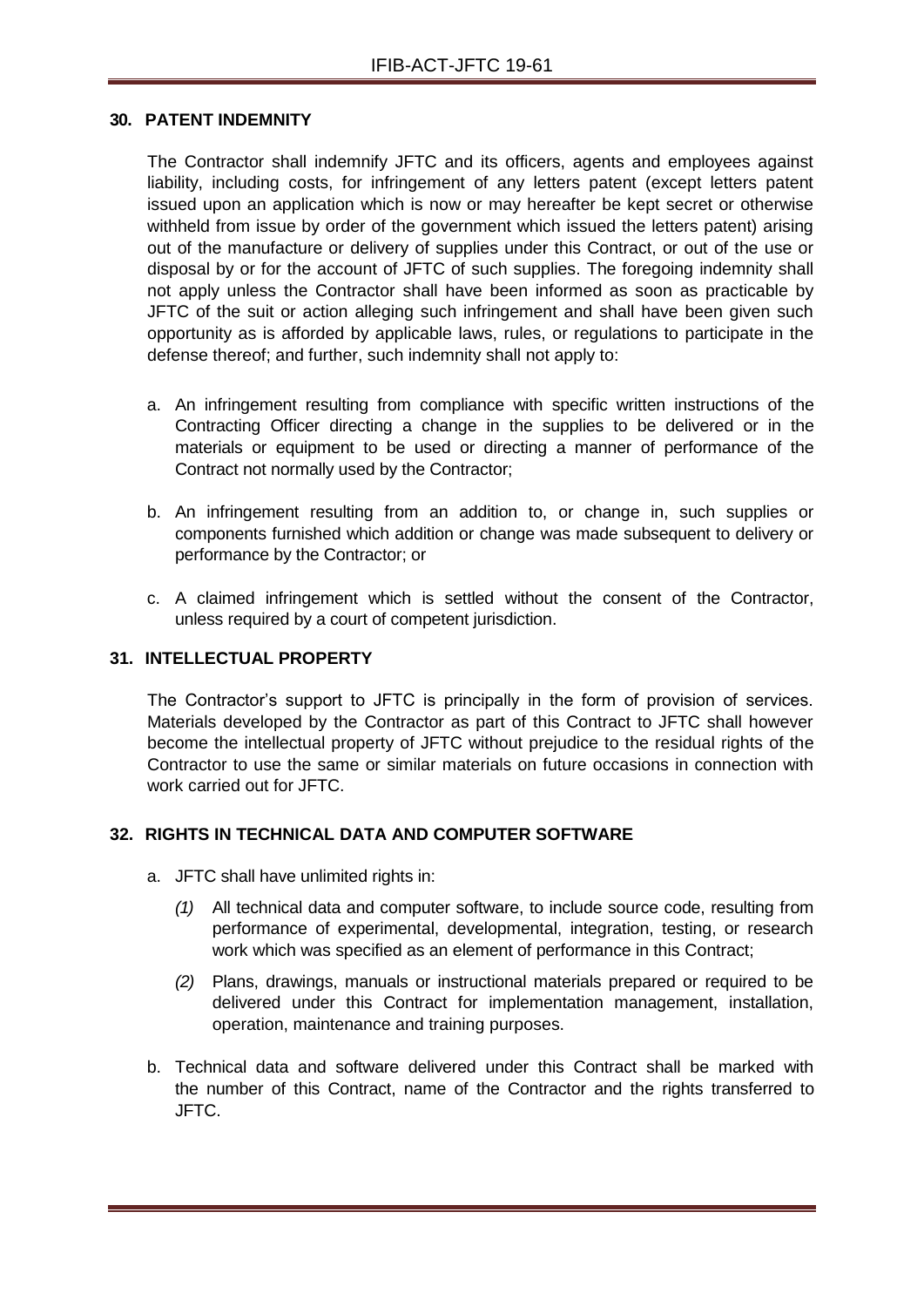#### <span id="page-36-0"></span>**33. PUBLICITY AND PUBLIC RELATIONS**

The Contractor and/or the Contractor Personnel shall not make any press release or refer to this Contract in promotion materials, including but not limited to photographs and films or public statements concerning this Contract, without the prior written approval of JFTC.

#### <span id="page-36-1"></span>**34. CODE OF CONDUCT**

The Contractor recognizes and agrees that he/she shall conduct him-/ herself in a manner suitable for the purpose of this Contract and in accordance with Allied Command Transformation (ACT) Standard of Personnel Conduct and JFTC internal regulations.

#### <span id="page-36-2"></span>**35. SOFTWARE RELEASES AND UPDATES**

- a. All software implemented on or delivered with the supplies shall be at the start of acceptance, the most recent versions or releases as available.
- b. The Contractor shall for a duration of minimum five (5) years after acceptance, and upon their availability, offer to JFTC all software changes, fixes and new releases. These shall be offered at no cost when they are offered free of charge on the commercial market.

#### <span id="page-36-3"></span>**36. OTHER PROVISIONS**

- a. The Contractor and the Contractor Personnel are eligible for limited tax and duty exemptions referred to in the SA, Article 14 (import and re-export of personal effects and furniture, excluding private vehicles).
- b. The Contractor and the Contractor Personnel (non-Polish), are not authorized to engage in any other employment in Poland.
- c. Passports, Visas and Customs:
	- (1) The Contractor is responsible for:
		- obtaining all passports, visas, and other documents necessary for Contractor Personnel to enter, exit and work in Poland and to conduct agreed duty travels to other NATO countries and to PFP countries, and
		- the customs, immigration, or similar liabilities of its Contractor Personnel, insofar as this is not provided under status agreements between the Host Country and JFTC.
	- (2) Contractor Personnel are responsible for arranging for their passports and relevant visas and for having them in their immediate possession when travelling to and from the AO.
	- (3) Contractor Personnel (non-Polish) are not required to obtain a work permit to perform the works agreed under this Contract, i.a.w. the SA, Art. 14.4.b.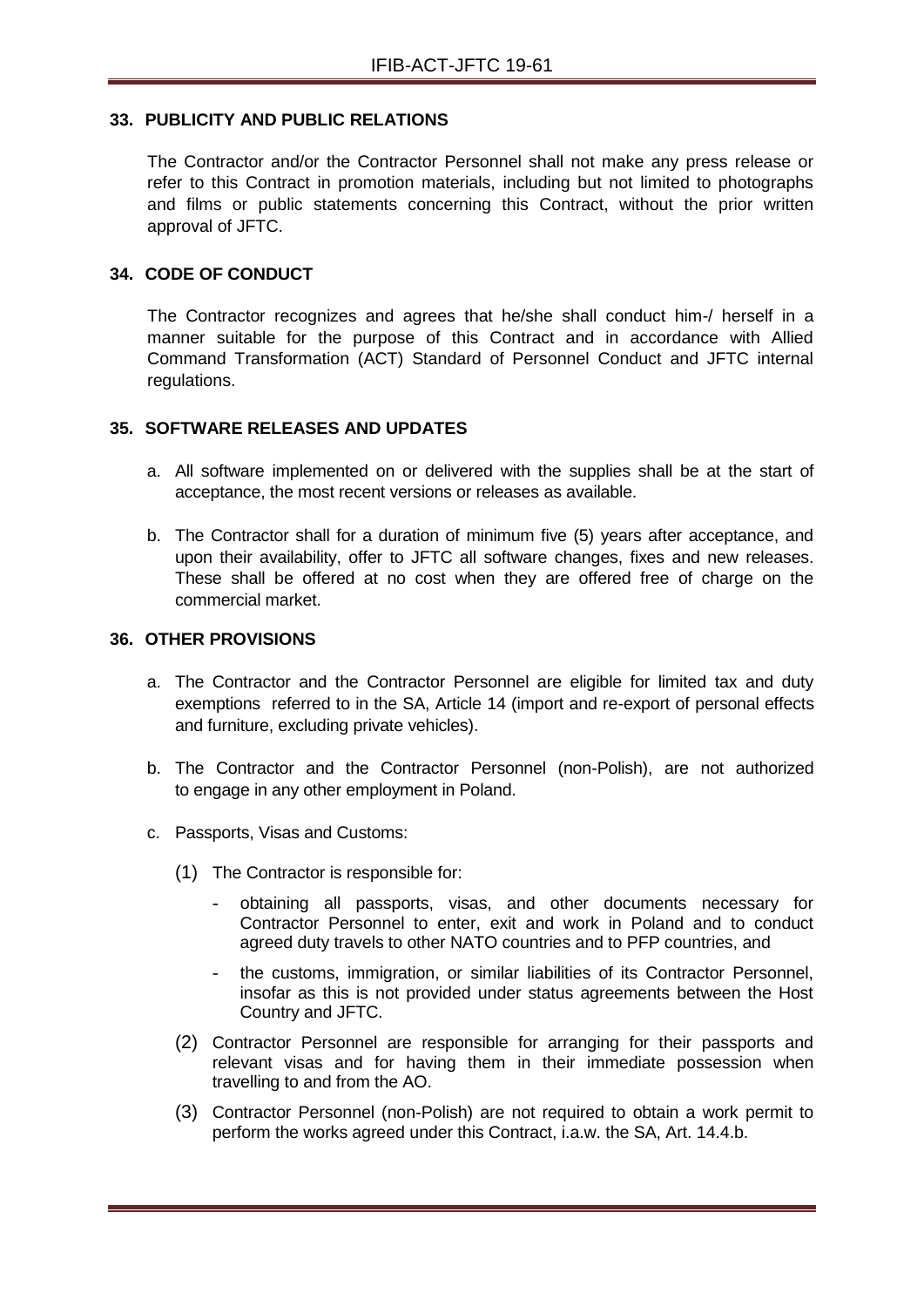- d. The Contractor Personnel are responsible for finding suitable accommodation and comply with Host Country requirements for personal registration, vehicle registration etc. Host Nation Support Unit In-processing Office may provide assistance in this regard, but cannot be held liable or accountable in any manner for the assistance so provided.
- e. Medical
	- (1) The Contractor is responsible for providing adequate medical insurance to meet the requirements in Host Country legislation and need of the Contractor Personnel while performing at the normal duty station as well as on travels. JFTC will at no point be held responsible for any costs associated with medical or dental assistance provided to or requested by the Contractor Personnel.
	- (2) Contractor Personnel will be admitted, at no charge, to consult JFTC Medical Advisor on the same terms as JFTC Staff, in case of emergencies or need for basic medical assistance.
- f. Driver's License and Vehicle Operation:
	- (1) A driver's license held by Contractor Personnel is accepted by Poland as valid i.a.w. the SA, Art. 14.4.d.
	- (2) Contractor Personnel are generally not permitted to operate JFTC official vehicles.
- g. If approved under the authority of the Commander or by an authority so responsible, the Contractor Personnel shall have access to morale, welfare, and recreation services commensurate with those provided to other Contractor Personnel.
- h. The JFTC will issue a letter explaining their function and position at JFTC to be used as a proof for their performance of work for NATO and solicitation for recognition under the SA.

#### <span id="page-37-0"></span>**37. INCONSISTENCY BETWEEN ENGLISH VERSION AND TRANSLATION OF CONTRACT**

In the event of inconsistency between any terms of this Contract and any translation thereof into another language, the English language meaning shall control.

## <span id="page-37-1"></span>**38. ENFORCEMENT**

Failure by either party to enforce any provision of this Contract will not be deemed a waiver of future enforcement of that or any other provision. The invalidity or unenforceability of any provision of this Contract shall not affect the other provisions hereof, and this Contract shall be construed in all respects if such invalid or unenforceable provisions were omitted.

#### <span id="page-37-2"></span>**39. ORDER OF PRECEDENCE**

Any inconsistencies in the solicitation or Contract shall be resolved by giving precedence in the following order: (1) Special Terms and Conditions; (2) General Terms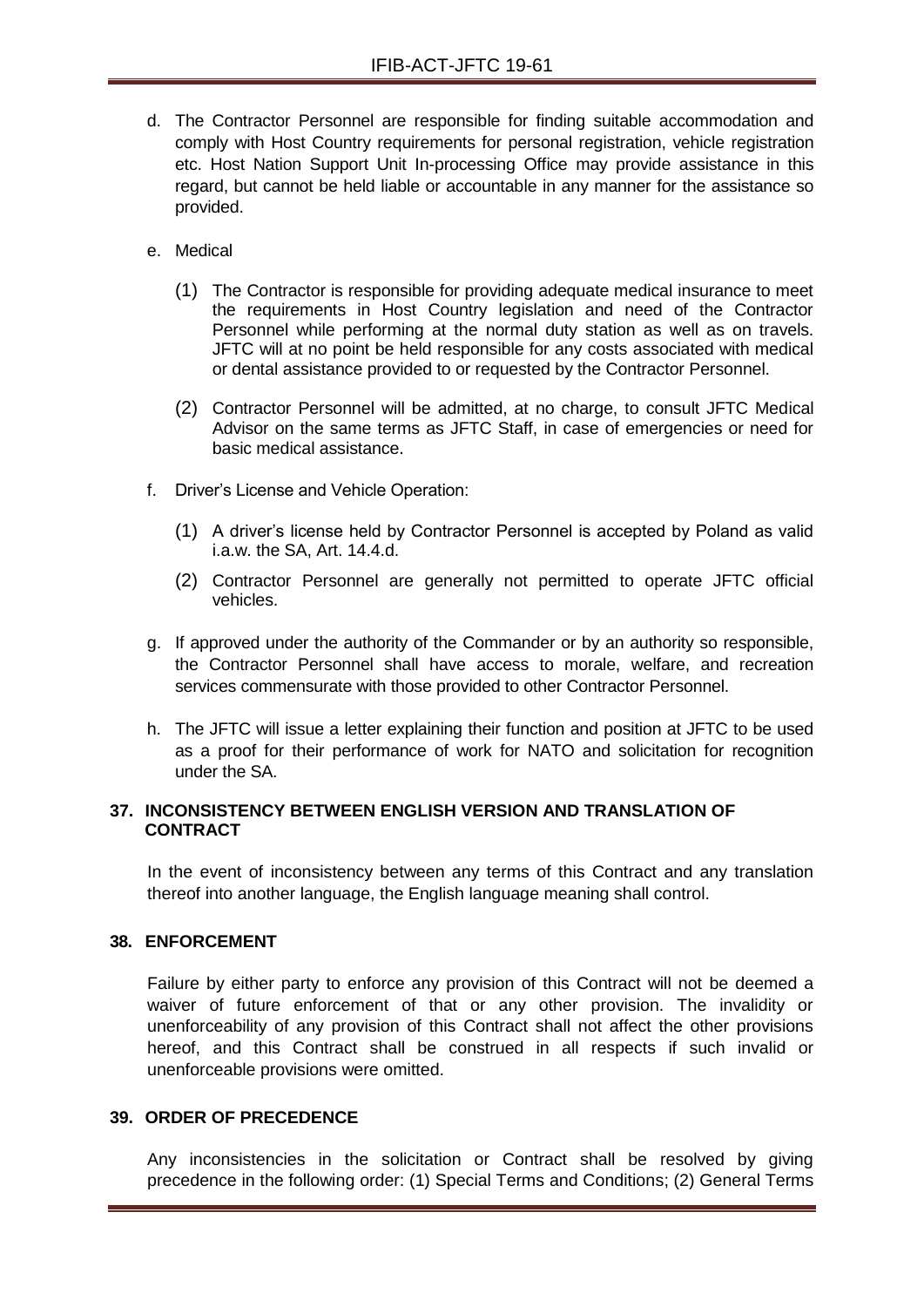and Conditions and Purchase Order terms; (3) solicitation provisions if this is a solicitation; (4) the specification/statement of work; (5) other JFTC documents, exhibits and attachments; (6) addenda to this solicitation or Contract, including any license agreements for computer software, or other contract agreements.

# <span id="page-38-0"></span>**40. ENTIRE AGREEMENT**

This Contract sets for the entire agreement between the parties with respect to the subject matter hereof, and supersedes all prior agreements or representations, oral or written, regarding such subject matter. JFTC shall not be bound by, and specifically objects to any term, condition, or other provision inconsistent with or in addition to any provision of this Contract that is submitted by the Contractor in any correspondence or any document unless JFTC specifically agrees to such provision in a written instrument signed by an authorized representative of JFTC.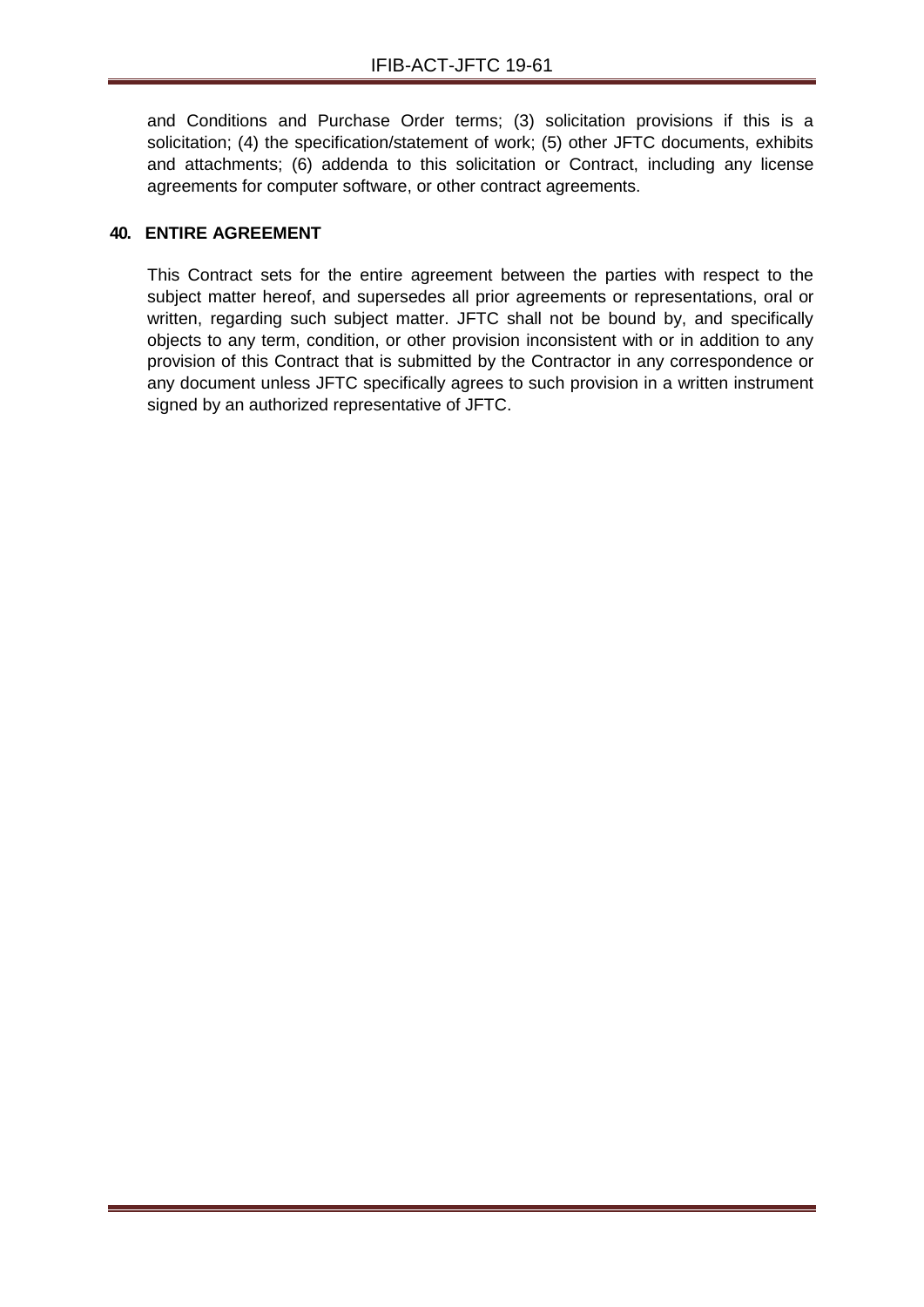# **PART III – SPECIAL PROVISIONS AND TECHNICAL INFORMATION**

# **Section A**

#### **JFTC Special Terms and Conditions**

#### **for Short Term Operational Commercial Personnel Services**

#### **Contracts in Support of Training Events**

Index of Clauses

- 1. Scope
- 2. Type of Contract
- 3. Definitions
- 4. Delivery of Service
- 5. Coordination of Absences
- 6. Billable Days
- 7. Commitment of Contractor Personnel
- 8. Deficient Performance
- 9. Contractor Responsibility for Contractor Personnel
- 10. Billing
- 11. Billing for Travel
- 12. Invoices
- 13. Instructions for safety and management of the JFTC facilities
- 14. Work Space
- 15. Representation of JFTC/NATO
- 16. Ownership of Work Products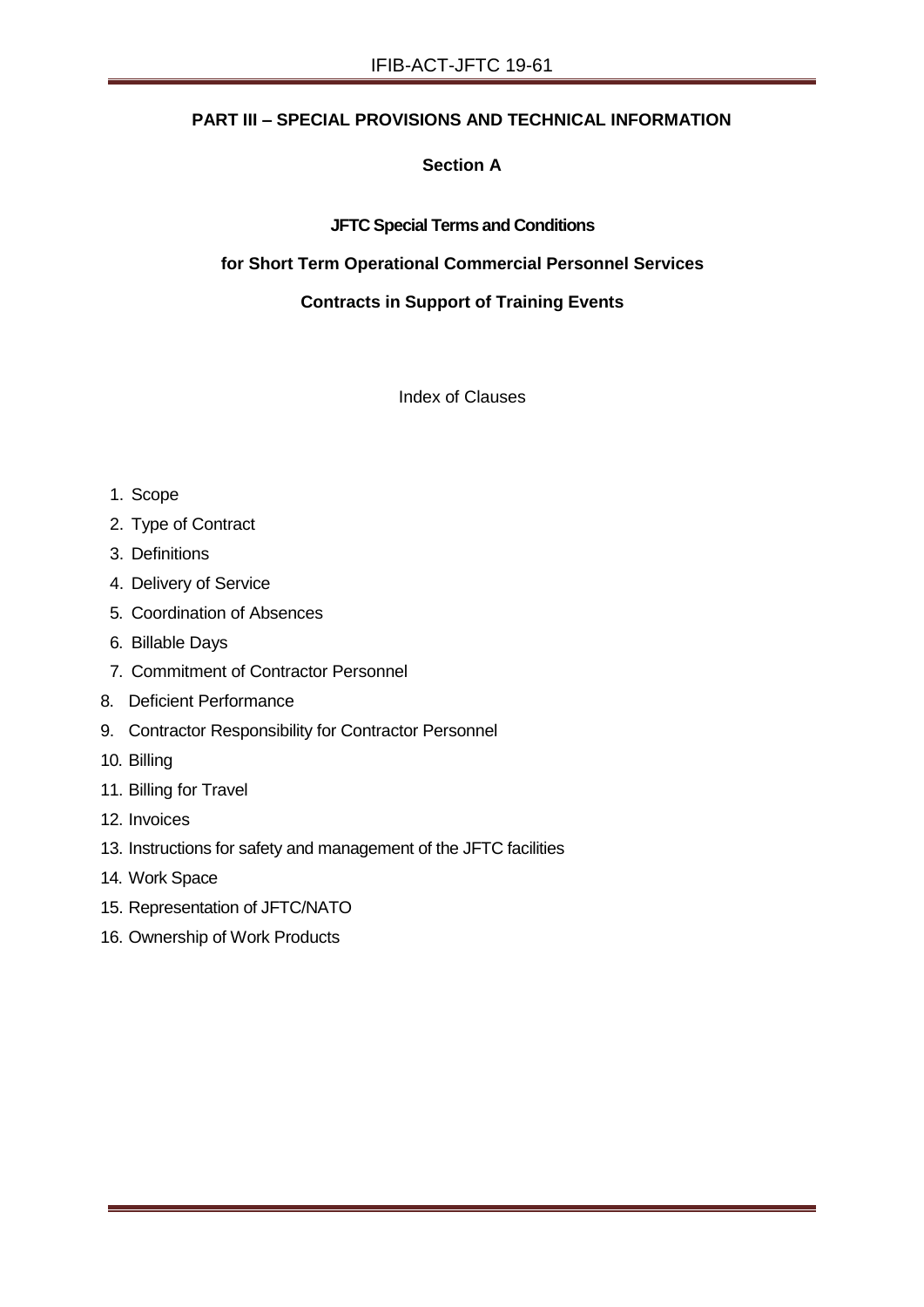# **1. SCOPE**

These Special Terms and Conditions address all issues pertaining to Short Term Operational Commercial Personnel Services in support of training events to be rendered by the Contractor to the JFTC under this Contract, thereby taking precedence over the JFTC General Terms and Conditions.

# **2. TYPE OF CONTRACT**

As far as Short Term Operational Commercial Personnel Services (STOCPS) under this Contract are concerned this is a Level of Effort, Firm-Fixed Price Contract with a not to exceed limit as provided in the Statement of Work (SOW). This Contract establishes a contractual relationship strictly between the Contractor and the JFTC. All financial risks and liabilities undertaken by the Contractor for the purpose of the service provision shall fall on the Contractor. All employer responsibilities for the Contractor Personnel performing under this Contract shall lie with the Contractor. In case the Contractor is self-employed individual those STOCPS referring to the Contractor Personnel are equally applicable.

# **3. DEFINITIONS**

a. Billable Days

Days spent by the Contractor Personnel in the immediate performance of this Contract for which the Contractor may bill the JFTC at the daily rate set out in this Contract, as further specified in these Special Terms and Conditions

b. Short Term Operational Commercial Personnel Services

The continuous performance to be provided by the Contractor Personnel, as specified in the Statement of Work.

c. The Contractor Personnel

An individual/individuals employed by the Contractor to perform the services required under this Contract.

d. JFTC Work Days

Mondays through Fridays with the exception of JFTC Holidays. There are approximately 15 JFTC Holidays during a calendar year. The number of JFTC Holidays may vary from year to year.

e. Surge capability

Surge capability requirement is a contract vehicle used in case emerging circumstances requiring a quick and temporary increase of effort from existing Contractor Personnel in order to meet specific requirements within the scope of the SOW. Surge capability shall not exceed the limit provided in the SOW. Man-day rate for surge capability will remain at the same level as for applicable base or option contract period. Surge capability is an extra effort above contracted man-days limit,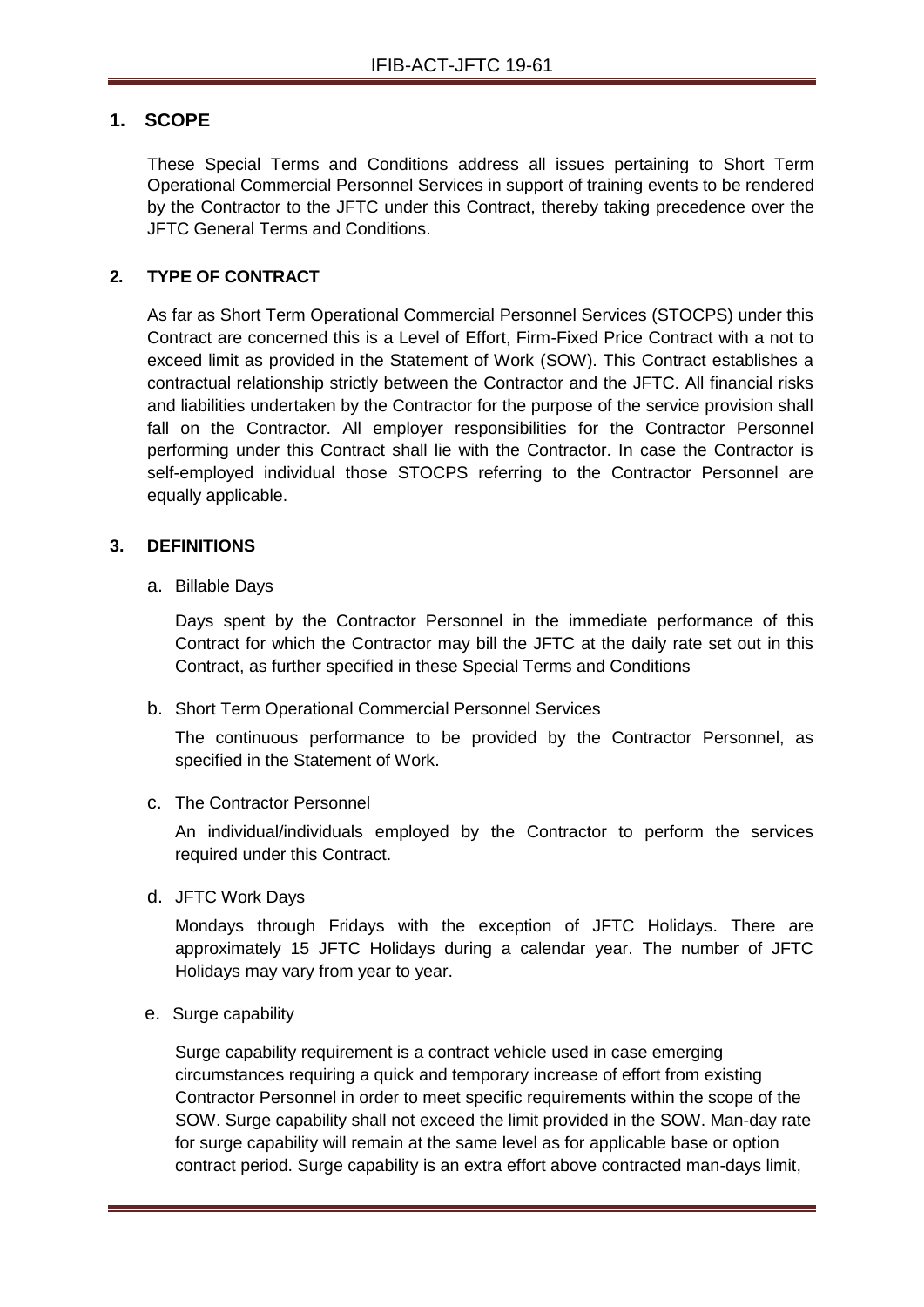requested by the respective Contracting Officer Technical Representative (COTR) and duly supported by approved Purchase Order

f. Products

Any item, document, writing, study, briefing, data base, piece of software or any other physical or intellectual result of the performance of the commercial personnel service or the associated interaction with NATO staff which may be subject to ownership rights.

# **4. DELIVERY OF SERVICE**

All STOCPS under this Contract will be performed primarily on JFTC Work Days but may include also delivery of services during weekends and JFTC Holidays.

# **5. COORDINATION OF ABSENCES**

To ensure the uninterrupted flow of training event, any absence by the Contractor Personnel requires earliest possible coordination with the COTR and Contracting Officer. Should absence affect the training event execution, the Contractor, upon request by the Contracting Officer, shall immediately replace the Contractor Personnel with an equally qualified individual. The JFTC reserves the right to approve such substitute based on his/her suitability and qualifications.

#### **6. BILLABLE DAYS**

Only time spent by the Contractor Personnel in the immediate performance of this Contract, subject to the rules and procedures set out in paragraph 10, 11 and 12.

- a. Billable days
	- (1). 100% of the daily rate will be applicable for days above 6 hours worked;
	- (2). 50% of the daily rate will be applicable for days between 4 and 6 hours worked;
	- (3). 25% of the daily rate will be applicable for days between 2 and 4 hours worked;
	- (4). There will be no payment for days less than 2 hours worked.
- b. Non-performance

Personal leave, sickness, Contractor internal coordination meetings, breaks (except the mid-day break between 1100 and 1400, not exceeding 30 minutes in length), internal social events (except for the obligatory participation in official JFTC events, as ordered by the Commander, Deputy Commander and Chief of Staff or Officer of Primary Responsibility) or any other activity not immediately related to the performance of the services required under this Contract do not constitute billable days.

#### **7. COMMITMENT OF CONTRACTOR PERSONNEL**

The Contractor warrants that the Contractor Personnel initially presented for the performance of this Contract will perform this Contract for its duration. Any exchanges of the Contractor Personnel shall meet the requirements of the SOW and be performed only with written consent by the Contracting Officer.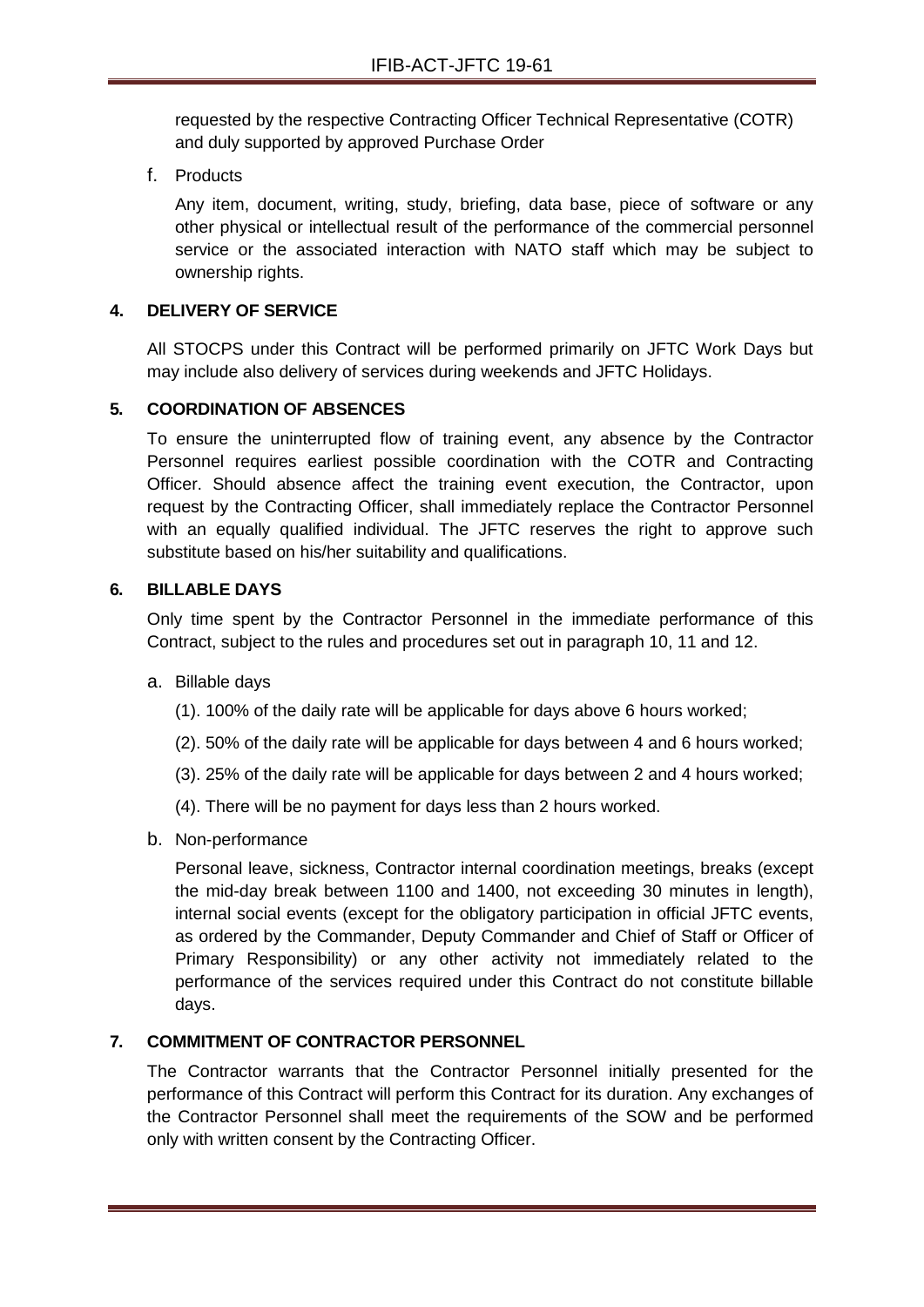## **8. DEFICIENT PERFORMANCE**

Should committed Contractor Personnel perform unsatisfactorily the Contractor will exchange such Contractor Personnel, at the request of the Contracting Officer for Contractor Personnel meeting the quality requirements set out in the SOW.

# **9. CONTRACTOR RESPONSIBILITY FOR CONTRACTOR PERSONNEL**

The Contractor, and in the case being, the sole proprietor, as the employer of the Contractor Personnel performing the services under this Contract shall be fully responsible for all insurances, emoluments as well as taxes and payments to the health, social security, registration fees, the contractor's running costs and any other applicable mandatory contributions. In case of duty travels to high risk areas required by the JFTC, the Contractor may be reimbursed the insurance costs by the JFTC, if so decided by the Contracting Officer.

#### **10. BILLING**

The Contractor shall bill time for the Contractor Personnel at the daily rate set out in this contract ONLY for billable days. The remuneration shall cover all the Contractor's expenses, except for travel expenses as described in paragraph 11 below.

# **11. BILLING FOR TRAVEL**

Expenditures for travel shall be reimbursed in accordance with paragraph 11 of the Statement of Work. Time spent on travel is not billable.

#### **12. INVOICES**

All invoices shall be provided by the Contractor in accordance with the General Terms and Conditions to this Contract. Additionally, the invoices for Commercial Personnel Services shall contain, at a minimum:

- a. A breakdown of the Contractor Personnel;
- b. The billable days performed by each of them; and also
- c. Indicating travel, absences and other relevant information.

# **13. INSTRUCTIONS FOR SAFETY AND MANAGEMENT OF THE JFTC FACILITIES**

The Contractor shall ensure that the Contractor Personnel honour all JFTC Directives and further guidance by the Deputy Commander and Chief of Staff regarding the safety and management of the JFTC.

#### **14. WORK SPACE**

If provided for in the SOW, the JFTC will provide working spaces for the Contractor Personnel. Should these spaces not be considered adequate by the Contractor, the Contractor will at its own expense ensure working spaces in the immediate vicinity of the identified location of performance.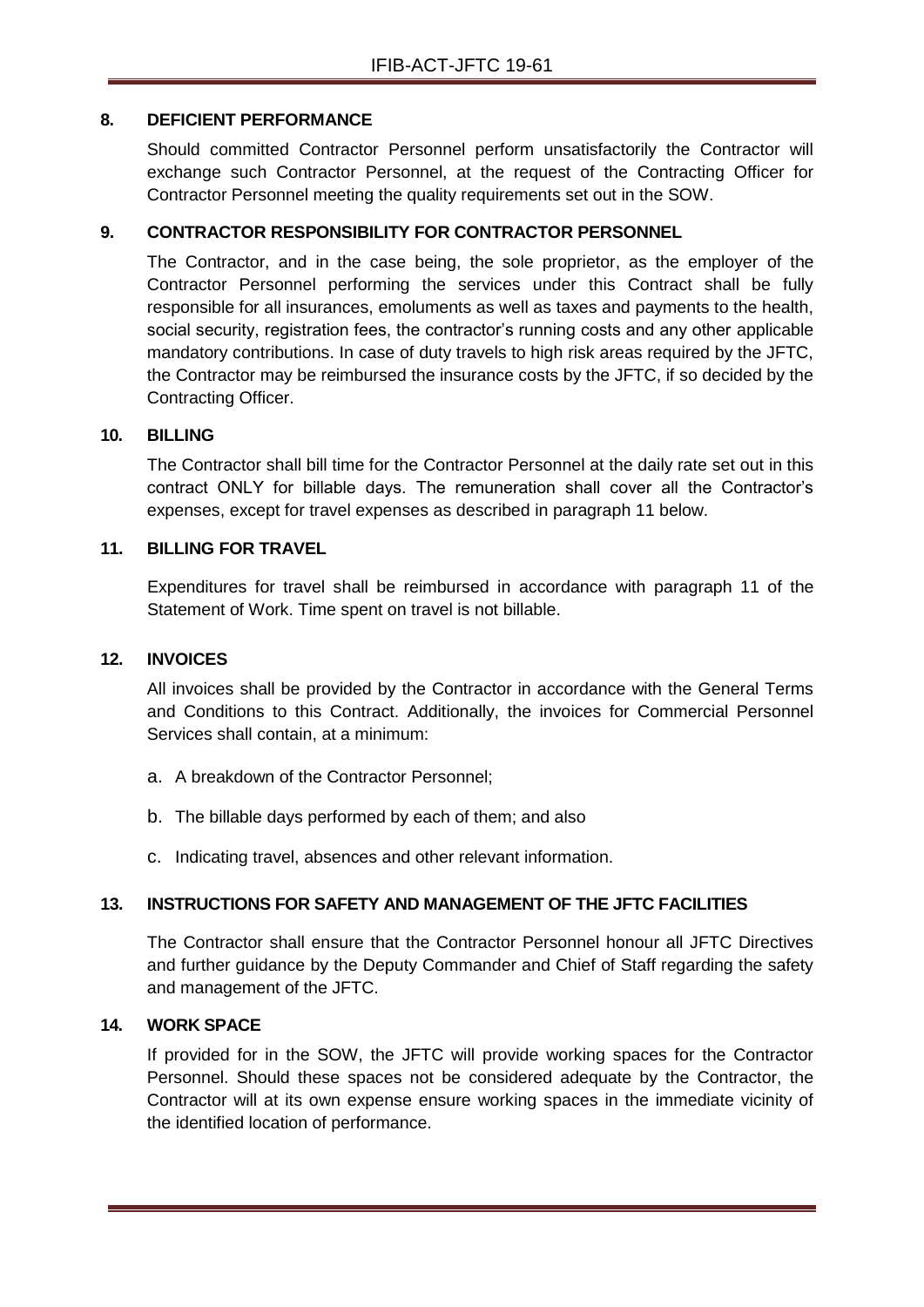#### **15. REPRESENTATION OF THE JFTC/NATO**

When dealing with third parties during the execution of this Contract, the Contractor Personnel shall present themselves as representatives of the Contractor working under the contract for the JFTC/NATO. The Contractor Personnel shall not take decisions, speak for or make commitments on behalf of the JFTC/NATO.

# **16. OWNERSHIP OF WORK PRODUCTS**

All Products created by the Contractor Personnel under this Contract are to be original and are the property and under the copyright of the JFTC, unless otherwise specifically stated in this Contract.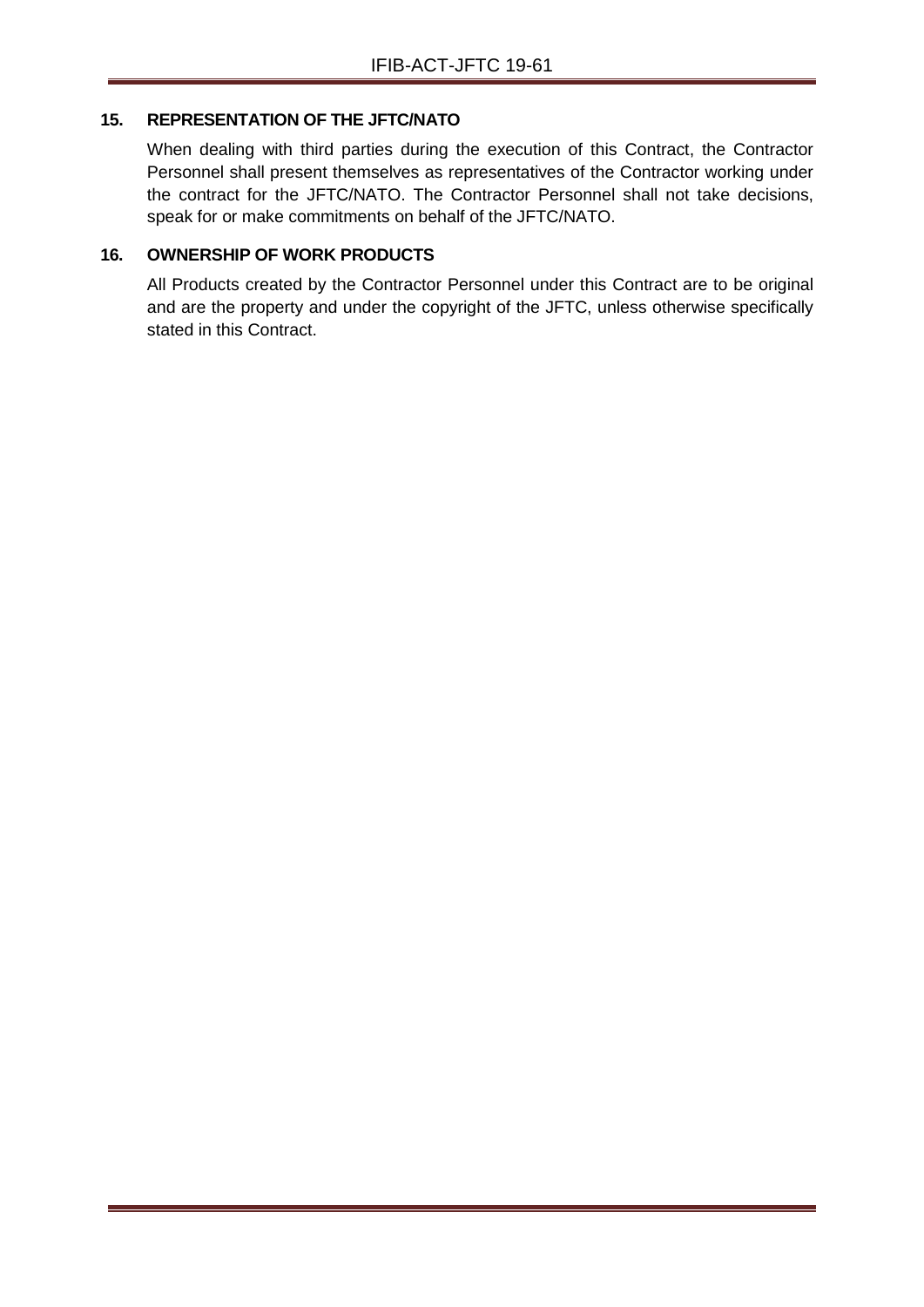# **Section B**

# **Statement of Work**

# **for Analyst Assistant Contractor Support to the NATO Pre-Deployment Training Events conducted by the Joint Force Training Centre**

# **1. INTRODUCTION**

The Joint Force Training Centre (JFTC), located in Bydgoszcz (Poland), conducts predeployment training activities related to Resolute Support (RS) and NATO Mission Iraq Pre-Deployment Training (NMI PDT). The RS series of training events are aimed at preparing Individual Augmentees (IAs) for deployment to Afghanistan in their role as staff members or advisors in the RS Headquarters in Kabul, as well as members of the rotational staff for deployment in a Train Advice Assist Command (TAAC) as staff members or advisors. Similarly, the NMI series of training events are focused on Individual Augmentees (IAs) for deployment to Iraq to fulfil their role as staff members or advisors in the NMI HQ in Baghdad. The requirement for contractor support is crucial to support the design, development, execution and analysis of the pre-deployment training packages.

# **2. APPLICABLE DOCUMENTS**

- 2.1. Bi-SC Directive Number 75-3, Collective Training and Exercise Directive (CT&ED), dated 11 December 2014.
- 2.2. Bi-SC Education and Individual Training Directive 75-7, dated 27 May 2009.
- 2.3. Resolute Support Training, COM JFCBS DIR 75-9, dated 10 April 2014.
- 2.4. OPERATIONAL PLAN 11200 For Nato Training and Capacity Building Mission in Iraq, SH/PLANS/J5/STP1/18-000061/1, dated 30 May 2018.

# **3. BACKGROUND**

3.1. Ahead of the execution phase of pre-deployment trainings, a number of formal planning activities, including a Theatre Visit, are required. The execution periods are laid down in the JFTC Program of Work for the years 2021-2025. On average, the TEs last 10 days with an additional two days allocated for Training Control (TCON) preparation. Specific to this contract, the RS training to be conducted will culminate in the TE at JFTC, Bydgoszcz, Poland. RS TEs are organized into the following phases: Mission Specific Training (MST); Functional Area Training (FAT); Battle Staff Training (BST); BST+ portion and/or Mission Rehearsal Training (MRT) – if needed. The TEs related to Resolute Support will actively integrate the participation of a wide array of external-to-JFTC elements including members of the Afghan National Defence Security Forces (ANDSF) or ANDSF Role Players and Interpreters, both Theatre based and recently redeployed Subject Matter Experts (SMEs), and members of governmental, international and non-governmental organizations (GO/IO/NGO). The RS TEs might be replaced in the future by another NATO pre-deployment training mission in Afghanistan, but the tasks and deliverables expected from the Contractor will stay the same. Eventual naming convention shall be corrected through the contract amendment.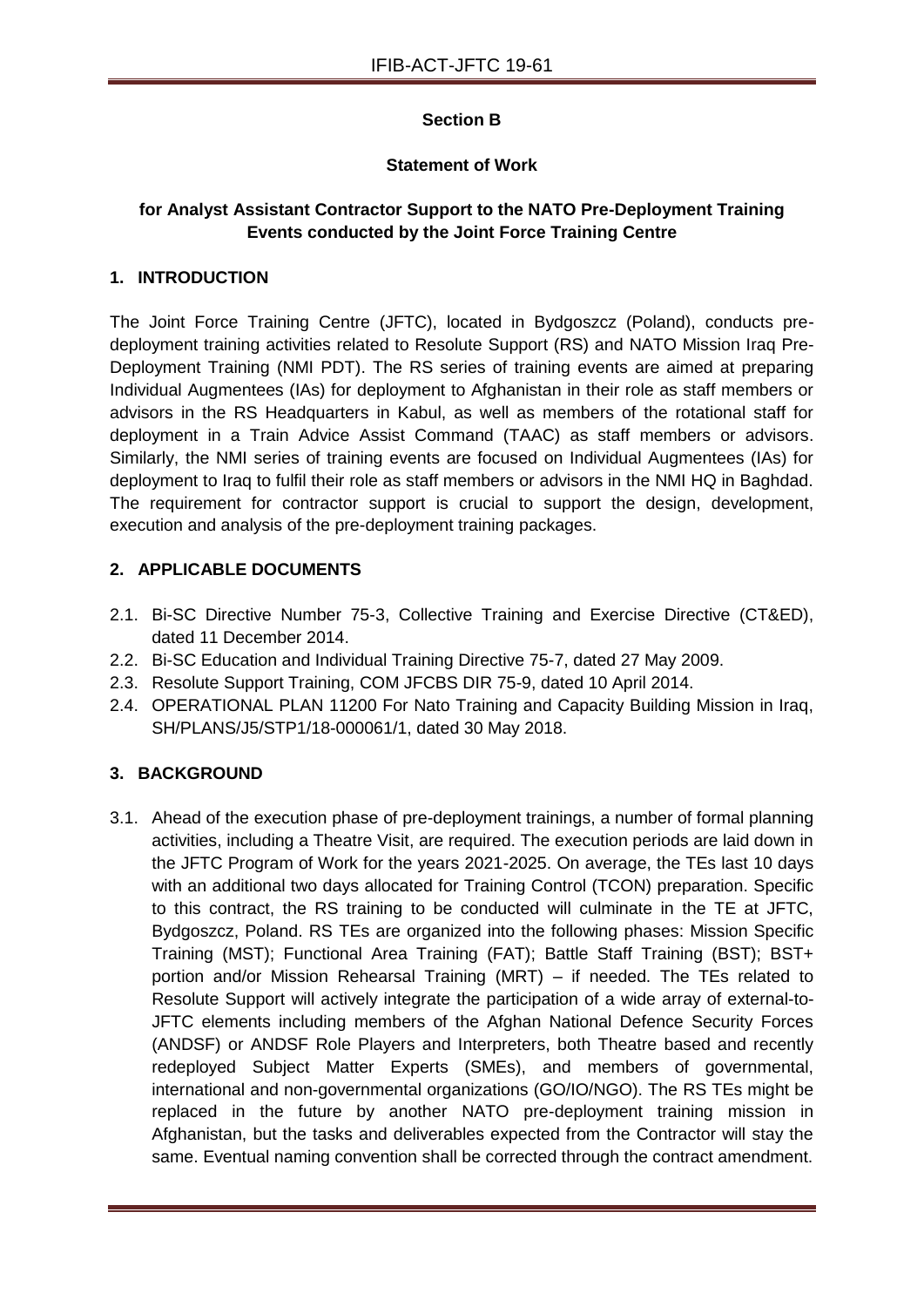3.2. The NATO Mission in Iraq Pre-Deployment Trainings Events (NMI PDT) will involve the participation of a wide array of external elements including Iraqi Role Players and Interpreters, both Theatre based and recently redeployed Subject Matter Experts (SMEs), and members of Governmental, International Organizations and Non-Governmental Organizations (GO/IO/NGO). Noting the early stage of planning for this mission, the NMI PDTs might be replaced in the future by another NATO predeployment training mission in Iraq. However, the tasks and deliverables expected from the Contractor will stay the same. Eventual naming conventions shall be corrected through the contract amendment.

# **4. OBJECTIVES**

- 4.1. RS TEs have the objectives of training, rehearsing and contributing to the overall preparation of individuals and formed Headquarters that will be assigned to the RS mission. As such, it will ensure that the Training Audience (TA) fully understands the staff process and systems to facilitate the command and control functions within HQ RS. TA deploying within an advisory role will be offered, in parallel, specific advisor training. Secondly, TAAC HQs will participate with their staff officers and advisors and, besides mission specifics, will be trained to act as a functioning staff supporting their commander during the execution of their mission.
- 4.2. NMI PDT is designed with the following Training Objectives:
	- Understand the Operational Environment;
	- Understand the Iraq Armed Forces (IAF) and Iraq Security Forces (ISF);
	- Understand supporting agencies and organizations;
	- Understand the NATO Mission Iraq;
	- Understand HQ functions and processes;
	- Documented participation in preparation and execution of Predeployment Trainings preferably RS and/or NMI;
	- Perform within assignment.

It will ensure that the Training Audience (TA) fully understands the staff process and systems to facilitate the command and control functions within HQ NMI. TA deploying within advisory role will be offered specific advisor training.

# **5. CONTRACTOR SUPPORT**

The Contractor shall provide the personnel (defined also as Key Personnel) possessing the skills, knowledge and experience to satisfactorily perform the services required by this Statement of Work (SOW). The Contractor shall provide direct analysis/lessons learned staff work, in support of planning, preparation, execution, assessment and reporting. Specifically, the JFTC is seeking the contractor to fill the role of Analyst.

# **6. TYPE OF CONTRACT, LEVEL OF EFFORT AND PERIOD OF PERFORMANCE**

6.1. Type of Contract.

This is a Firm Fixed Price, Level of Effort, not to exceed contract.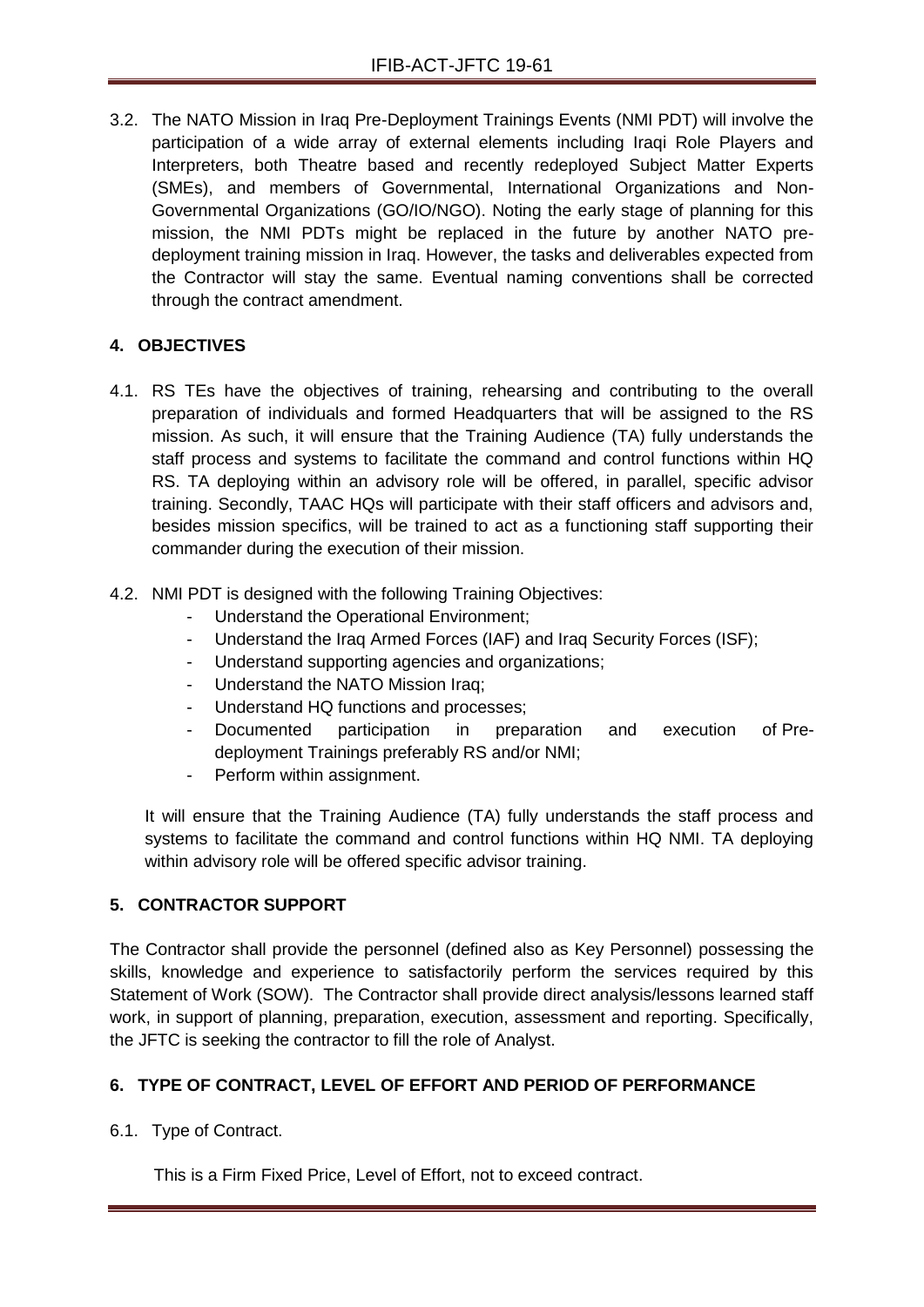6.2. Level of Effort.

The Contractor shall apply best efforts towards accomplishing the contract work as described in paragraph 7 of this SOW. The contract is intended for up to 25 man-days per Task/Training Event\* in approximate timeframes according to JFTC Program of Work. There shall be up to 2 (two) NMI TEs and up to 3 (three) RS TEs per calendar year.

*\*Each Training Event (Task) is budgeted separately. Consequently the execution of each task shall be confirmed by the JFTC in the form of a Purchase Order (PO) not later than 15 calendar days before the start date of the task. There might be a case that certain task will not be exercised but this shall not automatically constitute the contract termination. Individual Purchase Orders (PO) will contain, as a minimum, the following information:*

-*date of order, contract number and order number,*

-*contract item description, task reference number, quantity and unit price, performance schedule.*

- 6.3. Period of Performance.
- 6.3.1.Base period: from 01 January 2020 to 31 December 2020.
- 6.3.2.Option periods: there are 4 (four) following contract option periods (years 2021-2024) that may be exercised at the sole discretion of the Contracting Officer, based on satisfactory performance, availability of funds and ongoing/ evolving requirement. Execution of the option periods shall be confirmed in writing by the Contracting Officer 30 days prior to expiration of the current year of performance.
- 6.4. Surge capability.

Surge capability requirement (5 days per TE) is included to have a contract vehicle in place should emerging circumstances require a quick and temporary increase in contractor personnel or additional effort from existing personnel (to meet specific requirements within the scope of the existing SOW). The Contractor Company shall be prepared to provide support services in the areas described above. The rate for surge capability shall not exceed base/option period rate. Exercise of this Contract vehicle is contingent upon availability of additional funding. Separate purchase orders (which will serve as the payment vehicle) shall be issued for each portion of surge effort hours requested by JFTC.

# **7. SCOPE OF WORK**

The Contractor shall provide the following support during TCON Prep/Execution/Post-Training phases:

- Develop and implement instructions, (guidance/directives), plans and procedures related to event analysis at the JFTC, to include Lessons Identified/Lessons Learned processes.
- Coordinate and control the training objectives achievement and the training process evaluation for the particular training.
- Contribute to event objective development, event development, planning and preparation.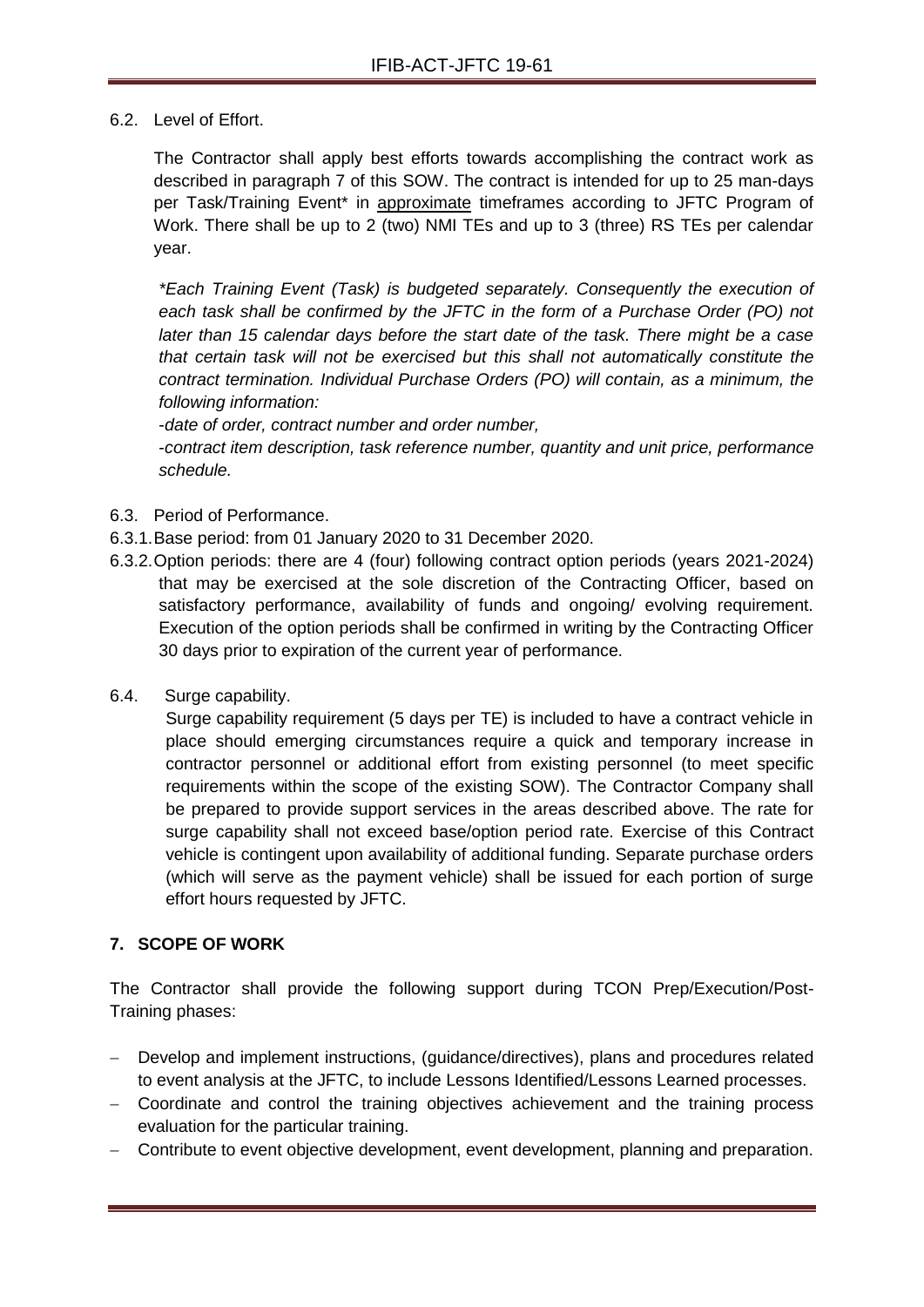- Monitor and prepare the JFTC-assigned portion of post-event analysis. Collate and analyse observations and lessons identified during event in order to improve the outcome of the event for the Audiences.
- Provide data for the definition of training shortfalls.
- Consolidate analysis inputs provided by the Observers/Trainers.
- Collect and consolidate inputs for the training improvement database.
- Identify and recommend remedial actions to close training gaps/shortfalls.
- Provide integral support to Resolute Support TEs and NMI TEs as a member of the TCON Prep, Execution and Post-Training phases, to include:

oDevelop training questionnaires to support training audience feedback.

- oContribute to Commander's Summary Reports (CSR) and the JFTC contribution to the First Impression Reports (FIR) and Final Training Reports (FTR).
- oSupport the OCE's Post Training Discussion (PTD).
- oConduct data entry/data migration using NATO Lessons Learned Portal.
- oProvide training concept briefings to Observer team during TCON Prep.
- oCoordinate and contribute to post-training analysis activities.
- Act as Analyst for Training Teams.
- Be prepared to deputise for Chief Analysis as required during all training phases.
- Provide analysis data for the Lessons Identified/Lessons Learned processes.

While performing the above listed tasks the Key Personnel shall be able to:

- operate effectively within a training planning team with regard to the LI and LL process;
- $\blacksquare$  lead a sub-element of an training planning team;
- work within a multi-national, multi-cultural environment;
- work independently;
- work effectively under constraints of time;
- work effectively within a rapidly changing environment;
- effectively brief complex subject matter to Observers.

The duties listed above are intended only as general illustrations of the various types of work that may be performed by the Training Analyst Contractor. Specific statements of duties not included do not exclude them from the team function if the work is similar, related, or a logical assignment to the team's functionality.

## **8. CONTRACTOR PERFORMANCE REQUIREMENTS/REPORTING.**

8.1. Contractor's Performance Coordination.

The Contractor is expected to establish his/her own daily routine based on a selfassessment of defined requirements and priorities. The Contractor shall be assigned to the Contracting Officer Technical Representative (COTR). The COTR may provide additional guidance as required or requested and may prioritise tasks. The Contracting Officer, in consultation with the COTR(s) and the Chief Analyst and/or Contractor, shall administer the contract and has final authority to determine if the contract/SOW should be amended, extended, or cancelled for evolving requirements, new tasking, and/or technical non-performance. The COTR shall:

- Resolve outstanding disputes, problems, deficiencies, and/or questions on the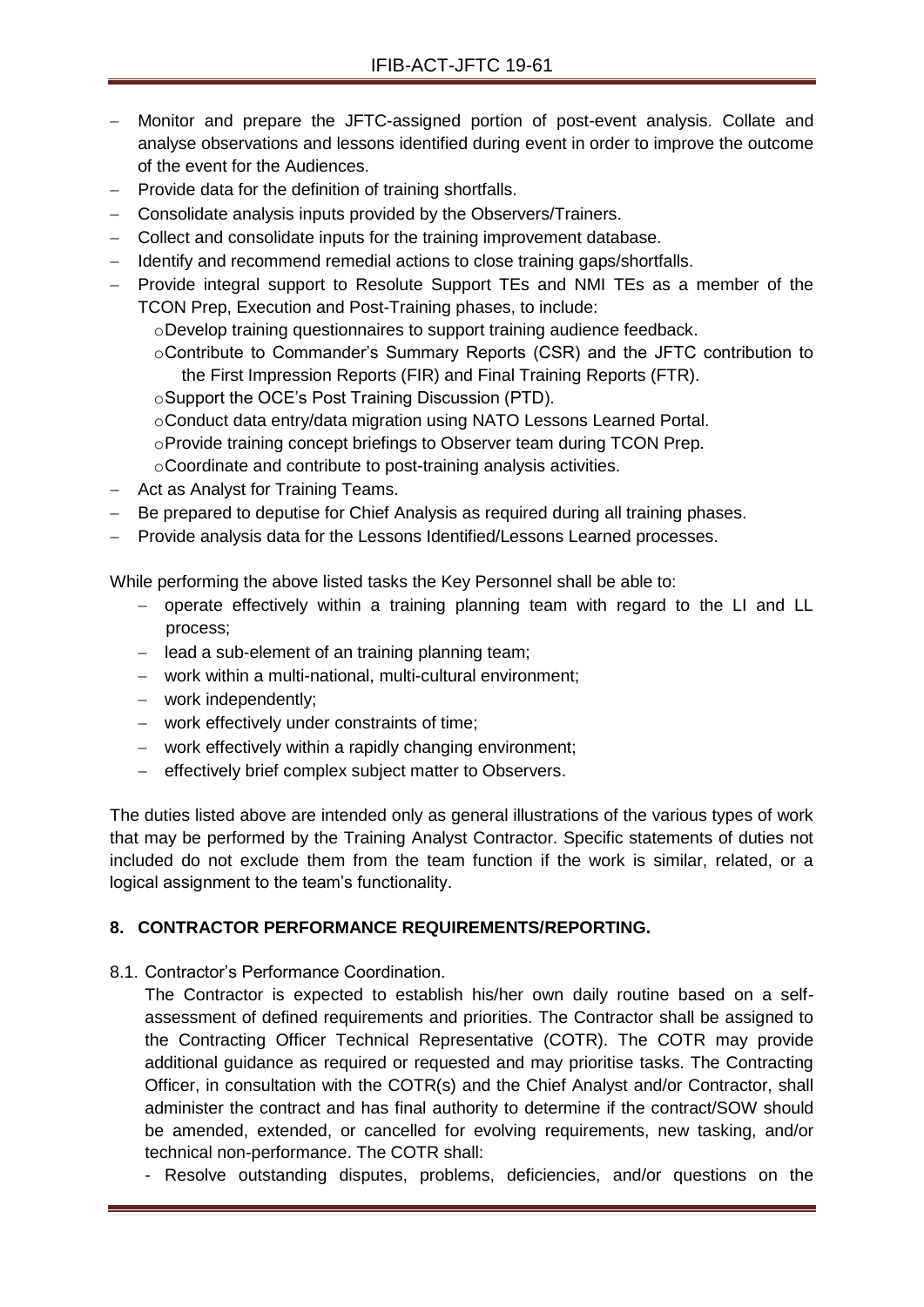technical aspects of the SOW;

- Review and approve all Contractor's duties for completeness and accuracy;
- Review the Contractor's work at a minimum of monthly, or more often if needed. The COTR's written approval of work reported and deliverables submitted is mandatory for Contractor's invoices to be successfully processed.

The COTR, while authorised to make direct "without commitment" engagement with the Contractor, will not have delegated authority to make any commitments or changes that affect price, quality, quantity, delivery, scope or other terms and conditions of the contract.

#### 8.2. Contractor's Reporting.

Contractor's personnel will report, on monthly basis, to the COTR on all work performed and completed. Additionally, a monthly report of contract man-days expended showing a comparison with budgeted man-days shall be submitted to the Contracting Officer.

#### **9. PERSONNEL REQUIREMENTS FOR THE STATEMENT OF WORK**

#### 9.1. Overview.

The Contractor shall provide the qualified and experienced resources able to execute the described work. The services shall be performed by professional individuals educated, experienced, qualified and skilled as described within this SOW.

If the key personnel for whatever reason becomes, or is expected to become, unavailable for work under this contract for a continuous period exceeding ten (10) work days, or is expected to devote substantially less effort to the work than indicated in the proposal or initially anticipated, the contractor shall immediately notify the Contracting Officer and shall, subject to the concurrence of the Contracting Officer or his authorized representative, promptly replace such personnel with personnel of at least substantially equal ability and qualifications.

All requests for approval of substitutions hereunder must be in writing and provide a detailed explanation of the circumstances necessitating the proposed substitutions. They must contain a complete resume for the proposed substitute and any other information requested by the Contracting Officer or needed by him to approve or disapprove the proposed substitution. The Contracting Officer or his authorized representative will evaluate such requests and promptly notify the Contractor of his approval or disapproval thereof in writing.

If the Contracting Officer determines that suitable and timely replacement of key personnel who have been reassigned, terminated or have otherwise become unavailable for the contract work is not reasonably forthcoming or that the resultant reduction of productive effort would be so substantial as to impair the successful completion of the contract or the services ordered, the contract may be terminated by the Contracting Officer for default or for the convenience of the JFTC, as appropriate, or, at the discretion of the Contracting Officer if he finds the Contractor at fault for the condition, the contract price or fixed fee may be equitably adjusted downward to compensate the JFTC for any resultant delay, loss, or damage.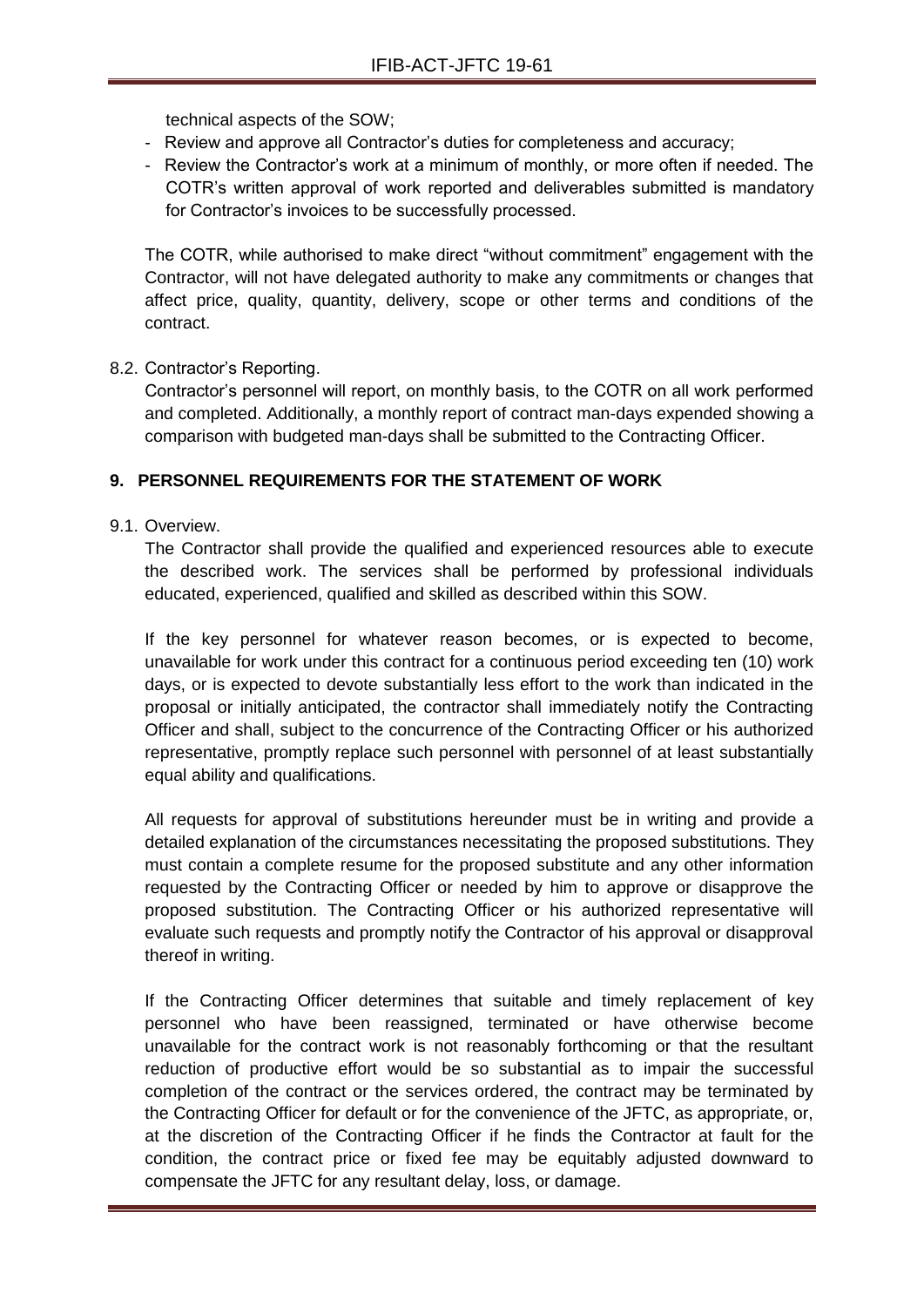9.2. Experience, Skills and Education Requirements.

The Contractor shall provide the qualified and experienced resources able to execute the described tasks. The services shall be performed by professional individual educated, experienced, qualified and skilled as described within this SOW.

- 9.2.1. Essential Experience/Skills.
	- Demonstrated previous experience within NATO training & Lessons Learned environment;
	- Demonstrated experience of database management, data input and interrogation;
	- Demonstrated a minimum of 3 years of work experience in military training and/or training environment;
	- Demonstrated experience using Joint Exercise Management Module OPCAR Tool;
	- Knowledge about the Resolute Support Mission;
	- Knowledge about NATO Mission Iraq;
	- Minimum of two years' experience in Training Scenario Development for RS Operations;
	- Demonstrated knowledge and experience of the Advisor Network Tool 2.0 (ANET) in support of Crisis Establishments (CE) manning allocation on trainings.
- 9.2.2. Essential Skills.
	- Familiarity with NATO Functional Area Systems (FAS);
	- Certified Basic or Super User Advisor Network Tool (ANET);
	- Proficiency in use of Microsoft Office Software (Outlook, Word, PowerPoint, Excel);
	- Joint Exercise Management Module (JEMM) trained.
- 9.2.3. Desirable skills:
	- NATO Exercise Planning Course.

#### 9.2.4. Education.

- Minimum Bachelor degree or equivalent education.

#### 9.3. Essential Language Skills.

Native English language speaker or individual presenting very good command of spoken and written English, with a proven ability to communicate effectively orally and in writing at the level of (SLP) NATO STANAG 6001 – 3344 (Listening, Speaking, Reading and Writing). To meet this requirement the Contractor must provide one of the following pertaining to the Key Personnel:

- NATO STANAG 6001 3344 certificate.
- Common European Framework (CEF) B2+ Vantage+ certificate,
- Council of Europe (COE) B2 Vantage certificate,
- Association of Langue Testers in Europe (ALTE) level 3 Independent User certificate,
- Cambridge ESOL FCE certificate,
- International English Language Testing System (IELTS) level 5 certificate.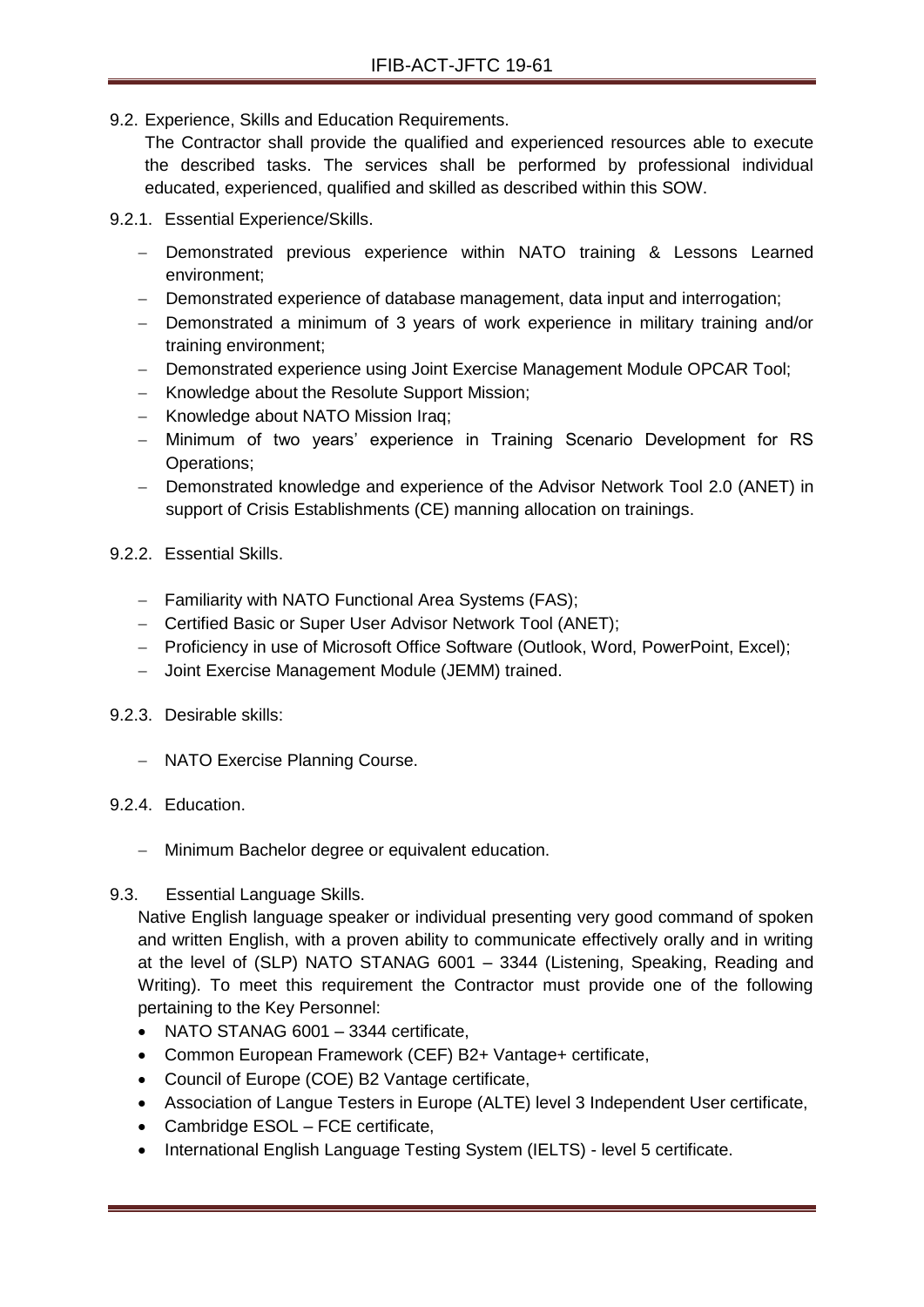In lieu of the certificates it will be at the discretion of the JFTC contract award authorities, to consider equivalent English proficiency the following:

Evidence having an English-speaking background\*, or

 Evidence of being employed for at least 24 months within the last 3 years in a position that required the Key Personnel to carry its duties in English language as primary. To document fulfilment of this requirement a written reference on company letterhead from the employer providing their contact details and details of employment with them is mandatory, or

 Evidence of provision of the services under the contract (as the prime contractor or sub-contractor) for at least 24 months within the last 3 years with tasks that required the Key Personnel to carry its duties in English as the primary language. To document fulfilment of this requirement a written reference on company letterhead providing their contact details and details of service provided to them is mandatory.

**\*** The JFTC will consider the Key Personnel to have an *English-speaking background* if it can be proved that the Key Personnel:

o completed primary and at least three years' secondary schooling provided in English as the primary language, or

o completed at least five years' secondary schooling provided in English as the primary language, or

o completed at least a minimum of three years' university or post-graduate studies provided in English as the primary language.

# **10. PLACE OF PERFORMANCE**

The Contractor shall deliver the service mainly at the Joint Force Training Centre located in Bydgoszcz 85-915, ul. Szubinska 2, Poland. The Contractor is expected to perform the majority of the required work at JFTC premises, or in alternate locations as per travel requirements at locations specified by the Contracting Officer's Technical Representative (COTR).

# **11. REQUIRED TRAVEL**

- 11.1. The JFTC will reimburse the Contractor an airline economy return flight ticket from the closest airport of Key Personnel habitual residence to Bydgoszcz (Poland) or one of the airports near Bydgoszcz (ie. Poznan, Gdansk, Warsaw). After completion of each Task Order the Contractor shall submit an invoice with copies of flight tickets purchased.
- 11.2. Other travel related estimated expenditures shall be included in the man-day rate offered within the bidding price proposal.

# **12. CONTRACTOR SUPERVISION**

The Contractor is expected to establish his/her own daily routine based on a self-assessment of defined requirements and priorities. The Contractor shall be assigned to the Contracting Officer Technical Representative (COTR). The COTR may provide additional guidance as required or requested and may prioritise tasks. The Contracting Officer, in consultation with the COTR(s) and the Chief Analyst and/or Contractor, shall administer the contract and has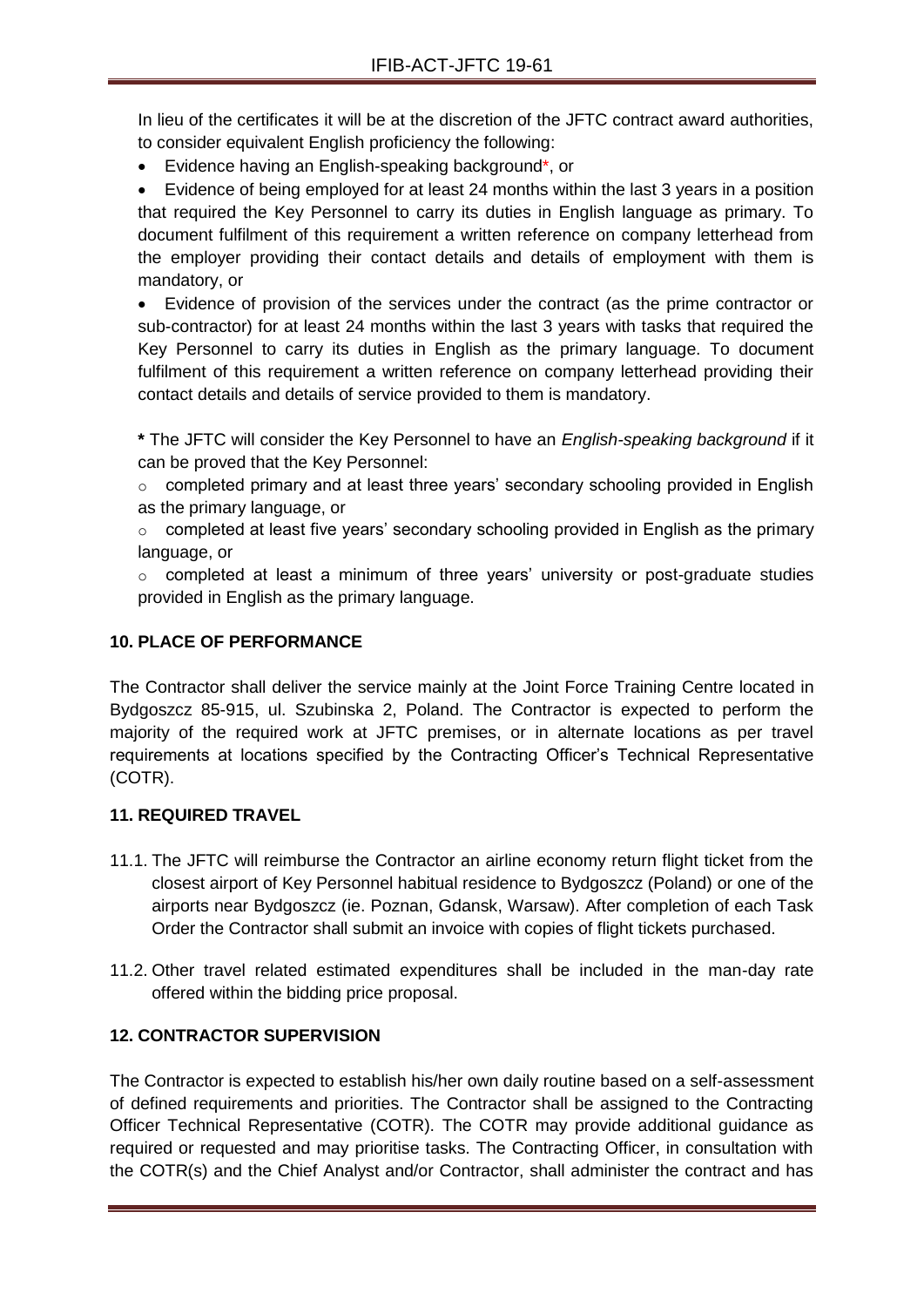final authority to determine if the Contract/SOW should be amended, extended, or cancelled for evolving requirements, new tasking, and/or technical non-performance. The COTR, while authorised to make direct "without commitment" engagement with the contractor, will not have delegated authority to make any commitments or changes that affect price, quality, quantity, delivery, scope or other terms and conditions of the contract. The COTR shall:

- 12.1. Resolve outstanding disputes, problems, deficiencies, and/or questions on the technical aspects of the SOW.
- 12.2. Review and approve all Contractor's duties for completeness and accuracy. The COTR shall document that Contractor's required tasking and deliverables are meeting specifications for completeness and accuracy, quality, and delivery schedule.
- 12.3. Recommend to the Contracting Officer who has final authority that the contract/SOW be amended, extended, or cancelled for evolving requirements, new tasking, and/or technical non-performance.

# **13. FURNISHED PROPERTY, SERVICES AND RESOURCE MATERIALS**

- 13.1. The Contractor shall:
- 13.1.1. Provide personnel, equipment, tools, materials, supervision, and other items and services (except as otherwise specified) necessary to support all work requirements under this Contract;
- 13.1.2. Ensure that all equipment carried/brought into JFTC premises (i.e. laptops, tablets etc.) is reported to the JFTC. This equipment shall be checked and registered by the JFTC Security Officer prior to its usage; and
- 13.1.3. Be responsible for proper utilization and safeguarding of all JFTC property provided for Contractor use. At the end of the assignment, all JFTC facilities, equipment, and materials shall be secured. Contractor's personnel must immediately report damage to JFTC facilities and equipment upon discovery of such damage. Equipment found to be defective must also be reported in a timely manner to allow for repair or replacement. These reports will be submitted to the designated COTR.
- 13.2. The JFTC will provide all necessary onsite: working space, office supplies, workstations etc., and other materials and logistics required in the performance of services under this SOW.

#### **14. QUALITY AND ACCURACY OF PRODUCTS AND SERVICES**

The Contractor is responsible for ensuring the quality and accuracy of its products and services are maintained. The Contractor agrees to:

14.1. Incorporate appropriate management practices for quality assurance of all data, documentation and support the JFTC's inspection and acceptance procedures necessary to ensure that data and documentation is prepared and delivered in accordance with the contract.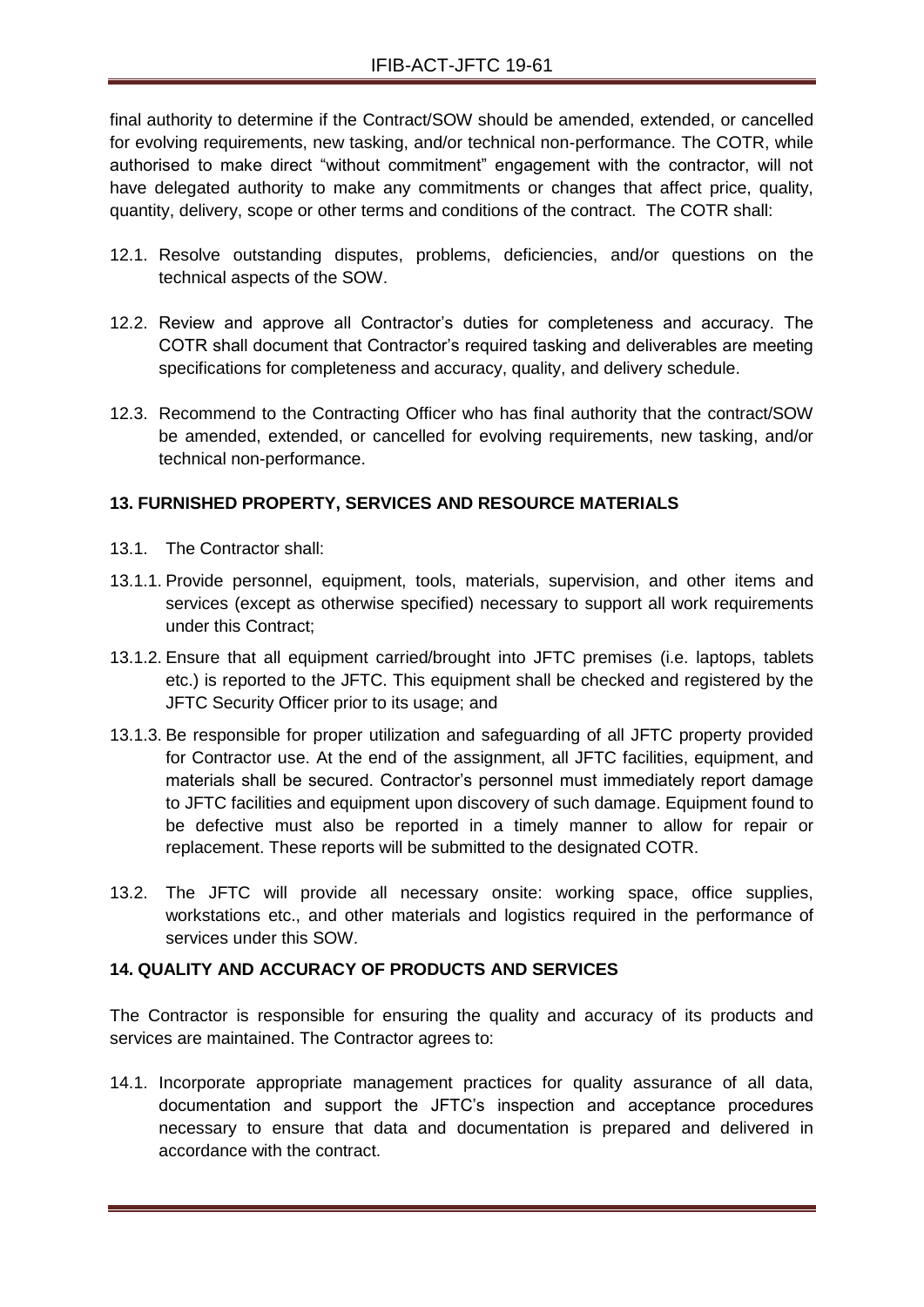14.2. All deliverable documents, whether draft or final, shall be delivered as an electronic file using an appropriate Microsoft Office suite file format compatible with Office 2010 (or newer version) prior to final submission for JFTC's review, comment and editing.

# **15. SECURITY AND CONFIDENTIALITY REQUIREMENTS**

15.1. Security Requirements.

With the reference to the personal security clearances (PSC) and facility security clearance (FSC) the Directive on Classified Project and Industrial Security (AC/35- D/2003-REV5) applies.

15.2. Personal Security Clearance (PSC).

The Contractor shall be responsible for obtaining all needed security clearances for its personnel performing the services under this SOW prior to starting work on this SOW. The Contractor must secure a NATO Secret PSC to work at JFTC. No waiver to this requirement shall be granted. There is no possibility to assign any personnel without having the needed clearance in place. If the Contractor cannot assign personnel with the required security clearance on the start date, the Contractor shall be liable for bid non-compliance or immediate contract termination. The Contractor must provide advance written proof of the ability to assign fully cleared personnel prior to contract award.

15.3. Contractor's Facility Security Clearance (FSC).

The facility of the Contractor/Sub-contractor shall hold a NATO Secret Facility Security Clearance without storage capabilities where required by applicable national regulations. The Bidders may provisionally participate in a bidding process pending final receipt of the national clearances. However, all clearances required to execute the contract should be in-place prior to contract award.

15.4. Security Conditions.

The Contractor must adhere to current security conditions at the JFTC and other work sites. The Contractor personnel shall comply with all local host nation, NATO security provisions and other policies and procedures, as required. Access passes will be provided subject to the JFTC regulations.

15.5. Confidentiality requirements.

The Contractor shall keep confidential any information obtained under or in connection with this Contract and shall not divulge the same to any third party without the prior written consent of JFTC. The provisions of this clause shall continue in force notwithstanding the termination of this Contract regardless of the cause for termination.

#### **16. OWNERSHIP OF WORK**

JFTC will retain ownership of all documents and products produced under the contract. Documents shall be identified as being the property of JFTC and shall not be copied, reproduced or utilized for any other purpose, without the written consent of JFTC. The